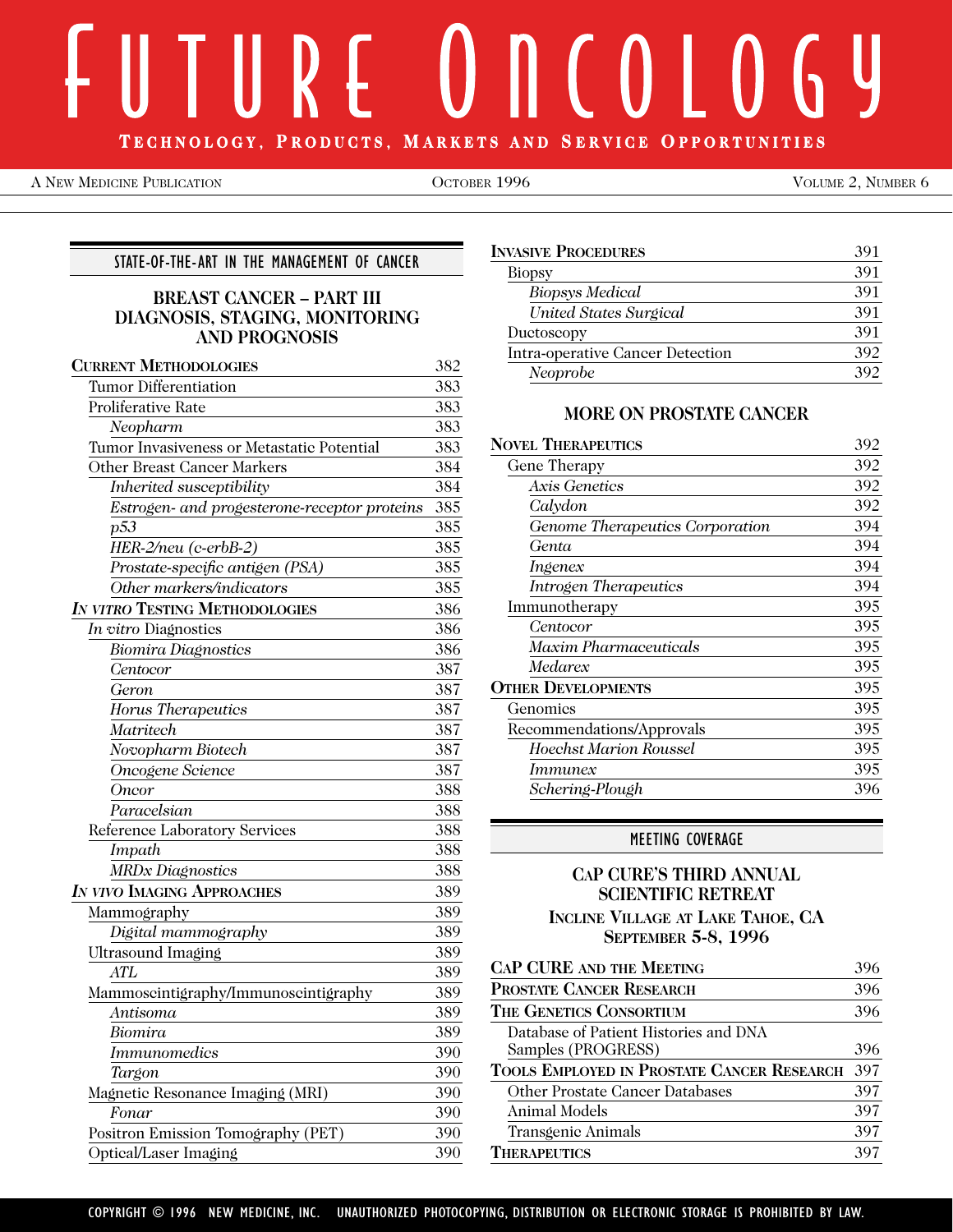382

| Prevention of Tumor Growth by                    |     |
|--------------------------------------------------|-----|
| Inhibition of Angiogenesis                       | 397 |
| Activation of Tumor Cell Apoptosis               | 398 |
| The mitogen-activated protein (MAP)              |     |
| kinase pathway                                   | 398 |
| Suramin                                          | 398 |
| Retinoids and vitamin D analogs                  | 398 |
| Telomerase                                       | 398 |
| 5-HETE                                           | 398 |
| Inhibition of Tumor Cell Growth by               |     |
| <b>Blocking Growth Factor Receptors</b>          | 398 |
| Epidermal growth factor receptor (EGFr)          | 398 |
| Immunotherapy                                    | 399 |
| $Muc-1$                                          | 399 |
| Gene-modified tumor cell vaccines                | 399 |
| T cell response stimulation                      | 399 |
| Combination of immunotherapy and                 |     |
| chemotherapy                                     | 399 |
| Gene Therapy Approaches                          | 400 |
| Other Therapeutic Approaches                     | 400 |
| <b>DELIVERY OF THERAPEUTICS TO TUMOR TARGETS</b> | 400 |
| Targeting Drugs to the Vascular Endothelium      | 400 |
| Targeted Delivery of Cisplatin                   | 400 |
| PROSTATE CANCER STAGING                          | 401 |
| <b>Biochemical Markers</b>                       | 401 |
| Other in vitro Staging Approaches                | 401 |
| In vivo Imaging                                  | 401 |
| High-resolution magnetic resonance               |     |
| imaging (MRI)                                    | 401 |
| Positron emission tomography (PET)               | 401 |
|                                                  |     |

## STATE-OF-THE-ART IN THE MANAGEMENT OF CANCER

## **BREAST CANCER–PART III DIAGNOSIS, STAGING, MONITORING AND PROGNOSIS**

A multitude of methodologies are currently employed or are under investigation for the diagnosis, staging, monitoring and prognosis of breast cancer. Breast cancer screening methodologies, primarily mammography and inherited susceptibility screening, were described in Part II of this article (see FO, V2 #5, pp 358-362).

#### **CURRENT METHODOLOGIES**

Various parameters are currently used to establish prognosis and select treatment regimens in breast cancer. After a suspicious mammographic finding, diagnosis of breast cancer is confirmed by core needle biopsy using a stereotactic technique for nonpalpable lesions, fine needle aspiration (FNA), which is less invasive, painful and costly, or incisional or excisional biopsy. Because of the

| Immunoscintigraphy                                                                                                                                                                                   | 401 |
|------------------------------------------------------------------------------------------------------------------------------------------------------------------------------------------------------|-----|
| THE ANDROGEN RECEPTOR                                                                                                                                                                                | 401 |
| <b>OPPORTUNISTIC INFECTIONS</b><br><b>IN CANCER PATIENTS</b><br>FROM THE 36TH INTERSCIENCE CONFERENCE ON<br>ANTIMICROBIAL AGENTS AND CHEMOTHERAPY (ICAAC),<br>NEW ORLEANS, LA, SEPTEMBER 15-18, 1996 |     |
| BACTERIAL VAGINOSIS, CERVICITIS, HUMAN                                                                                                                                                               |     |
| PAPILLOMAVIRUS (HPV) AND CIN                                                                                                                                                                         | 402 |
| <b>OTHER BACTERIAL INFECTIONS</b>                                                                                                                                                                    | 403 |
| Vancomycin-resistant Enterococci (VRE)                                                                                                                                                               | 404 |
| Emerging Resistance to                                                                                                                                                                               |     |
| Staphylococcus Epidermidis                                                                                                                                                                           | 404 |
| Stentotrophomonas maltophilia                                                                                                                                                                        | 405 |
| New Therapeutic Modalities for                                                                                                                                                                       |     |
| Opportunistic Bacterial Infections                                                                                                                                                                   | 405 |
| Quinupristin/dalfopristin                                                                                                                                                                            | 405 |
| Cefepime                                                                                                                                                                                             | 405 |
| Analysis of Cost-Effective Bacterial Prophylaxis                                                                                                                                                     | 406 |
| <b>VIRAL INFECTIONS</b>                                                                                                                                                                              | 406 |
| Penciclovir for Cold Sores                                                                                                                                                                           | 406 |
| Ganciclovir for Prevention of Cytomegalovirus                                                                                                                                                        |     |
| (CMV) Disease                                                                                                                                                                                        | 406 |
| <b>FUNGAL INFECTIONS</b>                                                                                                                                                                             | 407 |
| Empirical Fluconazole in Febrile                                                                                                                                                                     |     |
| Neutropenic Patients                                                                                                                                                                                 | 407 |
| Itraeonazole for Antifungal Prophylaxis                                                                                                                                                              | 407 |
| Amphotericin B in Intralipid for Candidemia                                                                                                                                                          | 407 |
|                                                                                                                                                                                                      |     |

high numbers of false positive findings with mammography, thousands of unnecessary biopsies are performed annually (see Exhibit 1). When a diagnosis of cancer is established by biopsy, a series of tests are performed to establish the stage, prognosis and special characteristics of the tumor.

| Region                     | Biopsy (#) |
|----------------------------|------------|
| Europe*                    | 739.167    |
| Former USSR                | 162.889    |
| <b>Japan</b>               | 264,286    |
| <b>United States</b>       | 670.523    |
| Canada                     | 72,717     |
| North America              | 743,240    |
| Triad (Europe*, Japan, NA) | 1,746,693  |

Generally, important prognostic factors include age, menopausal status, weight (overweight patients may have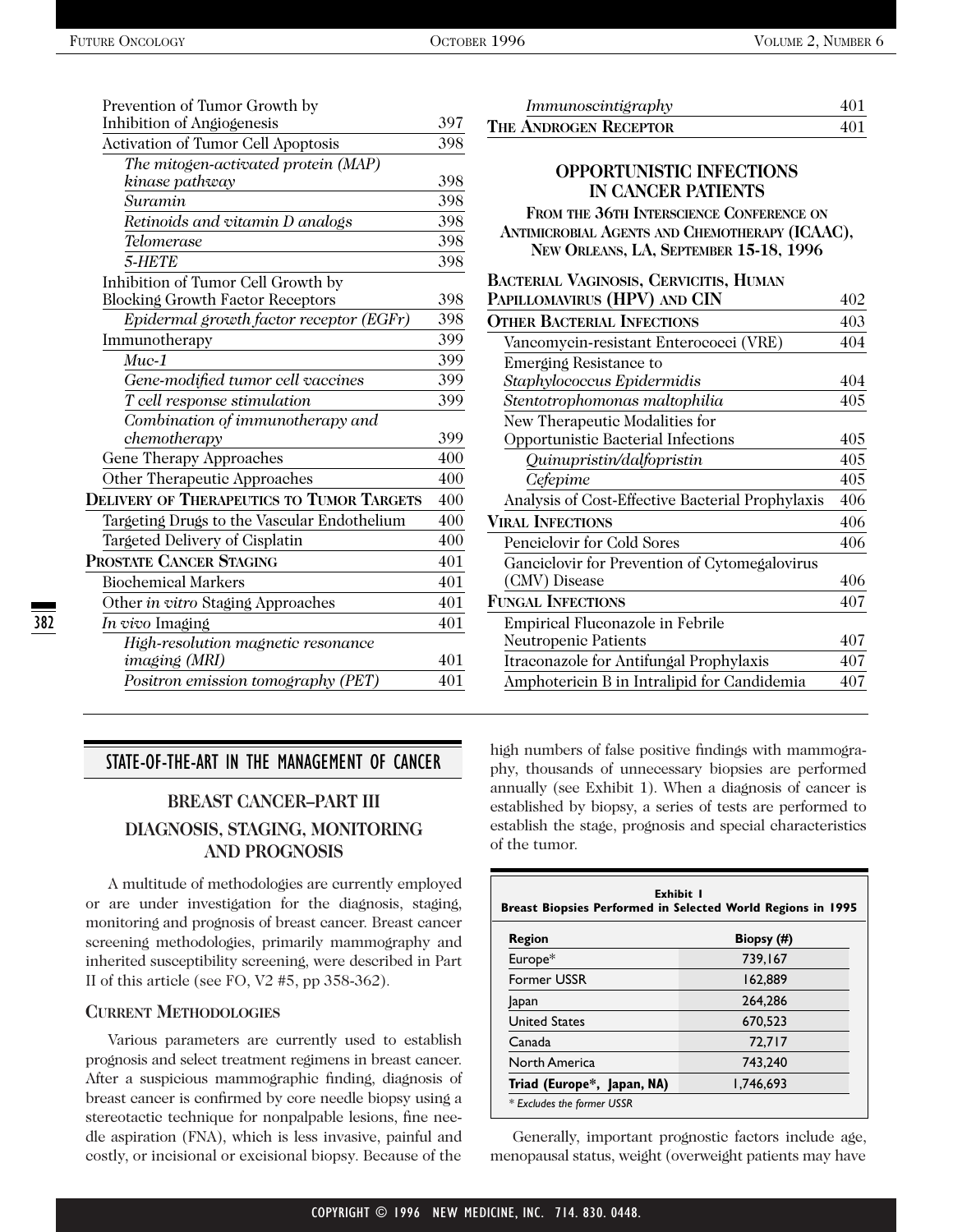a poor prognosis) and general health. Although other factors such as race are also used, a poorer outcome in nonwhites is probably attributable to tumor stage at diagnosis rather than the patient's race.

Pathologically, breast cancer is frequently a multicentric disease. However, clinical diagnosis of two or more primary cancers in a single breast is uncommon. Similarly, simultaneous bilateral breast cancer is unusual. It is more common in patients with infiltrating lobular carcinoma. Rarely is the breast involved by other tumors such as melanoma, lymphoma, or sarcoma.

#### **Tumor Differentiation**

Tumor differentiation work-ups establish such histologic variables as tumor histologic type and grade, nuclear grade and degree of tumor necrosis, among others. Tumor grading is based on the pathologist's judgment as to a tumor's state of differentiation and growth rate, depending upon the degree of tubular formation, size of cells, size of nuclei, degree of hyperchromatism and number of mitoses. Often graded on a scale of I to III or IV, with the higher numbers representing least differentiated, fastest dividing tumors presumed to have the worst prognosis, this test has serious shortcomings because a different scale is required for each type of tumor, and scoring is subjective and not always reproducible.

Although a study by the International Breast Cancer Study Group (IBCSG) has shown that tumor histologic grade is a significant prognostic factor, it is not always possible to predict tumor behavior from histologic appearance. Currently, most tumors are not graded based on a scale; rather the pathologist uses terminology such as well- or poorly-differentiated tumor. Parenthetically, a study by the National Surgical Adjuvant Breast and Bowel Project (NSABP) demonstrated that tumor nuclear grade is a significant indicator of outcome following adjuvant therapy.

Estrogen-receptor (ER) and progesterone-receptor (PR) levels in the tumor tissue are also determined at the time of tumor removal. There is substantial evidence that ER/PR status may have significant independent predictive value. Also, in stage II disease, PR status may have greater prognostic value than ER status. Establishing hormonal status, which is mandated as part of the diagnostic work-up, is commonly performed either by standard biochemical assays or by immunohistochemistry (IHC). Another tumor differentiation determination is DNA ploidy status, detected by analytic cytometry.

#### **Proliferative Rate**

Proliferative capacity, or rate, establishes the percentage of cells that are actively dividing using such measures as mitotic index, thymidine labeling index and S-phase fraction (SPF). High proliferative rates and abnormal DNA content of cancer cells strongly correlate with faster progression and earlier recurrences. Proliferative capacity is assessed by image analysis and/or flow cytometry of cytological specimens. IHC is also used visually to evaluate cell proliferation.

*Neopharm* (Lake Forest, IL) is developing radiosentizers broxuridine (BUdR) and idoxuridine (IUdR) as tumor cell proliferation markers to assess cancer severity for diagnostic purposes. Following patient administration of these drugs in small doses, biopsies of the tumor are treated with specific MAbs to highlight presence of BUdR or IUdR; the actively dividing cells can then be identified and counted. The company has access to data relating to the diagnostic use of BUdR and IUdR in approximately 1,300 cases of brain cancer, 250 cases of breast cancer, 700 cases of hematological malignancies and 40 cases of head and neck cancer. In October 1995, when the company met with the FDA to review use of BUdR in a diagnostic application prior to an NDA filing, the FDA requested additional information.

#### **Tumor Invasiveness or Metastatic Potential**

Axillary lymph node status (presence of tumor in the axillary nodes) by a complete dissection of levels I and II axillary nodes is the primary breast cancer staging modality and a specific and reliable prognostic indicator. Because risk of tumor recurrence in primary breast cancer is related to the number of positive axillary lymph nodes, at least 6-10 nodes must be examined histologically to determine involvement. The same number of nodes is retrieved for examination irrespective of surgical procedure employed, i.e. Halsted's operation (radical mastectomy), modified radical or simple mastectomy, or lumpectomy.

Nodal status also determines adjuvant chemotherapy regimen. However, although lymph node status is a powerful prognostic indicator, approximately 30% of nodepositive patients survive for long periods whereas 25% of node-negative patients relapse within a very few years. The relationship between nodal status and breast cancer relapse and survival rates is presented in Exhibit 2.

A 1995 study by the Instituto Nazionale per lo Studio e la Cura dei Tumori (Milan, Italy) identified four independent prognostic parameters of the primary tumor, tumor size, grading, and overexpression of the HER-2/neu oncogene and the laminin receptor, that better predict outcome than nodal involvement. In a retrospective series of 500 primary breast carcinomas without palpable nodes and with a 20-year follow-up, presence of these parameters correlated only weakly with nodal status but predicted disease outcome more accurately than did nodal status (Ménard S, etal, JNCI, 8 April 1995, 87(8):607). Noninvasive methodology and the advent of biologic indicators of tumor aggressiveness may well supplant surgical lymph node dissection in the future, but until then, this procedure remains the most reliable prognostic indicator available.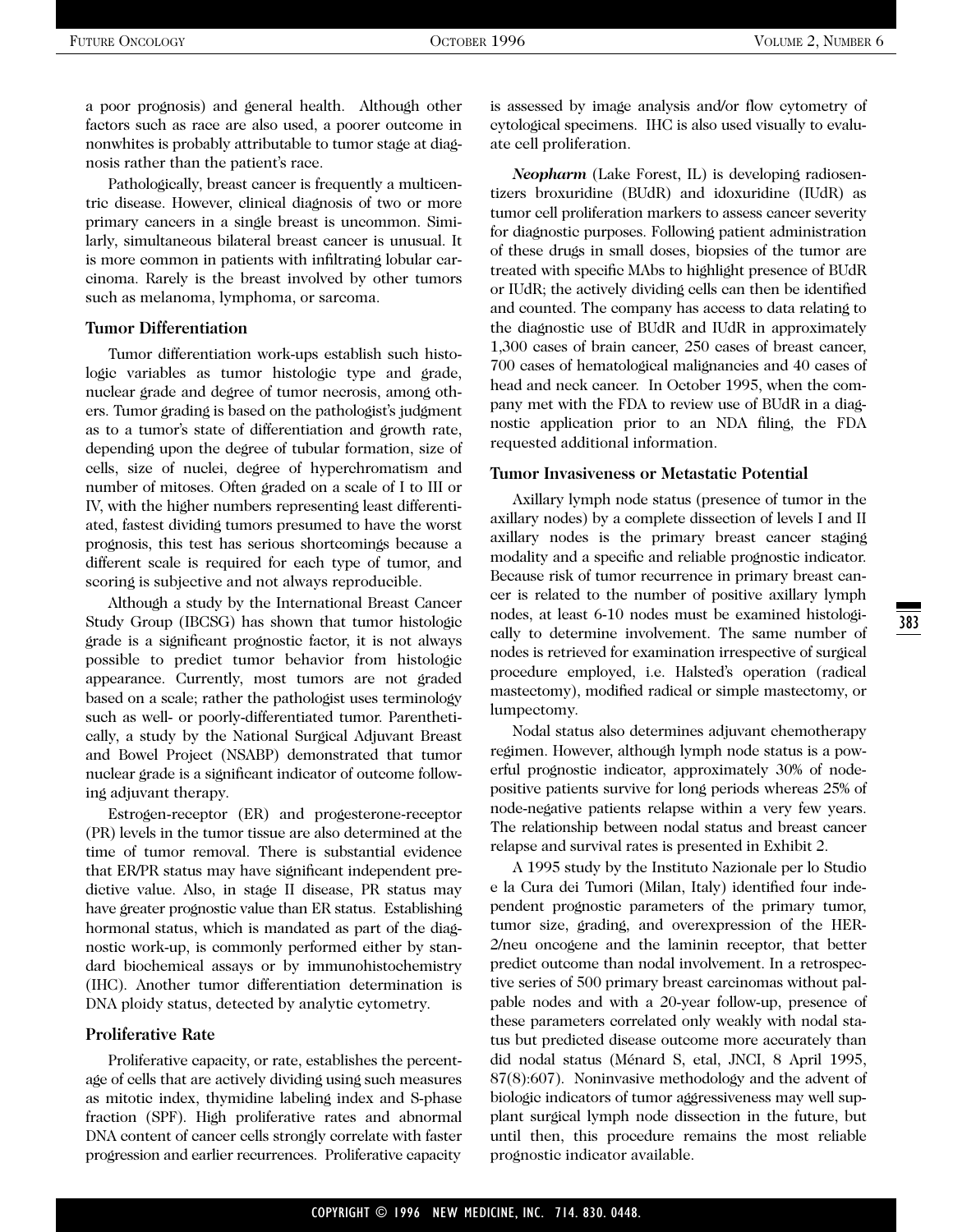Tumor size usually correlates with axillary lymph node involvement. However, it is not an important discriminant within axillary node groups except for patients with >4 involved nodes. Tumor size is a less useful prognostic indicator than axillary node involvement. Large tumor size per se does not indicate poor prognosis. For instance, in localized disease, patients

**Exhibit 2 Recurrence and Survival Rates Based on Lymph Node Involvement** Axillary Node  $\begin{array}{|c|c|c|c|c|}\n\hline\n\end{array}$  Relapse Rate (%) **Survival (%) Status 18 months 5 year 10 year 5 year 10 year** N- 5 18-19 24 78 65 N+ 33 65 76 47 25 N+ (1-3) 13 40-50 65 62 38 N+ (> 4) | 52 79 86 | 32 13 All patients 17 40 50 64 46 *Source:Adapted from Fisher B and Slack N, Surg Gynecol Obstet, 1970; 131:79*

with tumors >10 cm have similar survival rates as those with tumor sizes of <1 cm. Conversely, small tumor size does not necessarily indicate a favorable prognosis; some small tumors detected by mammography are aggressive and associated with distant metastases.

#### **Other Breast Cancer Markers**

An incredible amount of information is being amassed on cellular and molecular markers associated with malignancy. These markers are substances produced by a tumor cell or by the host during tumorigenesis or as a reaction to the presence of malignancy. Although it is anticipated that molecular biology will change the way breast and other cancers are detected, staged and monitored in the long run, to date, molecular markers have had a limited impact in the management of cancer. In breast cancer, mammography has been instrumental in the detection of breast abnormalities that in some cases were proven to be early (subclinical) cancer. However, mammography has its limitations.

Investigators are currently searching for biologic markers to be used in the early detection of breast cancer and for disease staging, monitoring and prognosis. Currently useful biologic markers such as nonspecific antigens including carcinoembryonic antigen (CEA) and tumor-associated antigens such as CA 15-3 (CA 27.29) are being used to detect advanced disease (stage III or IV) and/or monitor disease progression during and after treatment.

Numerous new markers are under investigation, including various genes and their products, but, to date, none has been shown to be more useful than established clinical and pathological criteria for diagnosing or staging cancer. Because breast or any other cancer does not conform to any standardized description, attempting to use the presence or absence of any biologic marker(s) in the diagnosis or prognosis of malignancy is at best a very precarious undertaking, as illustrated by conflicting results from numerous clinical trials. For instance, the presence of a biologic marker in a significant number of women experiencing a certain outcome does not preclude that it has no role in determining this outcome. It could very well be that other unknown or unmeasured factors are far more instrumental in determining this outcome. It is also possible that any given marker is not an independent determinant of the outcome but only plays a role in combination with other known or unknown contributing factors.

*Inherited susceptibility,* determined by mutations of newly identified genes such as the ataxia telangiectasia (AT) mutated (ATM) gene and BRCA1 and BRCA2 genes (see FO, V2 #4, pp 337-339), may also prove valuable as a prognostic tool. However, developing test kits to identify mutations on these genes represents a technological challenge. For instance, allelic heterogeneity of BRCA1 mutations in the population at large, coupled with the very large size of this gene, is proving very challenging in the development of accurate, quick and inexpensive assays. Various companies are developing BRCA1 and BRCA2 tests. In September 1996, Myriad Genetics announced that it plans to provide a comprehensive fullsequence testing service to identify mutations in both the BRCA1 and BRCA2 genes under the brand name BRAC-Analysis (see FO, V2 #5, p 362 and FO, V2 #4, p 337).

Investigators from the National Center for Human Genome Research (NCHGR; Bethesda, MD) have been exploring the use of DNA chips to develop a methodology to identify mutations in such genes as BRCA1. In this approach, oligonucleotides of length 15 to 20 nt and of known sequence are synthesized onto the surface of a solid support in a gridded array. As many as 60,000 oligonucleotides can be fixed on the surface of a 1 cm x l cm chip, so that the entire coding sequence of both strands of BRCA1, as well as all possible missense mutations and single nucleotide deletions, is represented. Determination of the presence of a given mutation is made using PCR amplification and fluorescence labeling of the BRCA1 gene from a patient sample, followed by hybridization to the chip and recording of the results using a charged-coupled device (CCD) detector. A twocolor analysis, where a normal control is labeled in one color and the patient in another, allows quick identification of discrepancies between the two signals, making the process even more powerful. If the sensitivity and specificity of this approach proves adequate, it shows great promise for the rapid detection of mutations and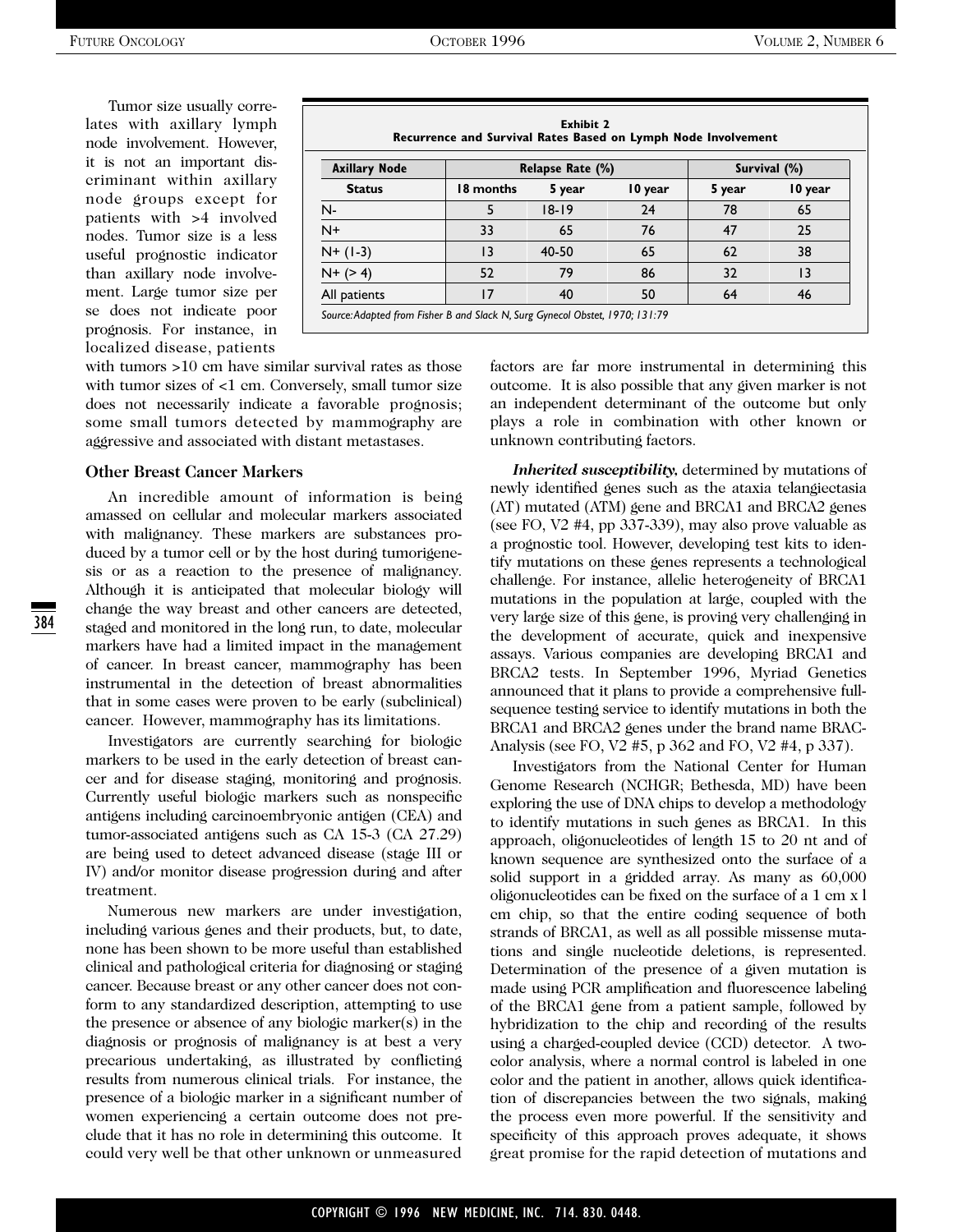could be generalized to detect mutations in any gene (Collins FS, AACR96, Extended Abstracts, p 670).

Similar approaches are used by several companies to develop tests that sequence the genome of genes putatively associated with cancer and many other diseases to identify mutations/deletions deemed relevant in the diagnosis, prognosis and monitoring of disease. Prominent among such developers are Affymetrix (Palo Alto, CA) and Molecular Tool (Baltimore, MD) that are working with broad based technologies. Zeneca Diagnostics (was Cellmark Diagnostics; Germantown, MD) in collaboration with Johnson & Johnson Clinical Diagnostics (Rochester, NY) is developing a technique, Amplification Refractory Mutation System (ARMS), that also detects point mutations or small deletions in genomic DNA.

*Estrogen- and progesterone-receptor proteins* are valuable prognostic factors that may be used to guide therapy. In breast cancer, about one third of tumors are estrogen-receptor negative (ER-), and nearly all of these are resistant to endocrine therapy. Interestingly, a study designed to investigate the molecular mechanisms involved in the ER- phenotype found that only rarely is it the result of mutations in the coding region of the ER gene. Rather, it appears that it may be caused by deficiencies in ER expression at the transcriptional or posttranscriptional level. A search for mutations in exons 1 through 8 of the ER gene in 118 ER+ and 70 ER- primary breast tumors revealed no deletions/insertions and only two missense mutations, both in the same ER- tumor, indicating that only 1% of the tumors had point mutations in the ER gene. Neutral polymorphisms found in codons 10, 87, 243, 325, and 594 did not correlate with any clinicopatho1ogic parameters except for codon 325, which showed a strong, statistically significant correlation with family history of breast cancer (Roodi N, etal, JNCI, 15 March 1995, 87:446-51).

*p53* is a tumor-suppressor gene located on the short arm of chromosome 17. Dysregulations and mutations of p53 have been detected in most tumors. However, the pathogenetic role of p53 has not been fully described. Also, conflicting results have compromised the role of assessing p53 status as a means of prognosis and effectiveness of treatment. Such conflicting results may stem from methodology lapses and can be avoided if testing approaches become more rigorous and standardized. One approach to definitively establish p53's role in breast cancer prognosis uses DNA sequence analysis of the complete p53 gene using Sequence-Based Diagnosis (SBD), a new concept for complete DNA sequencing, and then links tumor mutations with patient outcome, especially in relation to adjuvant therapy and radiotherapy. SBD, using the automated laser fluorescence (ALF) DNA sequencer developed by Pharmacia Biotech (Stockholm, Sweden), finds mutations over the entire coding sequence that may be missed using traditional molecular biology methods such as immunohistochemistry or DNA analysis. When the complete coding region of p53 was sequenced in 316 (97 node-positive, 206 node-nega-tive and 13 unknown node status) consecutively presenting breast cancer cases (from January 1987 to December 1989), followed up for a median time of 57 months, p53 status correlated with prognosis and response to adjuvant therapy. A total of 69 individual mutations in partly different sites were detected in 29 node-positive and 40 node-negative patients. Adjuvant therapy, particularly tamoxifen (Nolvadex; Zeneca), in conjunction with radiotherapy, was less effective in node-positive tumors with p53 mutations; such mutations in the conserved regions II and V of p53 were associated with worse prognosis (Bergh J, Nature Medicine, Oct 1996, 1 (10):1029-34).

*HER-2/neu* (c-erbB-2) oncogene is also considered to be a relevant prognostic marker in breast cancer. Activation of neu is pivotal in mammary tumorigenesis and overexpression and amplification of neu is associated with tumor progression. Mutations, however, are not predictive in node-negative breast cancer but appear to predict response to adjuvant chemotherapy in node-positive patients.

*Prostate-specific antigen (PSA)* may also serve as a prognostic marker in breast cancer. In a collaborative study at the Jefferson Cancer Center of Jefferson Medical College (Philadelphia, PA), the University of Toronto, Toronto Hospital, Uniformed Services University of the Health Sciences (Bethesda, MD), and Memorial Sloan-Kettering Cancer Center (New York, NY), a protein identical to prostate-specific antigen (PSA) was recently found to be produced in approximately 30% of breast tumors. Presence of PSA, based on a cut-off level of 0.03 ng/mg, was associated with early stage disease, small tumors, and ER+ tumors. Patients with PSA+ tumors, irrespective of nodal or hormonal status, had a lower risk of developing relapses and dying from the disease. It appears that presence of PSA is an independent, favorable prognostic factor and may be useful in identifying ER- node-positive patients with a good prognosis (Yu H, etal, Cancer Res, 15 May 1995, 55:2104-10).

*Other markers/indicators* with diagnostic, prognostic and monitoring properties include:

- Cathepsin-D, a proteinase, has been associated with the promotion of metastasis
- Urokinase plasminogen activator (uPA), also a proteinase that promotes metastasis, correlates strongly with poor clinical outcome
- Growth factor receptors on epithelial cells are also under investigation as markers; characterization of epidermal (EGF) and insulin-like (IGF-I) growth factor receptor molecules in neoplastic tissue or their measurement in patient sera, may provide clues as to the status and progression of breast cancer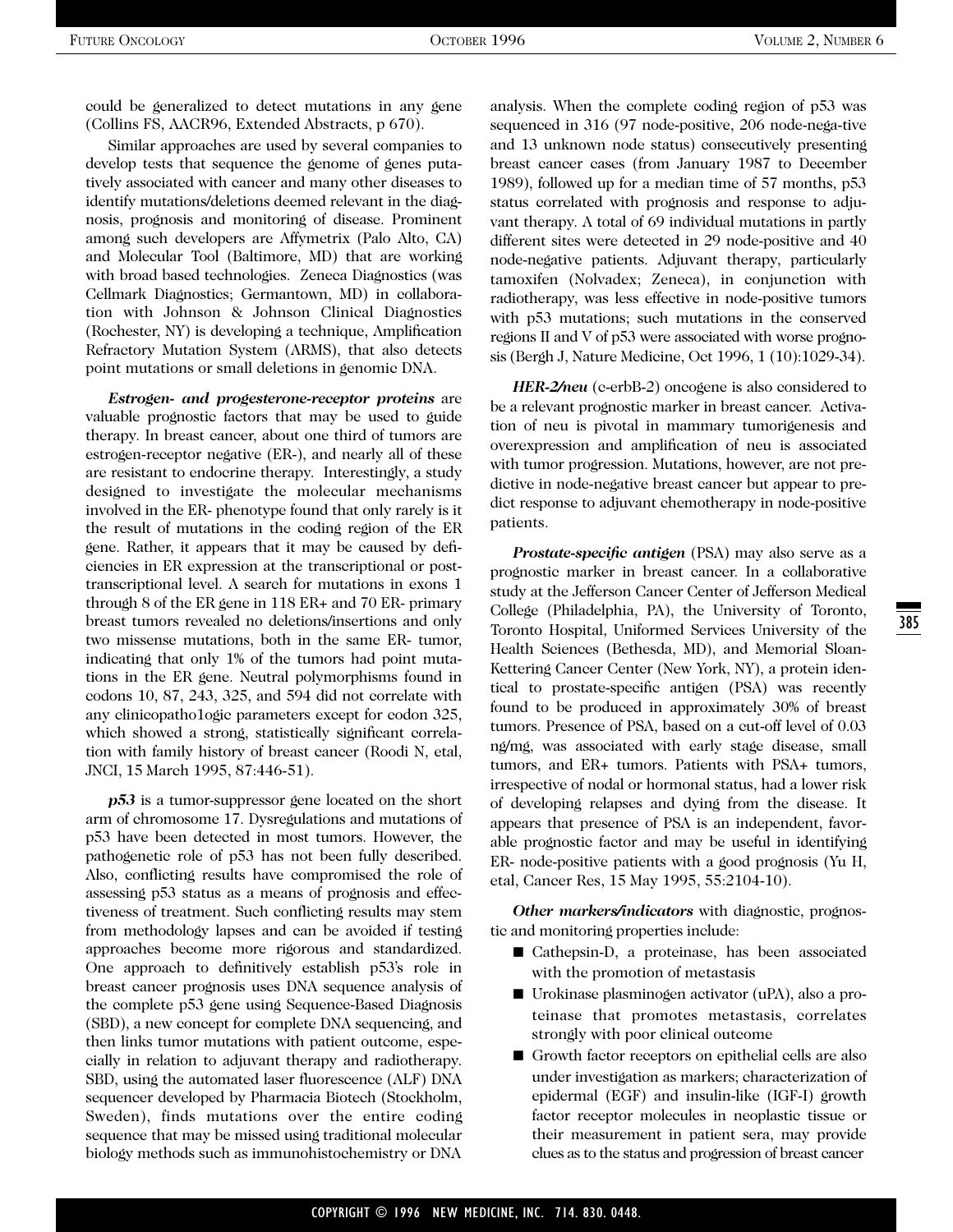- MTS1 (CDKN2/p16), the multiple tumor-suppressor gene that is a cell-cycle regulator potentially involved in genesis of many tumor types, was originally described by investigators at the University of Utah Medical Center (Salt Lake City, UT) and Myriad Genetics (Science, 15 April 1994, 264:436- 40). Located on the short arm of human chromosome 9 (9p21), it is localized to a region of less than 40 kilobases and encodes the cell-cycle-regulator protein p16 of cyclin-dependent kinase 4; MTS1 is frequently inactivated through homozygous deletion in many human cancers (Brenner AJ and Aldaz CM, Cancer Res 55:2892-5, 1995) but may not be a critical genetic change in the formation of primary breast carcinoma (Xu L, etal, Cancer Res 54:5262-4, 1994; Quesnel B, etal, Br J Cancer 72:351-3, 1995; and Berns EM, etal, Br J Cancer 72:964-7, 1995)
- Cell-surface sialoglycoprotein (luminal epithelial antigen or LEA.135), expressed in normal and in a subset of neoplastic epithelial cells, is associated with a favorable prognosis in patients with lymph node-negative breast cancer (Imam S, etal, Anticancer Research, 16 (6), 1996); this marker is being evaluated as a prognostic test by Dako (Carpinteria, CA)
- Early growth response-1 (EGR-1) protein stimulates cancer cells to produce transforming growth factor-β1 (TGF-β1) which maintains normal cell growth. Lack of TGF-β1 leads to uncontrolled cell proliferation and tumor formation. Growth-arresting properties of TGF-β1 are disrupted early in the development of many kinds of human tumors including colon, breast, and pancreatic cancer. According to Dan Mercola, MD, PhD, and colleagues at the Sidney Kimmel Cancer Center (San Diego, CA) and the Burnham Institute (was La Jolla Cancer Research Foundation; La Jolla, CA), as reported in the October 15, 1996 issue of the *Proceedings of the National Academy of Sciences*, EGR-1 was below normal or undetectable in the majority of human glioblastoma, breast, and lung cancer cell lines examined
- Angiogenesis activity, measured as tumor microvessel density, is also under investigation as a prognostic factor (see FO, V1 #11, p 254 and #12, pp274-275)
- Telomerase is not present in most normal cells but is abnormally active in cancer cells causing telomere length to be maintained and, as a result, confers immortality to these cells; telomerase was detected in many different cancer types, including prostate, breast, ovarian, lung, and colon cancer, among others

#### *IN VITRO* **TESTING METHODOLOGIES**

Numerous R&D programs are ongoing to develop markers that can be used in the management of cancer in general, and breast cancer, in particular. This segment describes markers associated with breast cancer and briefly reviews technologies and products in development directly targeting breast cancer.

#### *In vitro* **Diagnostics**

*In vitro* diagnostics (IVDs) usually represent the most simple and cost-effective means for the detection of any disease, including cancer. Although currently there is no such test capable of diagnosing breast cancer, several *in vitro* tests have been approved for certain specialized applications and numerous are in development. In December 1995, the Immunology Devices Panel of the FDA unanimously recommended reclassification of Centocor's (Malvern, PA) IVD products from class III, which requires premarket approval, to class II which requires a 510(k) premarket notification. It is expected that this decision will encourage the introduction of new tumor marker tests.

*Biomira Diagnostics* (Rexdale, Ontario, Canada), a wholly-owned subsidiary of Biomira (Edmonton, Alberta, Canada), has developed Truquant BR, a radioimmunoassay (RIA)-based blood test that was approved by the FDA, in March 1996, for the detection of recurrence of cancer in women previously treated for Stage II and III breast cancer. The test uses the B27.29 MAb to detect breast cancer-associated antigen CA 27.29 (also known as CA 15-3) which is shed into the circulation by tumor cells at high levels during metastasis. This is the first breast tumor marker-based test to be commercialized in the USA. In April 1996, Biomira Diagnostics entered into an agreement with Immunex (Seattle, WA) to copromote the test to medical oncologists in the USA and with Polymedco (Cortlandt Manor, NY) to promote and distribute the kits to the USA laboratory market. Truquant BR is also marketed in Canada, Europe, and Japan.

According to investigators, Truquant BR is highly predictive of relapse in Stage II and III breast cancer. A minimum of three assays were performed over a period of 18 to 24 months in 166 evaluable patients treated for Stage II (133 patients) and Stage III (33 patients) disease who had no clinical evidence of metastases. Truquant BR results were considered abnormal if two consecutive test results were above the normal upper limit (37.7 U/ml). During a median follow-up time of 13.5 months, cancer recurrence was detected by clinical signs or imaging in 26 patients (16%). The median lead time for Truquant BR to predict recurrence prior to clinical detection was 5 months. At 95% CI, the assay's sensitivity was 58%, specificity was 98%, positive predictive value was 83% and negative predictive value was 93%. Truquant BR was also useful in predicting bone metastases in women com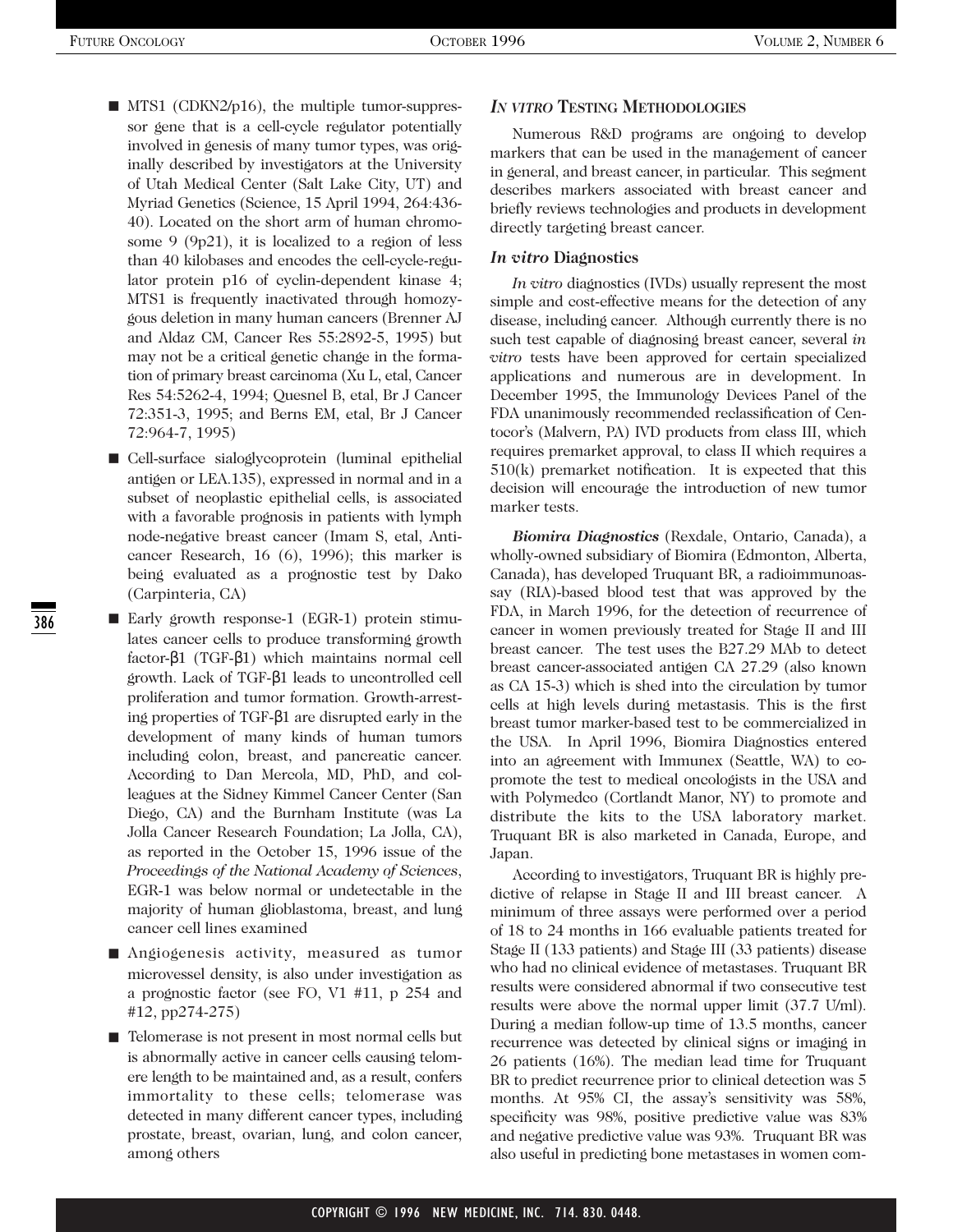plaining of bone pain. Of 32 women with bone pain, none of the 29 with negative CA 27.29 values were subsequently diagnosed with breast cancer recurrence but all three with positive CA 27.29 results develop recurrence. Truquant BR may prove a more cost-effective means of determining the likelihood of recurrence than *in vivo* imaging (Muss H, etal, ASCO96, Abs. 117). It is currently recommended that Truquant BR is used in conjunction with other clinical methods of early detection of recurrent breast cancer.

In May 1995, Ciba Corning Diagnostics (CCD; Norwood, MA), a wholly-ownend subsidiary of Chiron (Emeryville, CA), was granted the right to use Biomira's MAbs against breast, gastrointestinal and ovarian tumor antigens to develop *in vitro* diagnostic assays for its fully automated random access analyzers. The deal involved an upfront licensing fee and royalties on sales. At the same time, Biomira also granted Behringwerke (Liederbach, Germany) a nonexclusive right to use its antibodies against the CA 125 and CA 27.29 antigens in its fully automated immunoanalyzers in return for an upfront licensing fee and future royalties.

*Centocor* is marketing several oncology IVDs based on the detection of tumor-associated antigens, such as CA 15-3 used in the monitoring of breast cancer. The product is currently sold outside the USA, in certain European countries and in Japan. Centocor, in collaboration with a computer software company, is also developing a cellular diagnosis system to rapidly detect rare cancer cells in blood, bone marrow and other tissues. The Rapid Rate Event Detection (RRED) system is a computer-driven high-powered microscope that uses reagents developed by Centocor, based on its experience with Panorex, a MAb-based immunotherapy currently approved for the treatment of colorectal cancer.

*Geron* (Menlo Park, CA) is developing techniques to detect and quantify telomerase, a universal and highly specific marker of cancer, that may have clinical utility in cancer diagnosis, prognosis, monitoring and screening. Telomerase-based diagnostics are expected to address a broad range of cancer types. Geron has developed several proprietary assays for the detection of telomerase. A first generation product, Telomeric Repeat Amplification Protocol (TRAP) assay, detects telomerase activity in malignant tumor tissue. A second generation assay detects the RNA component of human telomerase, first cloned by Geron scientists. This assay uses proprietary *in situ* hybridization and other telomerase detection methods. Geron is the exclusive licensee of an issued USA patent on TRAP technology and a patent application is pending on the RNA approach. Preliminary data from a number of clinical studies indicate telomerase levels correlate with clinical outcome in cancer patients.

Oncor (Gaithersburg, MD) and Boehringer Mannheim (Mannheim, Germany) have licensed the TRAP assay and Dako has licensed the RNA detection technology on a non-exclusive basis for sale for research use. Oncor began selling the TRAP-eze kit in May 1996. Geron has also entered collaborative agreements with DIANON Systems (Stratford, CT) and Ventana Medical Systems (Tucson, AZ) and also established research collaborations for the study of telomerase detection with the Cleveland Clinic (Cleveland, OH), the University of Texas, San Antonio, and the University of Texas Southwestern Medical Center (Dallas, TX).

*Horus Therapeutics* (Rochester, NY) is developing MammAsure, a serum-based neural network-derived test combining several biomarkers, for the diagnosis of breast cancer in premenopausal women. Sample analysis is based on the company's computer-assisted deductive reasoning system (CADRS) that teaches a neural network to identify discrete changes in complex patterns of biochemical activity (see FO, V2 #1, p 290). In a pilot study involving 150 women, evenly divided by disease status (normal, breast cancer and benign disease), a version of MammAsure incorporating 5 biomarkers (CA 15- 3, CEA, MAbs 115D8 and DF3 and HER-2/neu) exhibited sensitivity of 81% and specificity of 89%.

*Matritech* (Newton, MA) is developing breast cancer assays based on the detection of nuclear matrix proteins NMPs (see FO, V1 #1, p 28) that are present at elevated levels in the serum of breast cancer patients. The development and marketing of breast cancer products are covered by agreements with Sangtec Medical, a Swedish company which holds exclusive marketing rights in Europe, and Yamanouchi (Toyko, Japan) with similar rights in Japan and Taiwan.

*Novopharm Biotech* (Toronto, Ontario, Canada) signed, in April 1996, an agreement with BreasTek (Charleston, SC) to co-develop a monitoring test for breast cancer. The company announced that it would provide funding of approximately \$1.5 million in the first year and \$1.4 million in the second year to BreasTek and may provide additional funding for a third year at approximately the same level as the proceeding two years. As of June 30, 1996, the company had provided \$393,000 in research funding to BreasTek. If the project is successful (as defined by the terms of the agreement), the two companies will establish a formal collaborative agreement. BreasTek has invested more than a decade of research to arrive at the current prototype version of the monitoring test. Unlike other tests of its kind, preclinical data from this test provide evidence of its ability to monitor Stage I recurrent breast cancer. Novopharm Biotech is a publicly traded subsidiary of Novopharm (Burnaby, BC), one of Canada's largest generic pharmaceutical companies.

*Oncogene Science* (Uniondale, NY) is developing cancer diagnostic tests based on oncogenes, tumor suppressor genes and other genes whose proteins are directly involved in tumor growth or metastasis. Both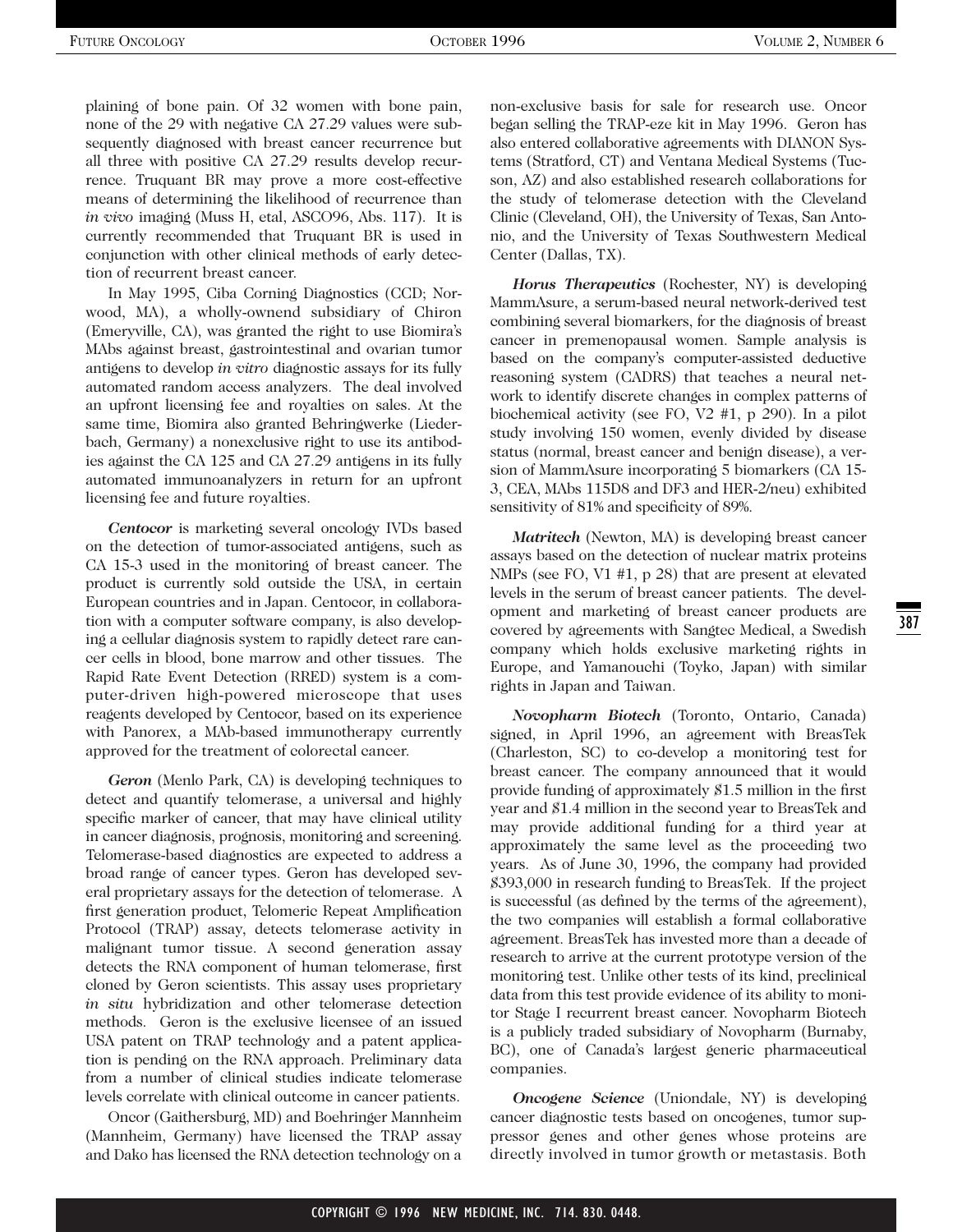serum and histologic assays are in development to aid oncologists in the confirmation, monitoring, staging, screening and prognosis of cancer. Currently, the company is focusing on breast and colon cancer, but many of the cancer markers under development are expected to have clinical utility for other malignancies, including lung, prostate, ovarian and stomach cancer. Oncogene Science has been pursuing its cancer diagnostics program in collaboration with Becton Dickinson (B-D; Franklin Lakes, NJ) under an agreement entered in October 1991 (after an earlier collaboration from 1984 to 1989). In 1995, this program's focus was changed to involve exclusively tissue-based diagnostic tests, including immunohistochemistry. As a result, B-D reduced funding for this program in fiscal 1996. It is anticipated that B-D will seek FDA approval for one or more manual immunohistochemistry tests for the pathology market in the near future. Oncogene Science is currently seeking collaborators for its serum-based cancer diagnostics.

*Oncor* filed a pre-market approval application (PMA) for its INFORM HER-2/neu breast cancer test for use in the management of breast cancer. As of October 1996, the FDA has accepted the clinical utility and the statistical model for determining the predictive value of this test but has asked Oncor to re-run some previously examined specimens at an independent laboratory and to codevelop a custom physician education/training program to help ensure the reproducibility of the test in the field. No new clinical trials were requested by the FDA. Concurrently with the re-running of samples, Oncor plans to proceed with the ongoing manufacturing validation and FDA inspection, required prior to final approval. Oncor has received a number of regulatory approvals for INFORM HER-2/neu breast cancer test abroad and has initiated marketing of the test in the UK, Germany, Switzerland, Denmark, Austria, the Netherlands, Ireland, Australia, and Canada.

In March 1994, Oncor acquired an exclusive worldwide license from Johns Hopkins University (Baltimore MD) for a molecular staging assay to detect small numbers of metastatic cancer cells in pathology samples. The test is more sensitive than current methods and is intended as a staging methodology for solid tumors. As of early 1996, the test was being developed by OncorMed (Gaithersburg, MD), Oncor's medical services affiliate, for application in the detection and management of breast, colon and prostate cancer.

In July 1996, Oncor announced that it had obtained an exclusive, worldwide license for a blood test, the p43 test, capable of detecting early-stage breast cancer. After FDA approval, Oncor initially intends to market this test as a companion to conventional mammograms of women at high risk for the disease. Developed by Chaya Moroz at Tel Aviv University's Sackler School of Medicine in Israel, the p43 blood test detects an early immunological event associated with the host's response to the development of primary breast cancer, particularly in women at high risk for breast cancer. According to a study of 3,400 women, including 900 with known breast cancer risk factors, such as family history, elevated levels of p43 protein strongly correlated with the presence of *in situ* and early (Stage I/II) breast cancer. In follow-up of patients after surgery, the test showed that p43 protein levels declined after removal of pre-cancerous or malignant tumors. Studies suggest that the measure of p43 may also be a highly accurate predictor of tumor development and recurrence. The company intends to market the p43 test to complement its INFORM HER-2/neu gene amplification test. In addition to its license agreement with the developers of the test, which include the National Health Institute of Israel, Oncor announced that patents covering the technology have now been issued in the USA (#4,882,270; 4,954,434; 5,120,640; and 5,283,177) and additional patents are pending.

In July 1996, OncorMed entered into a collaborative agreement with Zeneca Diagnostics under which the latter will supply OncorMed with proprietary reagents to be used in OncorMed's cancer genetic testing in the USA.

*Paracelsian* (Ithaca, NY) is developing two diagnostic or prognostic markers for cancer, one based on the detection of Cdk2 biomarker, associated with abnormal cell division, and the other, a test for p34 protein, a patentable marker associated with cell cycle coordination and control.

#### **Reference Laboratory Services**

*Impath* (New York, NY), a company that specializes in providing diagnostic, prognostic, and monitoring services in oncology, is also providing comprehensive prognostic information essential to the management of breast cancer. Impath specializes in intensive, highly technical, patient-specific service on a 48-hour turn-around basis. Impath maintains a comprehensive cancer database and tissue library that emphasizes patient outcomes and optimal treatment protocols. The company's clientele includes 4,000 physicians in over 1,000 hospitals. Currently, approximately 65% of the company's revenues are derived from the provision of prognostic and 35% from diagnostic analyses.

*MRDx Diagnostics* (Bothell, WA) was established by CellPro in 1995, to explore methods to identify tumor cells in the bloodstream or the bone marrow to determine presence of micrometastases before they are manifested clinically and to detect residual tumor cells that may be present in transplantation products following surgery, chemotherapy or radiation which can contribute to cancer relapse. MRDx Diagnostics provides ultra-sensitive tumor detection through cell-specific MAbs and PCR techniques that enable detection of one tumor cell in one million peripheral blood or bone marrow cells. MRDx Diagnostics currently offers its services worldwide to detect tumor cells in patients being treated for lymphomas, or breast, prostate or lung cancer.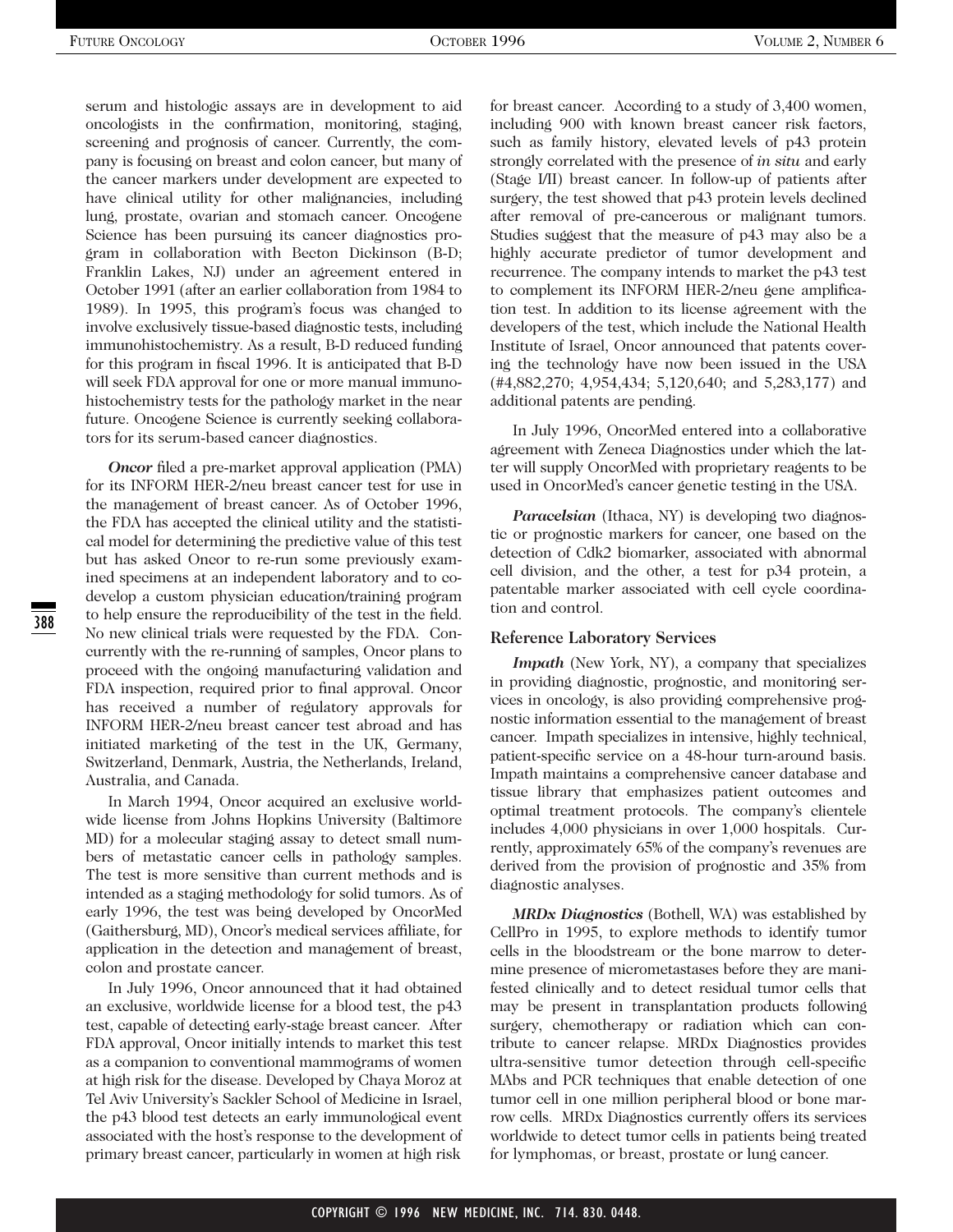#### *IN VIVO* **IMAGING APPROACHES**

Various novel approaches are improving the diagnostic and monitoring capabilities of noninvasive imaging approaches used in the management of cancer, in general, and breast cancer, in particular. Techniques are also in development in teleradiology to transmit high quality image data from remote locations to a site where the image can be read and analyzed by experts. Imaging techniques are also used to guide the needle precisely to the tumor during breast biopsies. Accurate needle placement considerably reduces patient trauma and improves the efficiency of cell collection.

#### **Mammography**

Currently, the most effective screening modality for early detection of breast cancer is mammography, an xray technique employed to visualize the internal structure of the breast. Studies have shown that in women ages 50 and older (postmenopausal) mammography, coupled with clinical breast examination, is effective in detecting breast cancer and, with appropriate treatment, can result in as much as a 30% to 35% reduction in deaths in this age group. Mammography is also commonly used to re-evaluate patients whose screening mammograms revealed an abnormality. It is reported that nearly onethird of screening mammograms are impossible to interpret and mammography x-ray film often contains subtle information not easily discernible to the radiologist. Also, mammography is less reliable in younger patients with denser breast tissue. A recent study reported that in case of invasive cancer (excluding DCIS), sensitivity of mammography was 58% and 75% in women in their thirties and forties, respectively, compared to 92% in women in their fifties. Among women under the age of fifty with a family history of breast cancer, sensitivity was only 69% (Kerlikowske K, etal, JAMA, 3 July 1996, 276:33-8). Also, mammography, unlike early detection methods for some other cancers (PSA in prostate cancer and Pap smears in cervical cancer) detects cancers when they are already formed and often have invaded beyond the milk ducts. Therefore, currently, investigators are actively pursuing a variety of approaches to improve the screening and diagnostic performance of x-ray mammography and to adapt other *in vivo* imaging modalities for the detection of breast cancer.

*Digital mammography,* is one approach that promises enhanced diagnostic capabilities by improving the sensitivity of conventional mammography, especially in radiographically dense breast tissue. Digital mammography is also expected to decrease the radiation dose per mammogram and because it is a computerized technique, allow computer-aided diagnosis and teleradiology. On the negative side, full breast digital mammography is more complex and time consuming to perform and its cost-effectiveness must be conclusively demonstrated before expensive hardware is put in place for routine use of this modality. Numerous projects are pursuing developments in digital mammography. The National Digital Mammography Development Group, with funding from the National Cancer Institute (NCI), is developing and evaluating methods to increase image quality. The National Science Foundation (Arlington, VA) is currently funding a pilot study to see if software developed for image processing in astronomy can improve the ability of digital mammography to detect early breast cancer. In progress at Johns Hopkins University (Baltimore, MD), Georgetown University's Lombardi Cancer Research Center (Washington, DC) and the Space Telescope Science Institute (STScI; Baltimore, MD), this program aims to identify microcalcifications as small as 100 microns in breast tissue to detect breast cancer at its earliest stage. Several companies, among them Fuji Medical Systems (Stamford, CT), GE Medical Systems (Milwaukee, WI), Fischer Imaging (Denver, CO) and Trex Medical (Danbury, CT) and its subsidiaries, are also developing special detectors for digital mammography. Although digital mammography has not yet received FDA approval for clinical use in the USA, it is currently being performed routinely in certain European countries and in Japan.

#### **Ultrasound Imaging**

*ATL* (Bothell, WA) obtained premarket approval from the FDA to use its High Definition Imaging (HDI) digital ultrasound system in conjunction with mammography and physical examination, to determine whether a biopsy is needed for suspicious breast lesions. The FDA acted upon the recommendation of its Radiology Advisory Panel which unanimously recommended approval on December 11, 1995. The company's PMA application was based on the findings of an international multicenter study involving over 1,000 women with breast lesions. Clinical investigators found that use of HDI could reduce the number of biopsies by approximately 40%.

#### **Mammoscintigraphy/Immunoscintigraphy**

*Antisoma* (London, UK), in collaboration with the Royal Postgraduate Medical School at Hammersmith Hospital (London, UK), completed phase I clinical trials of a technitium-99m-labeled peptide against a cancer mucin and has initiated phase II clinical trials in breast and other malignancies (see FO, V1 #12, p 277).

*Biomira* is developing Tru-Scint AD, an immunoscintigraphy diagnostic based on technitium-99m-labeled MAb-170 which reacts with most adenocarcinomas and is an effective vehicle to target cancer cells. Tru-Scint AD is in phase II/III clinical trials in the USA to support a PLA for its use in the management of recurrent breast cancer. A phase III clinical trial for this agent in the detection of ovarian cancer is in process. In May 1996 Biomira announced that it filed a Canadian New Drug Submission (NDS) for Tru-Scint AD for the detection of recurrent breast cancer and of primary, residual or recurrent ovarian cancer, based on data from phase II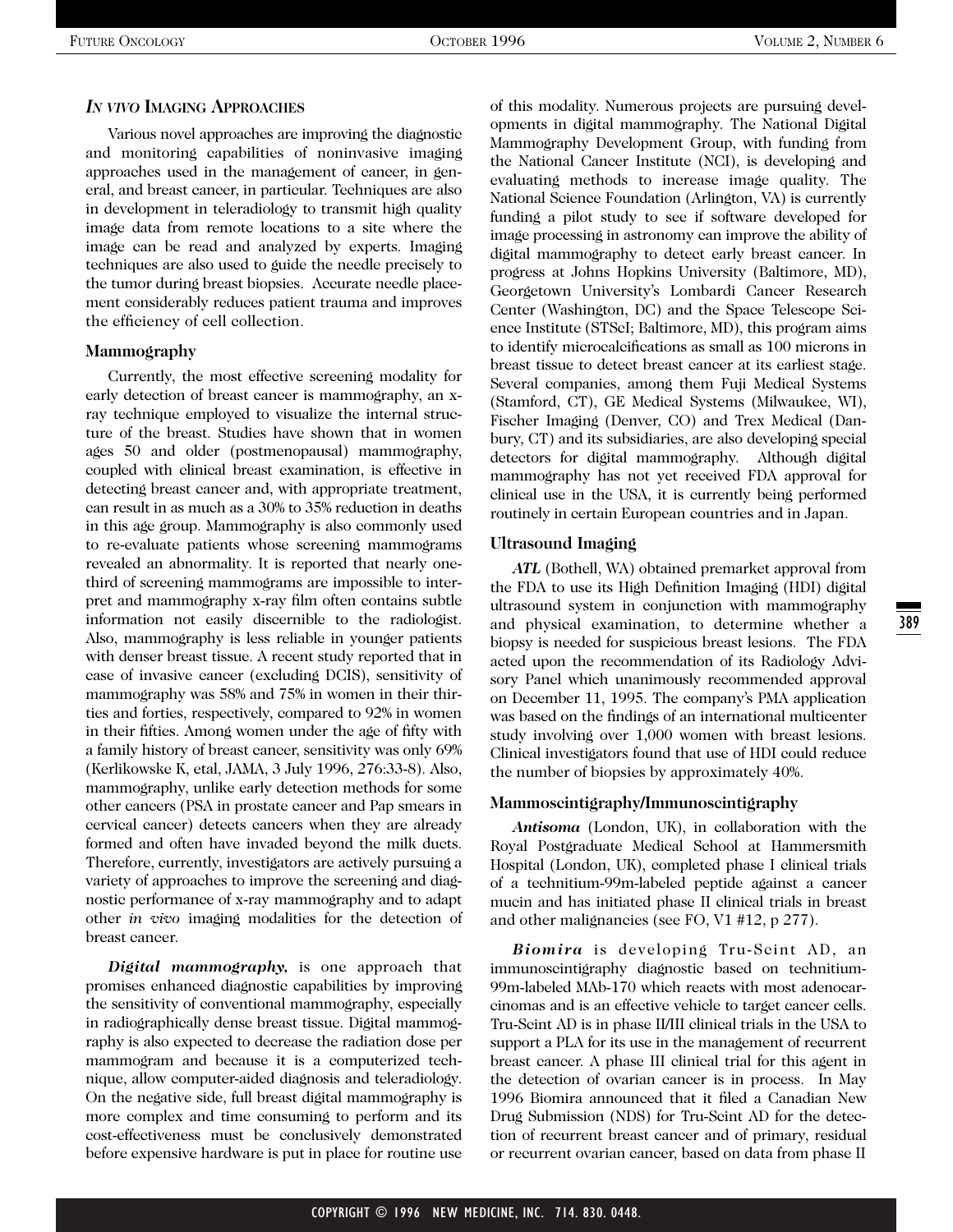clinical trials. The Canadian Health Protection Branch (HPB) has confirmed that the product qualifies for priority evaluation status or "fast-tracking".

*Immunomedics* (Morris Plains, NJ) is investigating application of its CEA-Scan (arcitumomab), approved by the FDA in July 1996, for the detection of colorectal cancer, also in breast cancer (FO, V1 #12, pp 278-279).

*Targon* (New York, NY), a joint venture established in October 1996 by Elan (Athlone, Ireland) and Cytogen (Princeton, NJ), is developing Oncotec, a breast cancer imaging agent based on Cytogen's OncoScint CR/OV which has been approved by the FDA for colorectal and ovarian applications (see FO, V1 #2/3, pp 39, 71-72; #12, pp 277-278; and V2 #4, pp 342-343).

#### **Magnetic Resonance Imaging (MRI)**

Although significant progress has been made in the use of MRI in breast imaging, in 1995, of a total MRI volume of approximately 8.2 million scans performed in the USA, fewer that 2% involved the breast, mostly to evaluate breast implant status. Enhanced MRI using gadolinium-DTPA, currently estimated to represent about 30% of all MRIs performed in the USA, is even less common in breast evaluations with fewer than 1% of all currently performed enhanced scans involving the breast. In contrast, breast MRI was performed approximately three times as often in Europe in 1995, with enhanced procedures accounting for 50% of all breast MRIs. Investigators are, however, optimistic as to the future of MRI in breast cancer diagnosis because of its unique ability in evaluating soft tissue. MRI is particularly useful in cases where mammography has serious limitations. However, MRI is still hampered by a high rate of false-positives and high costs, estimated at about \$750 to \$1,000 for unilateral or bilateral scans, respectively. (Also see FO, V1 #9 p 216 and V1 #10 pp 234-235.)

Using a recently developed dedicated breast MRI method, three-dimensional rotating delivery of excitation off-resonance (RODEO), MRI was evaluated as a tool for determining tumor response and extent of residual disease after neoadjuvant chemotherapy in 39 patients with Stage II, III, or IV breast carcinoma who were prospectively evaluated prior to and following neoadjuvant chemotherapy by MRI, physical examination, and mammography. MRI accurately predicted the pathologic determination of residual disease in 30 of 31 cases (97%) and may be used to better select patients for breast conservation after neoadjuvant chemotherapy for locally advanced disease (Abraham DC, etal, Cancer 78:91-100, 1996). However, among 172 surgical biopsies for isolated clustered breast calcifications (mammograms showed 88 round and 84 linear/irregular microcalcifications), histological analysis found 58 *in situ* carcinomas, 22 invasive carcinomas, and 92 benign lesions, while preoperative Gd-DOTA-enhanced subtraction dynamic MRI showed early contrast enhancement in 76 of 80 malignant lesions (sensitivity 95%) and in 45 of 92 benign lesions (specificity 51%); two invasive and two intraductal carcinomas did not show early contrast enhancement. Poor specificity limits the diagnostic accuracy of dynamic contrastenhanced subtraction MRI in distinguishing benign from malignant microcalcifications detected by mammography (Gilles R, etal, Journal of Computer Assisted Tomography, 1996 Jan-Feb, 20(1):9-14).

*Fonar* (Melville, NY) introduced a high throughput MRI system, the QUAD 7000 or 12000 scanner, designed specifically for breast cancer scanning. Using a four-bed carousel per scanner, the system can accommodate ten patients an hour and is expected to significantly reduce costs per scan to make them compatible with mammography costs.

#### **Positron Emission Tomography (PET)**

Positron emission tomography (PET) scanning is being studied to determine whether it can supplement or replace lymph node dissection in breast cancer staging and to detect metastases. PET scans use a trace amount of radioactivity to look at tumor metabolism. Breast cancer, similar to many other cancers, exhibits an increased metabolic rate for glucose. High energy PET imaging employing such agents as fluorine-18 deoxyglucose (FDG), a sugar analog that helps visualize patterns of metabolic function, identifies spots, or markers, with increased glucose metabolism that often represent cancer cells (also see FO, V1 #6, p 165 and #9 p 216).

A 5-year study to be conducted at the University of Michigan Medical Center (Ann Arbor, MI) has been funded by the NCI to evaluate the accuracy of PET scanning in the diagnosis of breast cancer. The study will enroll more than 400 newly diagnosed breast cancer patients. PET scanning will be used to determine whether tumor cells from a primary cancer have spread to the adjacent lymph nodes. Patients will also undergo standard axillary lymph node dissection to confirm the results obtained by PET and will be followed for an extended period after their initial PET scan to see how accurate it is in determining prognosis.

#### **Optical/Laser Imaging**

Optical/laser imaging of breast cancer is also under investigation. Using a time-gated optical imaging technique, pulsed laser light at wavelengths of 780 and 830 nm is transmitted through human breast tissues and time spectra of the diffused light through the tissue are recorded in nanoseconds. This approach images oxygen concentration in the cancerous and fibrotic breasts. A two dimensional image using data from different locations is then reconstructed as a set of spectra in pixel form. Imaging consists of absorption and scattering coefficients of early arrival photons; absorption coefficients at the two wavelengths are related to oxygen concentration and blood volume. One limitation of this technique has been inadequate imaging resolution of smaller tumors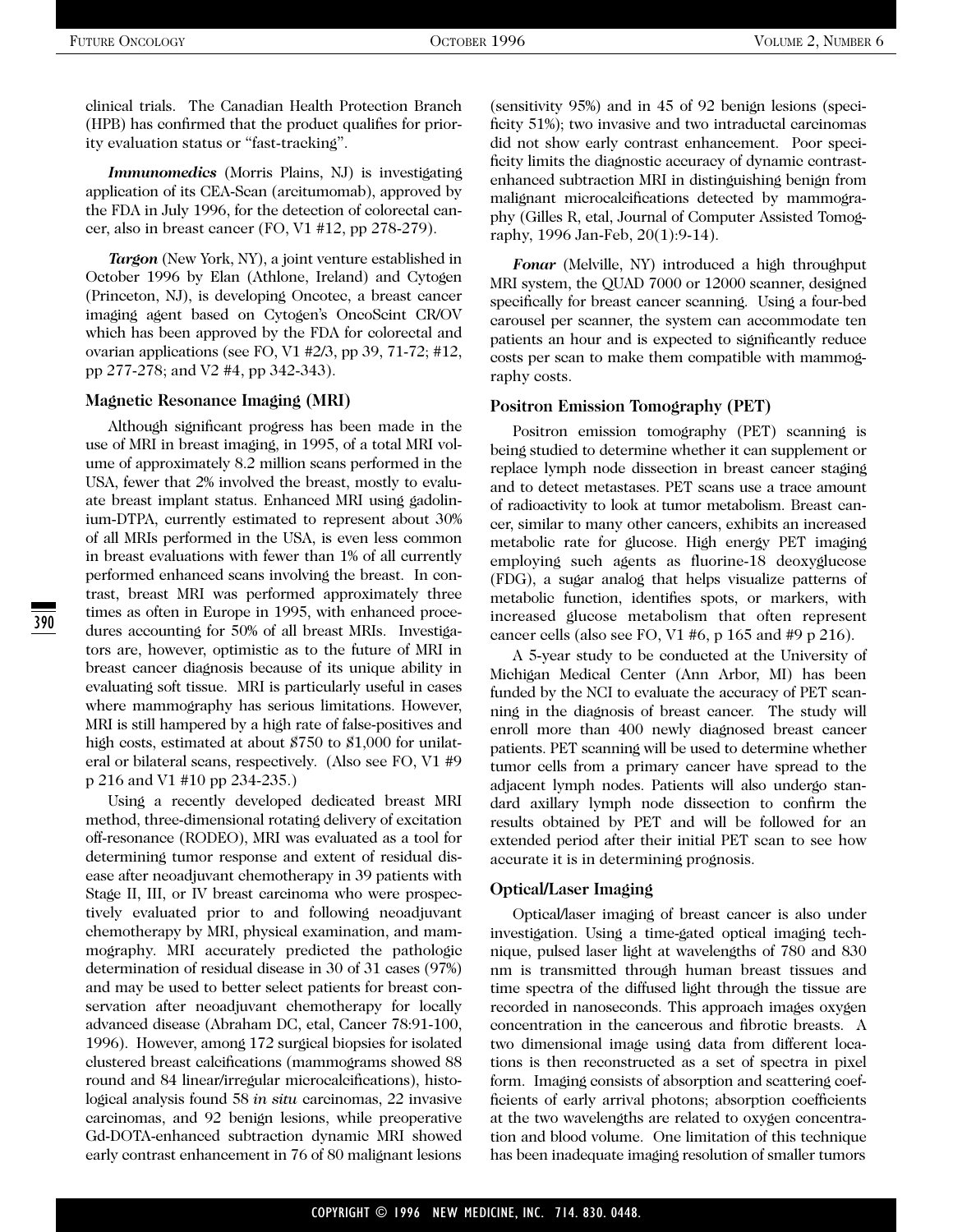(Nioka S, etal, Advances in Experimental Medicine and Biology, 1994, 361:171-9).

Laser Doppler perfusion imaging is another technique under development to assess breast skin blood perfusion and its patterns as a prognostic indicator and treatment monitoring method in breast cancer. The laser Doppler imager (LDI) creates an image of tissue perfusion by recording the Doppler shift caused by movements of red blood cells in the backscattered light of a laser beam. This method reflects the vascularity of overlaying skin. LDI detected higher skin blood flow in benign breast changes than in symptomatic normal patients but the highest levels were recorded in patients with breast cancer (Seifalian AM, etal, International Journal of Microcirculation: Clinical and Experimental, 1995 May-Jun, 15(3):125-30).

Imaging Diagnostic Systems (Plantation, FL) is developing a mammography system, Computed Tomography Laser Mammography (CTLM) which, according to the manufacturer, is capable of distinguishing between cystic and solid lesions irrespective the size or density of the breast. CTLM is currently undergoing clinical evaluation with FDA's permission granted in February 1996.

#### **INVASIVE PROCEDURES**

#### **Biopsy**

Biopsy, an invasive procedure, is widely used to confirm suspicious or inconclusive findings from mammography or other imaging techniques. Most suspicious mammograms prove normal upon re-examination and many positive ones involve benign disease or *in situ* tumors that may never progress to invasive cancer. As more women participate in mass mammography screening programs, more are also undergoing diagnostic biopsy procedures (Exhibit 1). This in turn has resulted in a large number of unnecessary biopsies. The cost of biopsy ranges between \$1,500 and \$3,500 when performed in a hospital setting and from \$500 to \$1,200 in a clinic. Based on an average cost of \$2,500 per procedure, revenues from biopsies are estimated at \$1.7 billion in 1995 in the USA.

There are many types of biopsies ranging from FNAs involving aspiration of cells obtained with a small needle to core biopsies using a larger needle to withdraw multiple tissue samples to surgical removal of part or the whole lump. Open breast biopsies involve a 2-step process that begins in the radiology suite with a radiologist manually inserting a needle into the lesion and placing a wire marker that identifies its location. With the wire is left in place, the patient is moved to a surgical suite where a tissue sample is removed through an open incision. Because the wire marker is inserted manually, it is often difficult to place it with a high degree of accuracy and, as a result, a larger specimen is removed, often the size of a golf ball or larger, causing some degree of disfigurement.

*Biopsys Medical* (Irvine, CA) is currently marketing the Mammotome Biopsy System, a single-insertion breast biopsy system that was granted FDA 510(k) clearance in April 1995. Biopsys signed a marketing agreement with Lorad (Danbury, CT) to distribute the Mammotome in conjunction with Lorad's prone stereotactic breast biopsy table. Until recently, Lorad, a unit of Trex Medical, was selling its own stereotactic breast biopsy system. Mammotome is also compatible with the prone stereotactic breast biopsy table supplied by Fischer Imaging. Using the Mammotome, core needle biopsies can be performed in a 20-minute procedure without removing and reinserting the probe. Mammotome's list price is \$7,500, with disposable probes priced at \$135. As of June 30, 1996, it is estimated that the Mammotome installation base was 220 systems out of approximately 900 stereotactic breast biopsy tables in the USA. The company is planning to introduce a larger bore (11-gauge) disposable probe priced at \$215. Biopsys also launched its Micro-Mark Clip, a 1 mm titanium surgical clip that can be delivered to the biopsy site at the end of the procedure to mark the spot for future reference. Company sales were \$3.5 million in fiscal 1996 (ending July 30).

*United States Surgical* (USS; Norwalk, CT) introduced, during the first quarter of 1996, Advanced Breast Biopsy Instrumentation (ABBI), a minimally invasive system for breast biopsy/surgery. ABBI uses a stereotactic x-ray approach to localize the biopsy site to within one millimeter. Placement of the wire marker and removal of the tissue sample are performed in one step, using a minimally invasive technique, with the patient under local anesthesia. The ABBI instrument is inserted only once to remove the entire specimen through an incision that can be less than one inch in diameter. If the specimen proves malignant, but the entire tissue margin is free of cancer cells, the surgeon decides if additional tissue must be removed. The system consists of StereoGuide, a specially designed stereotactic table manufactured for USS by Lorad, and USS' new minimally invasive breast biopsy instrument (in 5 mm, 10 mm, 15 mm and 20 mm sizes) which is similar in appearance and function to a trocar but it incorporates a device for removing tissue.

#### **Ductoscopy**

Ductoscopy, a potential method for detecting breast cancer by inserting a tiny, flexible scope through a nipple into a milk duct, is being investigated by researchers at the Jonsson Comprehensive Cancer Center at UCLA. As described in the October 12, 1996 issue of *Lancet* by Susan Love, an adjunct associate professor of surgery at the UCLA School of Medicine and Sanford Barsky, professor of pathology at the UCLA School of Medicine and head of pathology at the Revlon/UCLA Breast Center, this new approach may provide a means for much earlier detection of breast cancer. Most breast cancer starts in the lining of the milk ducts. Breast ductoscopy allows visual examination of the inside of the milk ducts, and can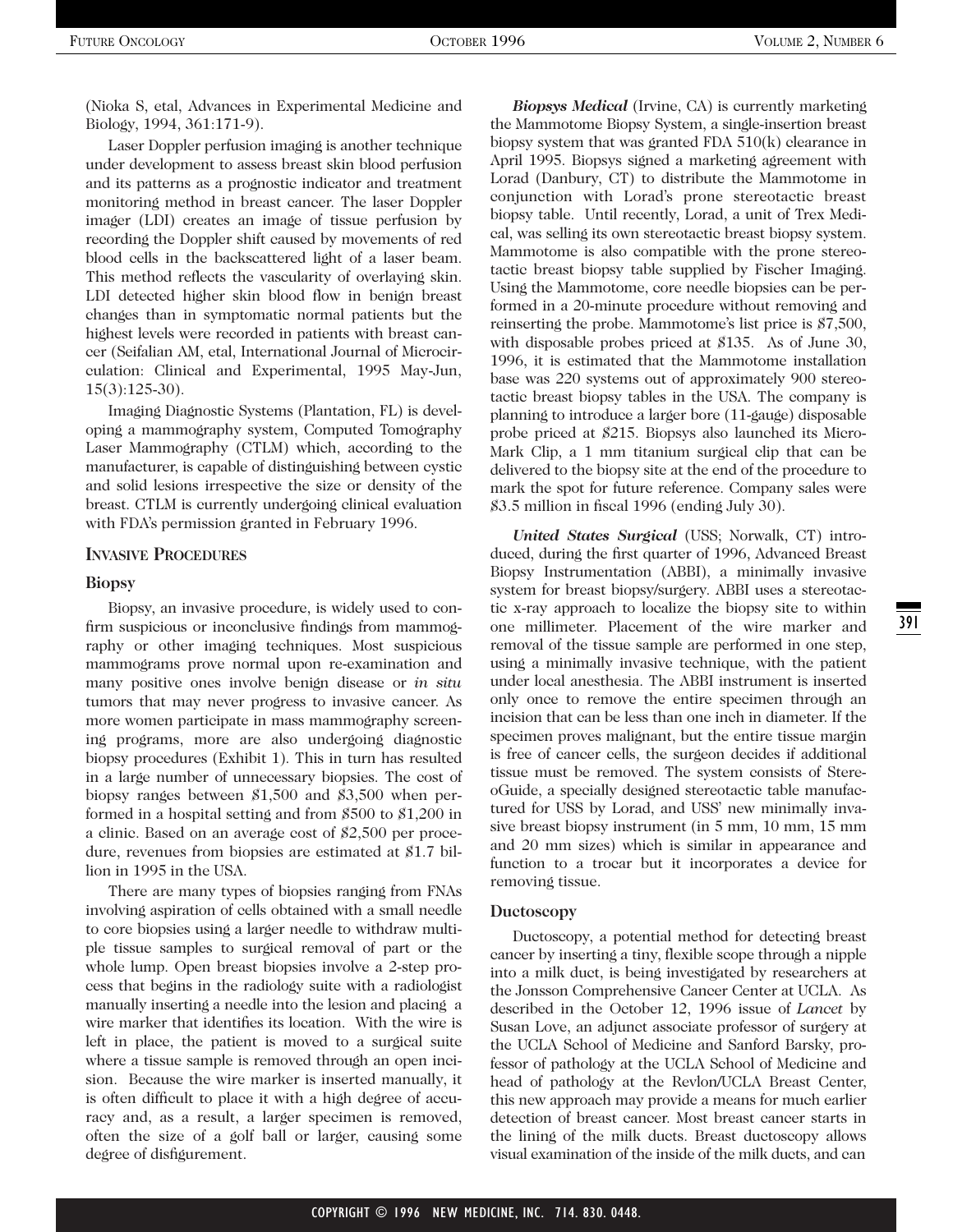be coupled with extraction of cells to test for precancerous conditions and insertion of dye to track the relationship between tumors in the breast and ducts. Ductoscopy has been employed in the past but, unless there is fluid leakage and the ducts are distended, it did not produce useful information. In this report, for the first time, ductoscopy was performed in women who did not have fluid leakage from their nipples. Nine women who were about to undergo mastectomies under general anesthesia were examined by ductoscopy. After observing the duct lining, salt water was instilled into the duct and then withdrawn to obtain ductal cells and then dye was delivered into the duct to allow researchers to further examine the breast once it had been removed. If early findings that breast cancer may originate from the cells of a single duct are confirmed, treatment may then be directed to just one area of the breast and early tumors may be treated by instilling medication directly into an abnormal duct. Work in this area is funded with a \$579,587 grant from the Department of Defense.

#### **Intra-operative Cancer Detection**

*Neoprobe* (Dublin, OH) completed, as of April 1996, three early phase I/II trials involving 54 breast cancer patients, of its radioimmunoguided surgery (RIGS) system using three targeting agents, TAG antibodies B72.3 and CC49, and the peptide targeting agent lanreotide. Although it appears that RIGS could assist the surgeon in finding occult tumor, determining if margins of resection were clear and identifying spread of disease within the breast, the waiting time between administration and surgery required for the two TAG antibodies would limit their potential in this application. However, lanreotide used with RIGS identified cancer positive margins within a short interval, less than three hours, between injection and surgery. Neoprobe licensed lanreotide from Biomeasure (Milford, MA).

Neoprobe also obtained an exclusive worldwide license in August 1996 to use Biomira's murine MAb-170, in its RIGS system for intraoperative detection of breast cancer. Neoprobe plans to begin a phase I clinical trial involving up to 45 women treated with breast-conserving surgery. Biomira received an upfront fee and will receive milestone payments and royalties upon commercialization. The agreement also allows Neoprobe the opportunity to use MAb-170 in the RIGS process in other indications, such as ovarian cancer. MAb-170 is the antibody component of Biomira's Tru-Scint AD. In addition, Neoprobe has access to improvements to MAb-170 and an option to license another Biomira antibody, MAb-174. In September 1996, Neoprobe entered into a marketing agreement with USS giving the latter exclusive worldwide sales and marketing rights of Neoprobe's RIGS-can CR49, for intraoperative detection of metastatic colorectal cancer. USS paid Neoprobe \$2 million in 1996 and will pay an additional \$3.5 million when regulatory approvals are obtained for the procedure in Europe and the USA.

#### **MORE ON PROSTATE CANCER**

This article provides additional information that came to the attention of NEW MEDICINE subsequent to the publication of FUTURE ONCOLOGY, V2 #1 and #2/3 that covered prostate cancer. These past issues, together with this addition and coverage of selected presentations at the CaP CURE retreat appearing on page 396 of this issue, represent one of the most thorough reviews of the current status of prostate cancer management and of research efforts to develop novel diagnostic and therapeutic agents in this area. A listing of agents in development for the treatment of prostate cancer, presented in Exhibit 3 of this issue, should be consolidated with Exhibit 4 found in FO, V2 #2/3, pp 313-319.

#### **NOVEL THERAPEUTICS**

#### **Gene Therapy**

Axis Genetics (Cambridge, UK), in collaboration with the John Innes Centre (Norwich, UK) and Purdue University (West Lafayette, MI), has developed Epicoat, a chimeric virus particle (CVP) technology, that creates genetically-modified plant (cowpea) mosaic viruses that express 60 identical foreign peptides on their surface; when inoculated into cowpea plants large quantities of the virus are produced which may be purified to extract the desired proteins. Axis, originally organized as a wholly-owned subsidiary of Agricultural Genetics, was acquired by its management in May 1995. The company raised £1.1 million in August 1995 and £4.4 million in October 1996. Axis is collaborating with Oxford University in the UK to develop prostate cancer therapeutics based on its Epicoat technology.

*Calydon* (Menlo Park, CA), a private company is focusing its development efforts on prostate cancer and other benign diseases of the prostate. The company is developing therapeutic products based on a gene that enhances and promotes prostate-specific gene expression. Calydon plans to form strategic alliances to develop and market its products in foreign and domestic markets. Calydon's lead product for prostate cancer is scheduled to enter human clinical trials in the USA in 1997 (also see this issue, p 400). Calydon's prostate cancer therapeutic is based on a new proprietary prostate-specific regulatory gene which acts as a master controlling gene to regulate expression of other genes which code for proteins or other structural genes uniquely found in prostate epithelial cells. This gene controls and limits the transcription of structural genes to prostate cells and is the first such gene described for the human prostate.

Calydon is pursuing three strategies in its drug development efforts. The company has:

■ developed a virus that only infects and grows on the subtype of prostate cells that cause prostate cancer; a single injection of this virus has cured prostate cancer in animal models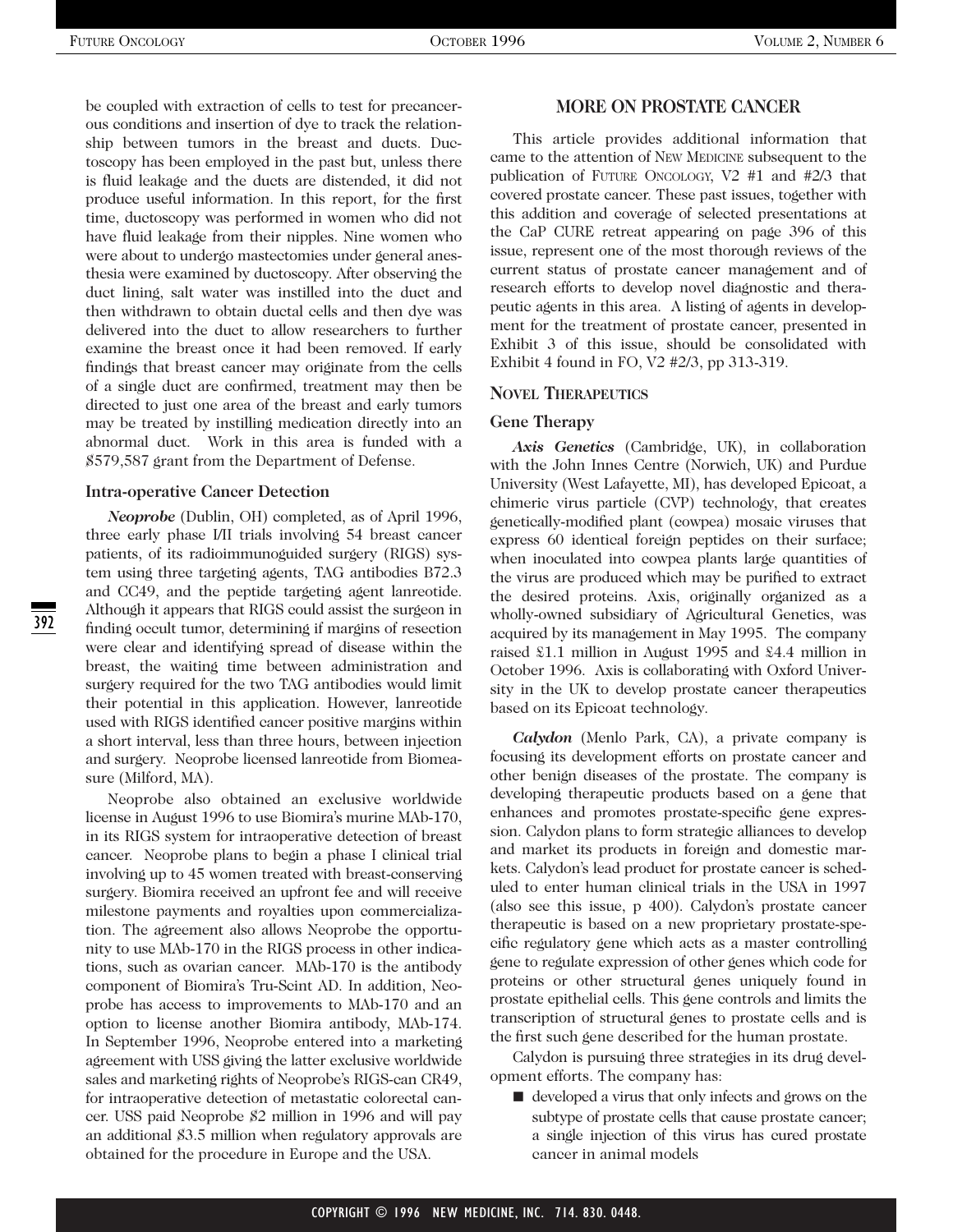|                                                                                                               |                                                      | <b>Exhibit 3</b><br>Agents in Development for the Treatment of Prostate Cancer                                                                                                                                  |                                                                                                         |                                                           |
|---------------------------------------------------------------------------------------------------------------|------------------------------------------------------|-----------------------------------------------------------------------------------------------------------------------------------------------------------------------------------------------------------------|---------------------------------------------------------------------------------------------------------|-----------------------------------------------------------|
| <b>Primary Developer/</b><br>Affiliate(s)                                                                     | <b>Generic Name/</b><br>Number/<br><b>Brand Name</b> | Drug Type/<br>Target/Mechanism/<br><b>Delivery</b>                                                                                                                                                              | Status/<br>Location/<br><b>Indication</b>                                                               | <b>Comments</b>                                           |
| Axis Genetics/John Innes<br>Centre, Purdue U and<br>Oxford U                                                  | Epicoat                                              | Chimeric virus particle (CVP)<br>technology/creates transgenic<br>plants that produce large<br>quantities of desired proteins                                                                                   | Preclin/UK                                                                                              |                                                           |
| Bristol-Myers Squibb/<br>Manitoba Cancer<br>Treatment and Research<br>Foundation and U<br>Manitoba (licensor) | <b>DPPE</b>                                          | Chemosensitizer/used in<br>combination with chemo-<br>therapeutics to enhance their<br>activity                                                                                                                 | Phase II/Canada/<br>hormonally-resistant<br>prostate cancer                                             |                                                           |
| Calydon                                                                                                       |                                                      | Attenuated virus that kills<br>prostate cancer cells or their<br>precursors                                                                                                                                     | Preclin/USA/pro-<br>phylaxis of prostate<br>cancer, treatment<br>of locally advanced<br>prostate cancer |                                                           |
| Calydon                                                                                                       |                                                      | Gene therapy                                                                                                                                                                                                    | Research/USA                                                                                            | Available for<br>licensing                                |
| Calydon                                                                                                       |                                                      | Small molecule drugs                                                                                                                                                                                            | Research/USA/<br>metastatic prostate<br>cancer                                                          |                                                           |
| Canji/<br>Schering-Plough                                                                                     |                                                      | Prostate tumor suppressor<br>gene-based therapeutics                                                                                                                                                            | Research/USA                                                                                            | Applied for a<br>European patent<br>(10/95)               |
| Cell Genesys/Ludwig<br>Institute and Sloan-<br>Kettering Institute for<br>Cancer Research                     |                                                      | Gene therapy                                                                                                                                                                                                    | Research/USA                                                                                            | Also breast, colon<br>and lung                            |
| Centocor/Apollon                                                                                              | <b>GeneVax</b>                                       | Naked DNA vaccine that mimics<br>a live attenuated virus/IM                                                                                                                                                     | Preclin (4/96)/USA                                                                                      |                                                           |
| Genome Therapeutics<br>Corporation                                                                            |                                                      | Mapping and positional cloning<br>to identify genes associated with<br>prostate cancer                                                                                                                          | Research/USA                                                                                            |                                                           |
| Genta/Institute of Cancer<br>Research; Chugai (has<br>option for exclusive<br>license)                        | Anticode G3139                                       | Antisense oligonucleotide/<br>inhibitor of bcl-2/induces<br>apoptosis                                                                                                                                           | Preclin/USA                                                                                             | Phase I/II(11/95)/<br>UK/drug resistant<br>follicular NHL |
| <b>Hoechst Marion</b><br>Roussel                                                                              | Ramorelix/HOE013                                     |                                                                                                                                                                                                                 | Phase I (10/96)/USA                                                                                     |                                                           |
| <b>Hoechst Marion</b><br>Roussel                                                                              | <b>MDL 101731</b>                                    | Irreversible inhibitor of ribonu-<br>cleotide diphosphate reductase                                                                                                                                             | Phase II/III/USA,<br>Europe                                                                             | Also lung, breast<br>and colon cancer                     |
| Immune Response/Sidney<br>Kimmel CancerCenter                                                                 |                                                      | Gene therapy, immunotherapy                                                                                                                                                                                     | Preclin/USA/prostate<br>and brain cancer                                                                |                                                           |
| Ingenex/Baylor College<br>of Medicine (licensor)                                                              | <b>SG-94</b>                                         | Gene therapy/combines a<br>truncated variant (p94) of the rb<br>tumor suppressor gene with a<br>liposome or viral vector                                                                                        | Preclin/USA                                                                                             |                                                           |
| Introgen Therapeutics/<br><b>RPR Gencell and</b><br>UTMDACC (licensor)                                        | Ad-C-CAM                                             | Tumor suppressor gene C-CAM,<br>delivered by an adenoviral<br>vector (Ad-C-CAM)                                                                                                                                 | Preclin/USA                                                                                             |                                                           |
| Jenner Technologies/Ribi<br>ImmunoChem Research                                                               | Vaccine adjuvant                                     |                                                                                                                                                                                                                 | Phase I/II/USA                                                                                          |                                                           |
| <b>Maxim Pharmaceuticals</b>                                                                                  | Maxamine<br>(formerly referred<br>to as EpiLeukin)   | H2 receptor agonist (H2RA) based<br>on histamine dihydrochloride/<br>specifically "blocks" the phagocyte<br>signal that leads to NK-cell death,<br>thereby allowing NK-cells to<br>retain cytotoxic function/IM | Phase II/Sweden                                                                                         |                                                           |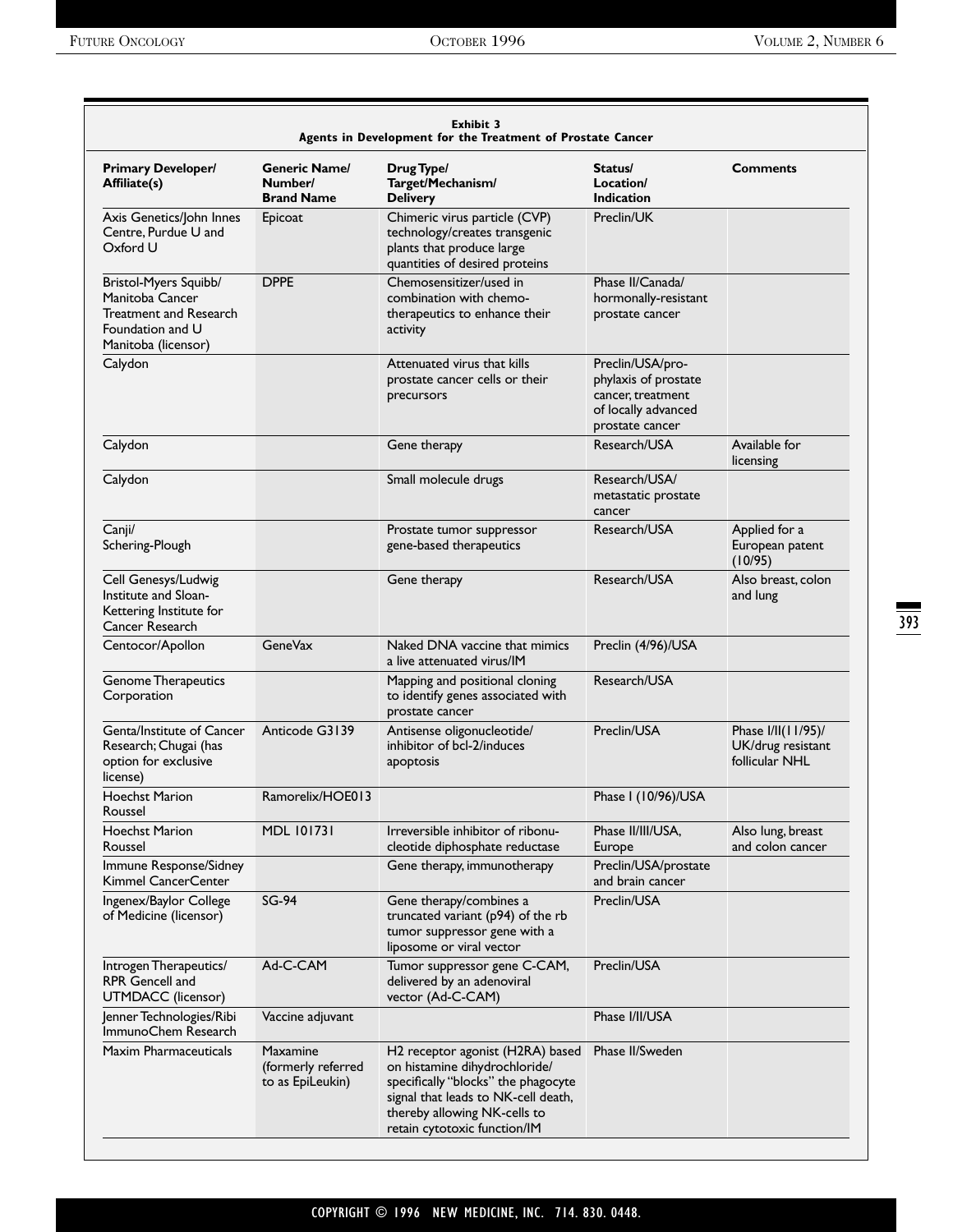- identified several gene therapy applications of the prostate gene, ranging from a prostate cancer prophylactic to a treatment of organ confined cancer, which it plans to license to others
- developed proprietary screening assays based on the master gene to discover novel small molecule pharmaceutical agents for the treatment of metastatic prostate cancer

Calydon's technology is protected by USA and foreign patent applications in all relevant markets.

*Genome Therapeutics Corporation* (GTC; Waltham, MA), a company established 35 years ago as Collaborative Research, has reinvented itself to emerge as another participant in the burgeoning genomics field. Among its R&D efforts that currently center mostly on anti-infective agents, GTC is also developing prostate cancer therapeutics. GTC is identifying gene sequences associated with prostate cancer by positional cloning, a technique that allows researchers to distinguish between genetic material of affected individuals from those who are disease free, thereby identifying the gene or genes responsible for the disease. Genes responsible for prostate cancer may be identified using data from mapping studies that compare DNA from a patient with prostate cancer to DNA from a close disease-free relative. GTC then associates these genes with their products in biological assays. Association of the gene, its product, and the production of a biological effect permits unambiguous identification of a potential drug target. GTC is using mapping and positional cloning to identify human disease genes, bioinformatics to manage and analyze the data accumulated during its genomic studies, and functional genomics such as gene knockouts, gene transcription identification and bioassay development, to define the biological function of genes it discovers.

*Genta* (San Diego, CA) announced in 1996 that the NCI will fund and conduct preclinical studies of its Anticode drug G3139 and, depending on the outcome of these studies, sponsor phase I clinical trials to evaluating G3139 against various solid tumors. Genta will collaborate with the NCI on the design of such clinical studies and in the selection of tumor targets among such malignancies as melanoma, and breast, prostate and colorectal cancers. The NCI will provide funding while Genta would supply the NCI with G3139. Bcl-2 gene, the target of G3139, is a proto-oncogene involved in the inhibition of apoptosis of cancerous cells. The protein produced by the gene makes cancer cells immortal, creating a survival advantage of malignant over normal cells. G3139 is designed to inactivate the RNA that produces Bcl-2 protein, thereby preventing cellular production of the protein. High levels of Bcl-2 associated with a poor clinical prognosis have been detected in a number of solid tumors and hematologic malignancies including non-Hodgkin's lymphoma (NHL), malignant melanoma, and breast, colorectal and prostate cancer.

*Ingenex* (Menlo Park, CA) is developing SG-94, based on a tumor suppressor gene, for the treatment of solid tumors. SG-94 is a gene therapy product in preclinical development that combines a truncated variant (p94) of the rb tumor suppressor gene with a liposome or viral vector. Although reintroducing rb itself into rb-deficient tumor cells inhibits the growth of these cells, it sometimes does so incompletely and tumor regrowth occurs in reconstituted cells after a period of latency. Rb protein encoded by the SG-94 gene therapy product is more effective at causing suppression of tumor cells than the full-length rb gene, based on data demonstrating *in vitro* suppression of numerous tumor types tested, including tumors of the bladder, prostate, cervix, bone, breast, lung and fibrous tissue. In addition, preliminary experiments indicate the modified gene is effective in suppressing some cancer cell lines *in vitro* that continue to contain a functional native rb gene. SG-94 is intended to be delivered directly to tumor cells through local application. In collaboration with Baylor College of Medicine (Houston, TX), Ingenex is currently testing SG-94 in preclinical studies of solid tumors in murine models.

Ingenex has obtained an allowance for a USA patent application directed to DNA molecules that encode protein p94Rb used in SG-94 and, in October 1992, licensed related assigned and pending patent applications from Baylor College of Medicine pertaining to the modified rb gene, including its use in conferring senescence to tumors that forms the basis of SG-94. According to this licensing agreement, Ingenex will pay royalties based on net sales of products and processes incorporating the licensed technology, subject to certain minimum annual amounts, and a percentage of sublicensing income arising from the license of such products and processes.

*Introgen Therapeutics* (Austin, TX), in collaboration with RPR GenCell (Collegeville, PA) and pursuant to a licensing agreement with the University of Texas M.D. Anderson Cancer Center (UTMDACC; Houston, TX), is engaged in the preclinical testing of a tumor suppressor gene, C-CAM, delivered by an adenoviral vector (Ad-C-CAM) for the treatment of prostate cancer. Preclinical studies conducted at UTMDACC identified C-CAM as a tumor suppressor based on its ability to alter the growth rate and characteristics of prostate cancer cells in both *in vitro* and *in vivo* models of human prostate cancer. Mutations or inappropriate regulation of C-CAM may be involved in cancer of the prostate. Prostate cancer cells treated with Ad-C-CAM vectors showed significantly slower growth rates and reduced tumorigenicity. Furthermore, non-tumorigenic prostate cells became tumorigenic when C-CAM levels were experimentally reduced using an antisense RNA approach.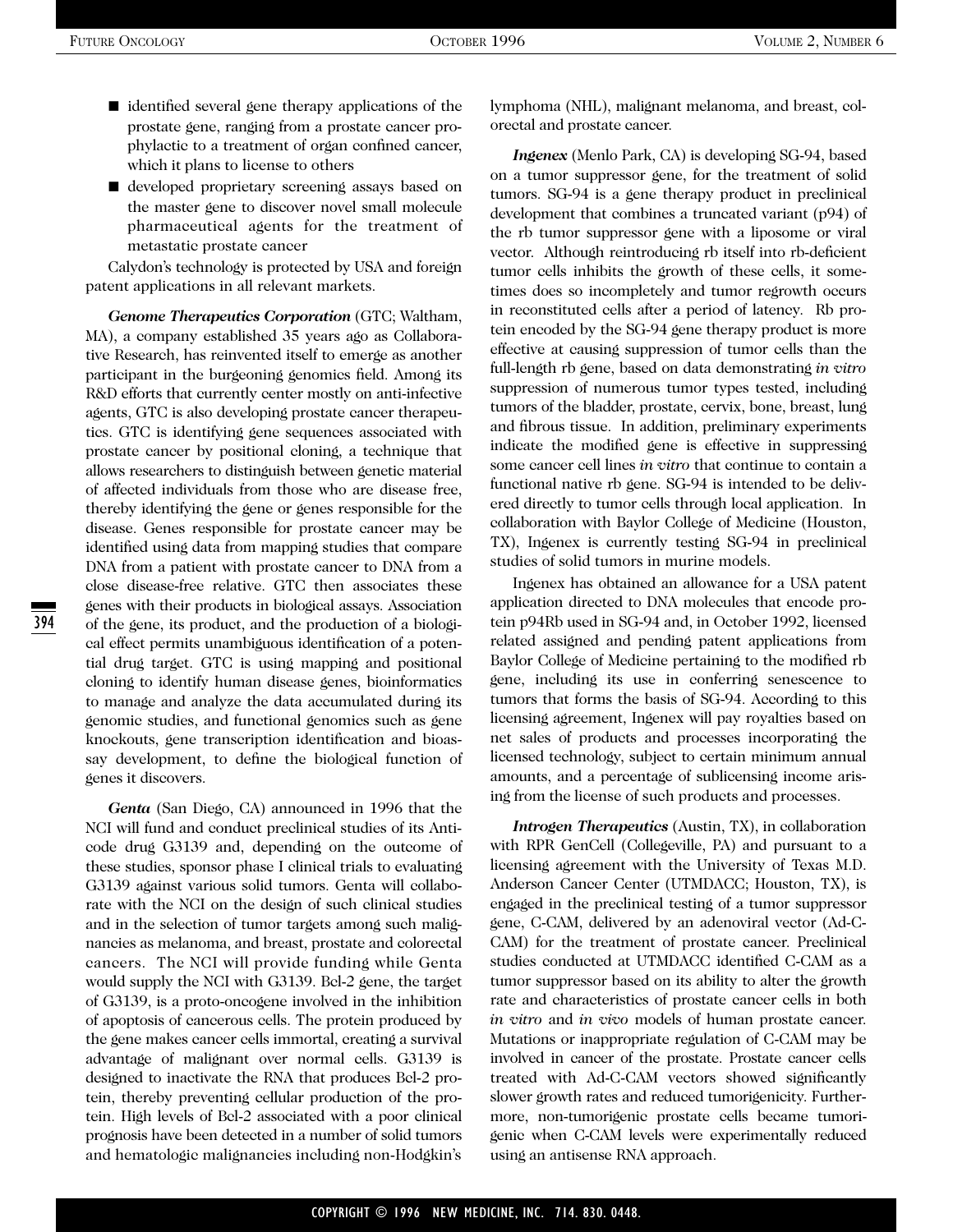#### **Immunotherapy**

*Centocor* is developing GeneVax, a naked DNA vaccine that mimics a live attenuated virus, for various cancer indications. Developed by Apollon (Malvern, PA), a private company 33%-owned by Centocor, GeneVax uses specific sequences of DNA to elicit responses from the immune system. The MHC-l-directed peptide, coded by the DNA vaccine, is then synthesized and processed intracellularly, as though it originated from a tumor cell. Under a licensing agreement with Apollon, Centocor holds rights to develop GeneVax in the cancer field. Initially, Centocor plans to target prostate, breast and colorectal cancer.

*Maxim Pharmaceuticals* (San Diego, CA), a public company with a recently issued IPO, is developing Maxamine (formerly referred to as EpiLeukin), which is based on the discovery of an immune system mechanism that may allow certain biological response modifiers, such as cytokines, to achieve their full antitumor potential. Maxamine, an H2 receptor agonist (H2RA), is based on histamine dihydrochloride which specifically "blocks" the phagocyte signal that leads to NK-cell death, thereby allowing the NK-cells to retain cytotoxic function. Although IL-2 and IFN-α activate the antitumor cytotoxicity of NK-cells *in vitro* and in mice, they have not been equally effective in humans. Dr. Kristoffer Hellstrand, a Maxim founding scientist, and his co-workers discovered that specific signals transmitted by phagocytes cause NK-cells to initiate apoptosis. Maxamine maintains the activity of NK-cells and may thus improve the therapeutic efficacy of NK-cell-activating cytokines such as IL-2 and IFN-α.

Phase II human clinical trials of Maxamine for the treatment of acute myelogenous leukemia (AML) and malignant melanoma are in progress in Sweden under the company's sponsorship. Phase II clinical trials have been initiated in multiple myeloma and renal cell carcinoma and are being planned for prostate adenocarcinoma. Maxamine is being developed as an outpatient treatment administered subcutaneously in combination with cytokine therapeutics.

In 1993, Maxim entered into a technology transfer agreement with Estero Anstalt, pursuant to which Maxim exercised an option to purchase the core intellectual property and patent rights related to Maxamine technology for a total price of \$700,000 plus certain royalty obligations to Drs. Hellstrand and Svante Hermodsson, the two inventors of the technology.

*Medarex* (Annandale, NJ) initiated, in July 1996, a phase II trial of MDX-210, a bispecific antibody, for the treatment of prostate cancer (see FO, V2 #2/3, pp 322- 323). The trial will take place in England at the University Hospital (Birmingham, UK) and at the Royal Postgraduate Medical School and Hammersmith Hospital.

### **OTHER DEVELOPMENTS**

#### **Genomics**

At the NCHGR, Francis S. Collins and colleagues, in collaboration with researchers at Johns Hopkins University, are searching for genes that confer susceptibility to prostate cancer. Based on reviews of records of a hereditary prostate cancer database established at Johns Hopkins University, now incorporating data from 2,000 families, it was found that first-degree relatives of prostate cancer victims are twice as likely to contract prostate cancer than the population at large; significatly higher risk is also encountered in those with multiple affected relatives and in those whose relatives contracted prostate cancer at an early age. Inheritance pattern analysis indicates that about 5% to 10% of all cases of prostate cancer may be caused by an inherited mutation in a dominant susceptibility gene, paralleling findings in inherited breast cancer. Based on this model, about 43% of all prostate cancers that develop by age 55 would be attributed to inherited mutations and 80% of those carrying an altered gene would develop prostate cancer by age 85. Inherited prostate cancer does not appear to be different than sporadic cancer in terms of clinical and pathological attributes.

In another development, Paul B. Fisher, PhD, and colleagues at Columbia-Presbyterian Medical Center (New York, NY) reported in July 1996 the discovery of a gene, prostate carcinoma tumor antigen-1 (PCTA-1), that appears to be involved in prostate cancer metastasis by promoting cell adhesion. PCTA-1 is expressed on malignant but not on normal cells or benign prostatic hyperplastic tissue.

#### **Recommendations/Approvals**

*Hoechst Marion Roussel* (Kansas City, MO) received FDA approval, in September 1996, to market Nilandron (nilutamide, RU-23908) in the USA in combination with surgical or chemical castration in advanced prostate cancer. Launched in October 1996 at a recommended oral dose of 300 mg daily for 30 days and 150 mg daily thereafter, the drug will be imported from France where it is sold, as well as elsewhere, as Anandron. In a multicenter randomized double-blind placebo-controlled trial, patients on Nilandron experienced significant improvement in bone pain (54% versus 37%) and longer progression-free survival (21.2 months versus 14.7 months) and median overall survival (27.3 months versus 23.6 months). Among various side effects associated with Nilandron, there is a risk of interstitial pneumonitis that occurs in about 2% of patients during the first three months of treatment and of hepatic impairment which occurs in 1% of patients.

*Immunex'* (Seattle, WA) Novantrone (mitoxantrone) was recommended for approval by the Oncologic Drugs Advisory Committee of the FDA in September 1996 for the treatment of hormone-refractory late stage prostate cancer (see FO, V2 #2/3, p 309).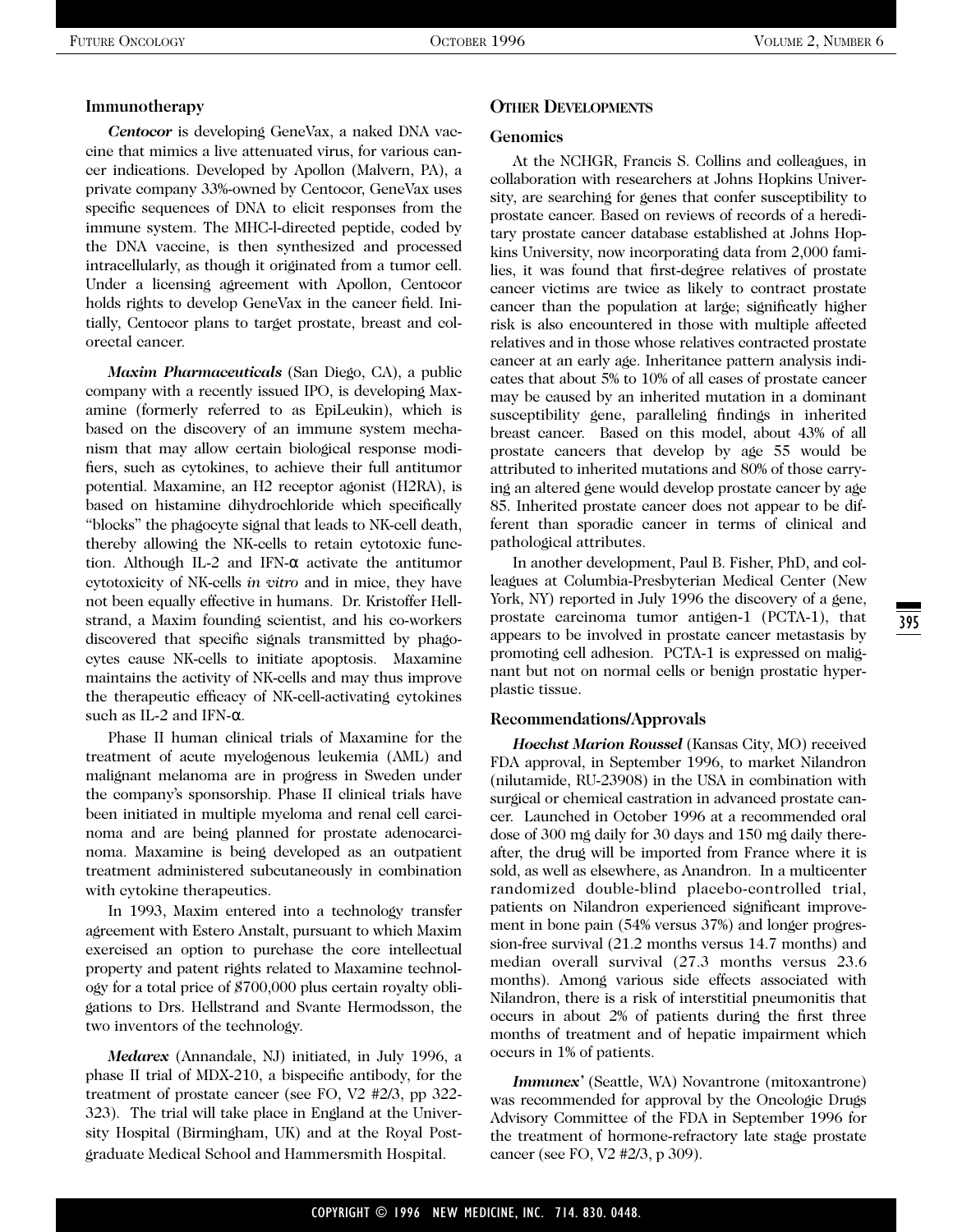*Schering-Plough* was granted FDA approval, in June 1996, to market flutamide (Eulexin) capsules for the treatment of locally confined Stage B2-C carcinoma of the prostate, in combination with LHRH agonists. The drug is already approved for use in combination with LHRH agonists and radiation therapy (see FO, V2 #2/3, pp 307-309) in the treatment of advanced (Stage D2) prostate cancer. Shire Pharmaceuticals (Andover, Harts, UK) plans to launch a generic version of flutamide to be sold by various partners in Europe in 1997.

#### MEETING COVERAGE

## **CAP CURE'S THIRD ANNUAL SCIENTIFIC RETREAT INCLINE VILLAGE AT LAKE TAHOE, CA SEPTEMBER 5-8, 1996**

This article is a review of CaP CURE's third annual retreat during which scientists gathered to share the results of their investigations and to help formulate new directions for future research in the field of prostate cancer.

#### **CAP CURE AND THE MEETING**

CaP CURE (Santa Monica, CA) was founded in 1993 by Michael Milken in response to the large research funding gap that exists between prostate cancer and other diseases that claim similar numbers of lives each year (see FO, V2 #2/3). The goal of CaP CURE, and of the scientists who have been recruited to the effort, is to search for controls and cures for advanced prostate cancer. During the 1996 retreat, the group agreed that progress was made in the past year toward finding a cure, that research tools needed to advance prostate cancer research are now virtually in place, and that a number of potential therapeutics are already in clinical trials.

#### **PROSTATE CANCER RESEARCH**

Prostate cancer research has been traditionally underfunded. For example, in 1996, federal funds allocated to prostate cancer research represent approximately 12% of similar funding committed to breast cancer research and 4% of the commitment to AIDS research. To date, CaP CURE has raised approximately \$25 million to augment Michael Milken's contributions. CaP CURE is serving as a catalyst for bringing together scientists from many disciplines to work on the basic problem of prostate cancer. Its goal is to explore all avenues leading to a possible cure for the advanced stage of this disease.

Contributions to the goal of curing prostate cancer are emerging from many levels. Targets for the development of therapeutic strategies are being identified by scientists pursuing basic research in the areas of apoptosis and angiogenesis as well as other areas of cell biology and biochemistry. Gene therapy and immunotherapy approaches to treatment are being developed, new cancer-specific genes are being identified and novel drugs are being discovered or synthesized in the laboratory. Other important developments involve strategies to evaluate the progression of prostate cancer, including the latest techniques of *in vivo* imaging as well as identification of markers used for prostate cancer staging. (A comprehensive review of agents in research, preclinical development and clinical trials for the management of prostate cancer was presented in FO, V2 #2/3, pp 302-328.)

#### **THE GENETICS CONSORTIUM**

An important contribution to the entire biomedical community that evolved from CaP CURE's mission was the creation, in January 1996, of the genetics consortium. Although its purpose, the study of prostate cancer, is somewhat narrow, it is expected to benefit all areas of cancer research. According to Leroy Hood, the William Gates III Professor of Biomedical Sciences and chair of the Department of Molecular Biology at the University of Washington School of Medicine (Seattle, WA), the consortium represents a systems approach to medicine. Prostate cancer may be the first medical problem to truly benefit from the wealth of information promised by the accumulation of genetic data. The basic goals of the consortium are twofold:

- to complete analysis of genetic information on high-risk prostate cancer families and integrate the information with approaches to therapy
- to promote further development of emerging technologies in genetics

### **Database of Patient Histories and DNA Samples (PROGRESS)**

Janet Stanford of the Fred Hutchinson Cancer Research Center (Seattle, WA) reported that, since its inception, the consortium has collected medical histories and DNA samples of members of 405 high-risk families in a database dubbed PROGRESS. Families included must have had prostate cancer present in three successive generations, and there must be at least three affected individuals living, two of whom were diagnosed prior to the age of 50 and are available for sampling. Most of these families came forward after Michael Milken, General Schwarzkopf, Stuart Holden, Medical Director of CaP CURE, and Leroy Hood appeared on the Larry King Live show. To date, DNA from lymphocytes of affected and unaffected individuals from 54 families and sibling pairs have been sent for genotyping. The three-year goal is 500 families.

Work being done by the genotyping arm of the consortium at the Fred Hutchinson Cancer Research Center was reviewed by Elaine Ostrander. Her group has initiated the genetic mapping of individual members of PROGRESS families and has begun blind genotyping of the sibling pairs and trios collected by Washington University (St. Louis, MO). She and Rick McIndoe from the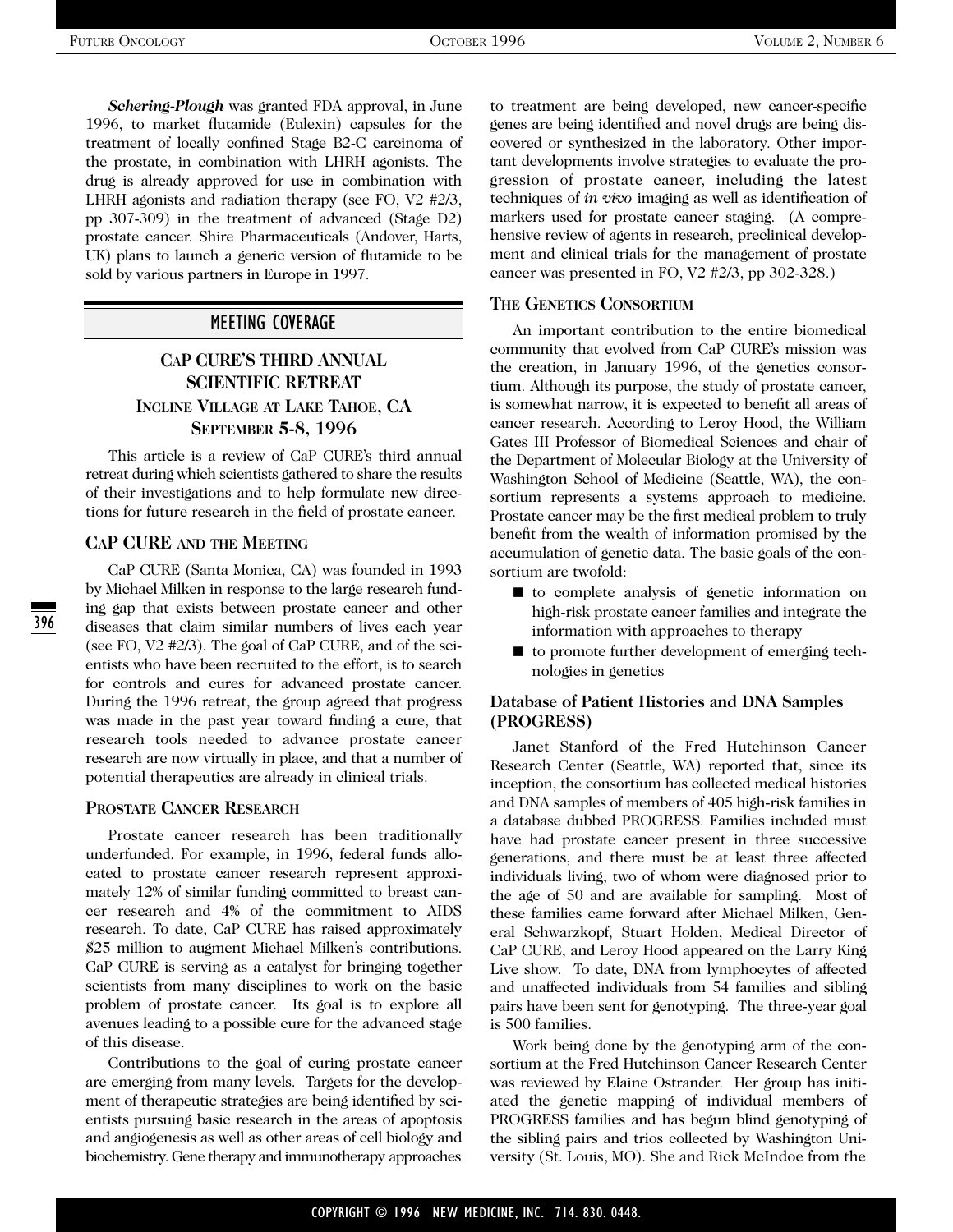397

University of Washington described robotics and software capable of extraordinarily rapid and efficient genetic analysis. As Helen Donis-Keller from Washington University calculated, it should be possible to accomplish the immediate genotyping goal within a year.

A number of scientists presented preliminary results on genetic analysis. Genes that are over- or under- or newly-expressed in prostate tumors, as compared with those from the normal prostate, have been identified and will be the subject of future work. According to Leroy Hood's summary of the results of the genetics consortium, so far out of 10,000 clones investigated, 150 are overexpressed in tumor tissue. Fully half of these are new genes rather than known growth regulators, cell structure genes or prostate-specific genes.

#### **TOOLS EMPLOYED IN PROSTATE CANCER RESEARCH**

#### **Other Prostate Cancer Databases**

Among tools that make prostate cancer studies possible are collections of cells lines, tissues, blood samples, DNA samples and animal models. At earlier CaP CURE scientific retreats scientists argued that a major deficiency in the study of prostate cancer was a lack of these resources. Now, there is an extensive prostate cancer database and tissue bank in place at Washington University, under the direction of William Catalona, Chair of the Division of Urologic Surgery. This Family History Database contains nearly 2,300 cancer probands and, in some cases, their relatives and spouses as controls. There is also a tissue repository of frozen samples from over 1,600 radical prostatectomies. A collection of "super families" which meet the criteria for inclusion in the PROGRESS study, and 194 sibling pairs and trios have also been assembled. An African-American study described by Helen Donis-Keller, which includes DNA from 100 cancer patients and 100 unaffected men, is also part of this collection. A database of Dr. Catalona's own series of nerve-sparing radical prostatectomies from nearly 1,500 patients is available and continuously updated. Another large database is the PSA prostate cancer screening study which includes 31,000 men enrolled for six-month screening repeats. Two thousand of them were diagnosed with prostate cancer. Dr. Catalona said that a major project will be to link these databases for everyone's use.

#### **Animal Models**

In order to study human prostate tumor tissue and the changes it goes through as it progresses from androgensensitive primary tumor to metastatic androgen-insensitive tumor, the tissue must be grown in an environment outside of the original host. When implanted into mice, human prostate tumor tissue xenografts continue to grow and develop enabling the establishment of cell lines. New therapies are initially tested on these mouse xenograft models. Gert van Steenbrugge of Erasmus University (Rotterdam, the Netherlands) has established xenografts in NIMR I mice from primary as well as metastatic tumors which represent both androgen-sensitive and insensitive stages of disease. Charles Sawyers of the University of California at Los Angeles (UCLA) has produced six successful xenografts of advanced stage metastatic cancer implanted into athymic SCID mice. One of these xenografts progressed from hormone-sensitivity to insensitivity and cell lines from various stages of this progression have been established.

#### **Transgenic Animals**

Transgenic animals that carry recombinant genes that induce the development of prostate cancer are another important research tool. Transgenics mimic the progression and cellular changes of human prostate cancer and enable the establishment of genetically matched cell lines to study each phase of the disease. Timothy Thompson of Baylor College of Medicine has developed a different kind of transgenic model, a transgenic prostate gland animal, in which fetal prostate tissue from one mouse was removed, genetically manipulated by infection with a retrovirus containing a cancer-inducing gene, and then grafted into another animal. Because only a few cells are infected, these cells are able to progress clonally like in human cancer. An advantage of this system is that it mimics focal events that initiate cancer and may provide clues about early events in the generation of the primary tumor as well as the selection of metastatic clones. Clonal progression may be tracked by taking advantage of unique retroviral integration sites both *in vivo*, and then in cell lines.

#### **THERAPEUTICS**

According to Eli Gilboa of Duke University Medical Center (Durham, NC), basic approaches to therapy for prostate cancer can be divided into direct and indirect strategies. Direct strategies involve interfering with the tumor-specific biochemistry of tumor cells or directly killing such cells. Indirect strategies involve immunotherapies which activate the body's own defenses for eliminating abnormal cells. Biochemical targets for direct strategies focus primarily on:

- interfering with tumor blood supply (angiogenesis)
- stimulating the biochemical pathway leading to cell death (apoptosis)
- targeting killing agents to tumor-specific markers
- altering the activity of a process that is underactive or overactive in malignant cells

#### **Prevention of Tumor Growth by Inhibition of Angiogenesis**

Judah Folkman of Harvard Medical School Children's Hospital (Boston, MA) reported on the use of angiogenesis inhibitors in treating prostate cancer. Since tumor growth is highly dependent on the development of a blood supply, inhibition of the proliferation of cells lining the blood vessels (endothelial cells) can prevent tumor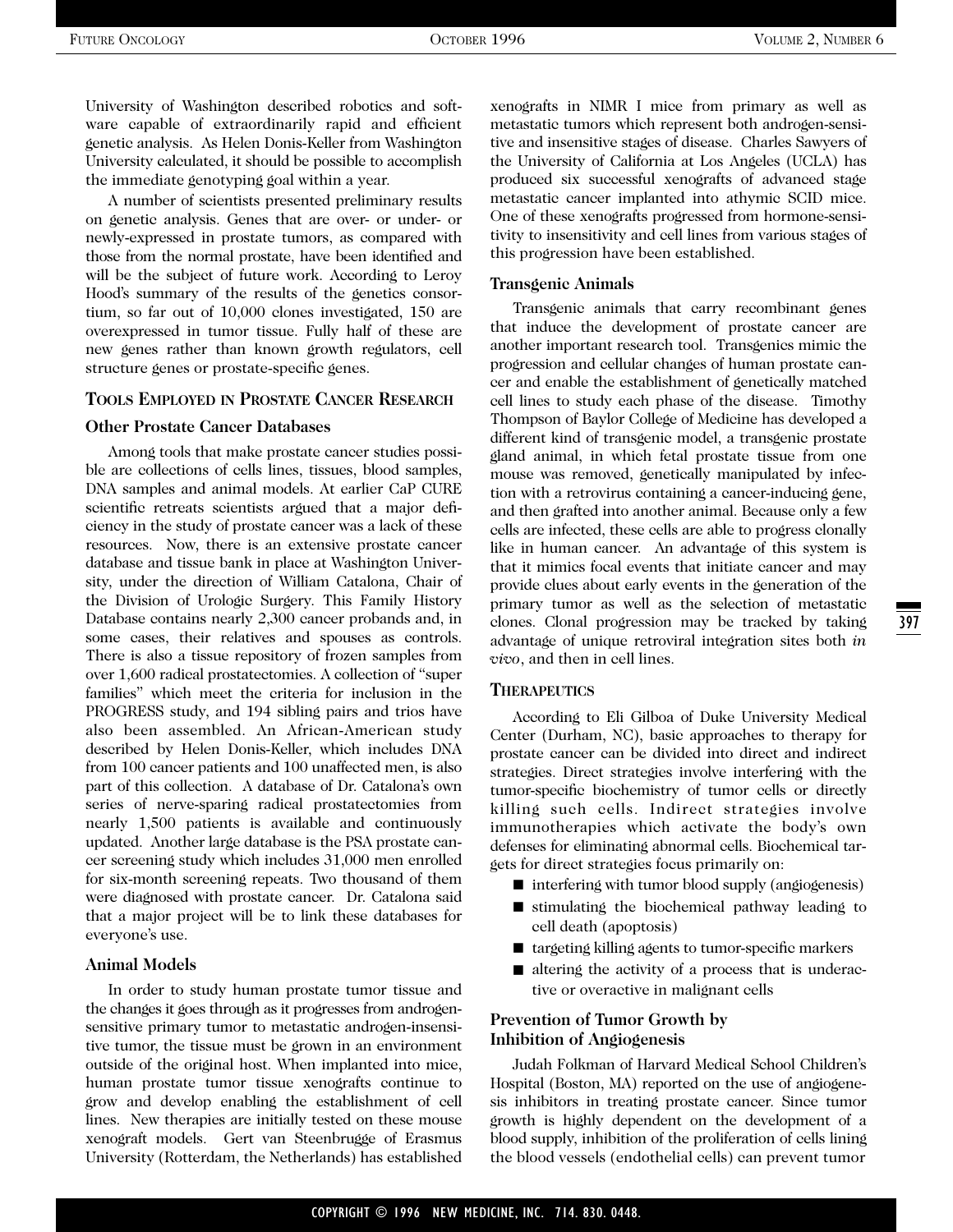growth, and in some cases causes tumor regression (for more on angiogenesis and its role in cancer management see FO, V1 #7/8, pp 185-199 and V1 #12, pp 274-275). Although this approach results in tumor dormancy rather than obliteration, the results obtained with two angiogenesis inhibitors, Angiostatin and endostatin, have been impressive. Treatment with Angiostatin prevented metastases and reduced tumor size in mice bearing grafts of human tumors. EntreMed (Rockville, MD) has cloned, scaled-up production and purified Angiostatin, in anticipation of upcoming clinical trials. EntreMed and Bristol-Myers Squibb (BMS) signed an agreement in December 1995 under which EntreMed gave BMS exclusive worldwide rights to Angiostatin and thalidomide analogs (see FO, V1 #7/8, p. 195) as well as first refusal rights to other potential antiangiogenic compounds under development by Dr. Folkman's team at Children's Hospital. In exchange, BMS made an equity investment in EntreMed, and agreed to fund a 5-year collaborative research effort to develop these anti-angiogenesis compounds for the treatment of cancer.

In order to prevent the tumor from redeveloping Angiostatin had to be administered continuously, but long-term treatment was not associated with any apparent side effects. Dr. Folkman and others suggest that antiangiogenesis drugs could be used as a first line of defense against progression of prostate cancer. A combinational therapeutic strategy, first using angiogenesis inhibitors to stem tumor growth and then employing another approach to eliminate tumor cells, may prove effective in the management of solid tumors.

#### **Activation of Tumor Cell Apoptosis**

398

John Reed of the Burnham Institute is focusing on research to reduce activity of bcl-2 as a way of inducing apoptotic tumor cell death to cure prostate cancer (for more on apoptosis and the role of bcl-2, see FO, V1 #1, pp 22-31 and V1 #12, p 274). Bcl-2, one of the factors involved in apoptosis, becomes more abundant as tumor cells assume more malignant forms. When overproduced, Bcl-2 prevents apoptosis, allowing cells which might ordinarily self-destruct to continue to grow. While the actual function of bcl-2 has not been fully elucidated, information derived from its sequence suggests that it may play a role in creating pores in membranes by forming complex structures with other proteins and then inserting itself into these membranes. The pores themselves are presumed to initiate cellular changes, such as  $Ca<sup>2+</sup>$  ion influx, that lead to apoptosis. The protein-protein interactions involving Bcl-2 will be the focus of research as likely targets for therapeutic strategies.

*The mitogen-activated protein (MAP) kinase pathway,* another intermediate step in the apoptotic pathway, can activate an alternative pathway leading to apoptosis. Massimo Loda of Harvard Medical School Deaconess Hospital (Boston, MA) finds that prostate cancer cells overproduce a regulator of this pathway, MAP kinase phosphatase I. Like with Bcl-2, overproduction of MAP kinase phosphatase I inhibits apoptosis. Therefore, agents that block MAP kinase phosphatase I may serve as adjuncts to therapies designed to trigger apoptosis.

*Suramin,* a drug known to activate apoptosis under development by Parke-Davis, is now in the final stages of FDA approval and could be on the market in 1997 as noted by John Isaacs of Johns Hopkins Oncology Center (Baltimore, MD). In spite of the fact that suramin is a non-specific killing agent, according to Wilbur Leopold of Parke-Davis, it is effective in treating hormone-refractive prostate cancer with minimal side effects when delivered in an optimized treatment schedule. (For additional information on suramin, see FO, V2 #2/3, p 310.)

*Retinoids and vitamin D analogs* that also activate apoptosis in cancer cells are being used in clinical trials for the treatment of prostate cancer by H. Phillip Koeffler of Cedars-Sinai Medical Center (Los Angeles, CA).

*Telomerase* activity may be a more indirect target for activating apoptosis. David Corey of the University of Texas Southwestern Medical Center is developing peptide nucleic acids designed to inhibit this enzyme. One of the reasons cancer cells proliferate abnormally is that they don't lose telomerase activity the way that normal cells do as they age. Since telomerase repairs DNA, its loss allows DNA damage to accumulate which then triggers apoptosis. Inhibiting telomerase activity in prostate tumor tissue allows activation of normal apoptotic pathway. Because telomerase contain an active RNA component, one inhibition strategy is to block this RNA using antisense RNA-binding reagents. Peptide nucleic acids are modified forms of antisense nucleic acids which hybridize to DNA and RNA so strongly that functional molecules can't displace them. Several such reagents are now being tested.

*5-HETE,* an intermediate in the sphingomyelin signal transduction pathway, represents another chemotherapeutic agent that triggers apoptosis. Charles Myers of the University of Virginia Health Sciences Center (Charlottesville, VA) has identified a late intermediate in the pathway, 5-HETE, which triggers apoptosis in prostate cancer P3 cells. A modified and highly active form of this intermediate, 5-HETE lactono, has been synthesized and will be tested for use as a therapeutic agent.

#### **Inhibition of Tumor Cell Growth by Blocking Growth Factor Receptors**

One of the reasons tumor cells proliferate rapidly is that they overexpress growth factor receptors and respond more readily to the corresponding growth signals.

*Epidermal growth factor receptor (EGFr)* is one growth factor receptor that is overexpressed in many malignancies. Harlan Waksal of ImClone Systems (New York, NY) has been developing antagonists of tyrosine kinase receptors like EGFr such as monoclonal antibodies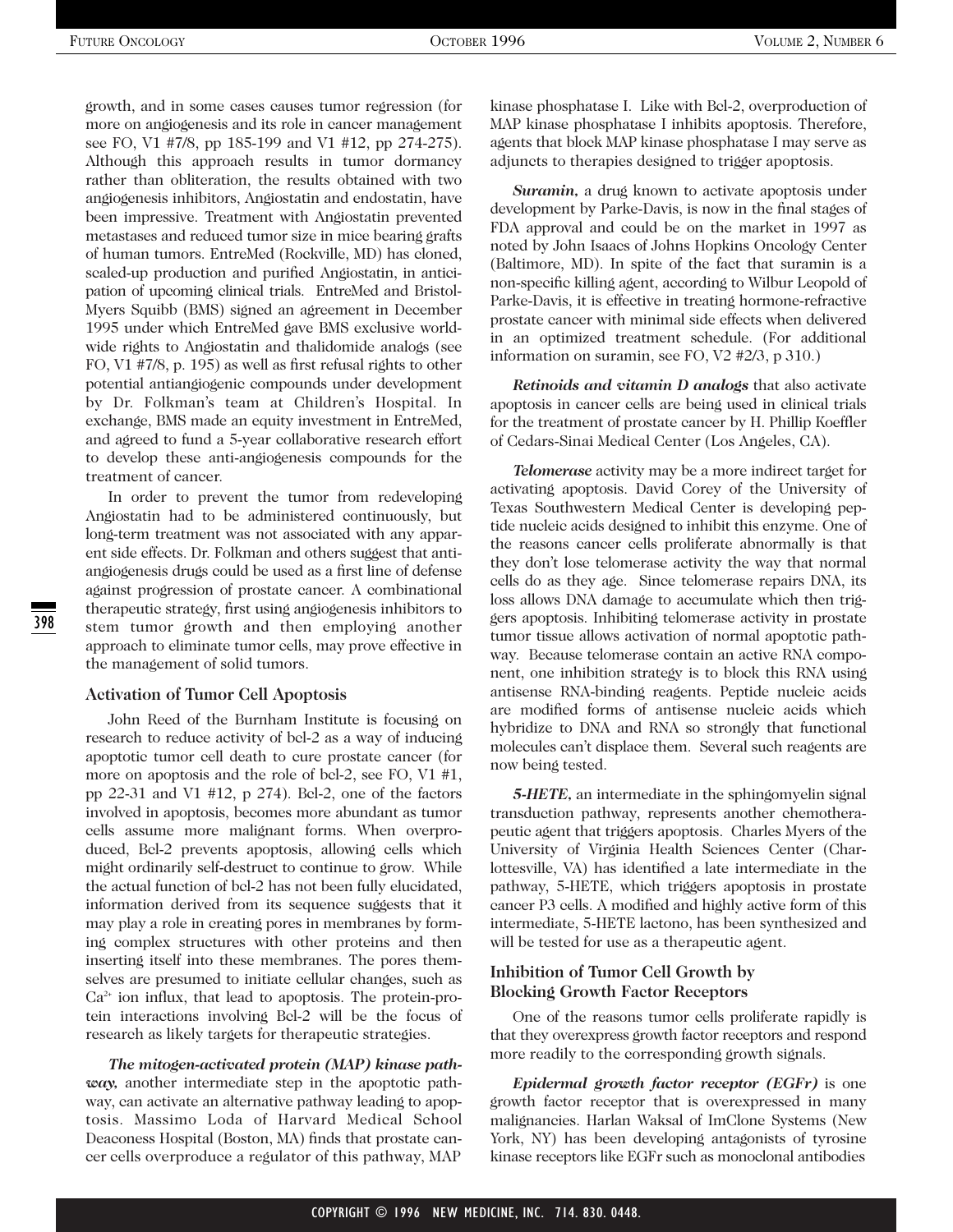(MAbs) that react with the external domain of EGFr and inhibit its function. When he combines antibody treatment with doxorubicin, he finds that complete tumor regression can be achieved in 70% of cases in a mouse xenograft model. This agent is now in phase I trials for prostate and other cancers (see FO, V2 #2/3, pp 315 and 326). Howard Scher of Memorial Sloan-Kettering Cancer Center (MSKCC) is using the humanized version of the ImClone MAb to EGFr in combination with doxorubicin to treat androgen-independent prostate cancer. This strategy successfully reduced patient PSA levels and is expected to enter phase II trials in the near future.

#### **Immunotherapy**

A simple strategy for eliminating prostate cancer would be to turn on the immune system to recognize and attack the prostate gland. But because prostate tumor tissue does not, as a rule, stimulate the immune system it is necessary to use antigens that are specific to this tumor to use as vaccines. (For more on immunotherapy in general see FO, V2 #4, pp 345-355 and for more on immunotherapy of prostate cancer see FO V2 #2/3, pp 320-323.)

*Muc-1,* a polyvalent carbohydrate surface antigen present in many types of cancer cells including prostate cancer cells, is being employed by Philip Livingston of MSKCC in a vaccine formulation. As of May 1996, 10 patients were enrolled in a phase I clinical trial of Muc-1 cancer vaccine at MSKCC. Currently, several vaccines employing muc-1 are in development for such indications as breast, pancreatic and colorectal cancer.

*Gene-modified tumor cell vaccines* represent another possible type of immunotherapy. Jonathan Simons of Johns Hopkins Oncology Center has developed gene therapy strategies designed to turn on the immune response to prostate cancer cells by genetically altering them to express granulocyte-macrophage colony stimulating factor (GM-CSF). This factor stimulates growth and proliferation of many cells of the immune system, and focuses the immune response on targeting tumor cells for elimination. In this procedure, presently in phase I trials, prostate cancer cells are removed, transfected with DNA containing the GM-CSF gene, and then reinjected. This construct, GVAX, is under development by Somatix (Alameda, CA) for treatment of various cancers.

In a similar approach, Timothy Ratliff of Washington University, in collaboration with Virogenetics (Troy, NY), is using immunostimulatory factors and cytokine genes in a non replicating canary poxvirus vector injected directly into the prostate tumor. This combination therapy worked best in mouse models when the constructs contained genes for tumor necrosis factor combined with IL-2, GM-CSF, or IL-12.

*T cell response stimulation* is another immunotherapy approach. Eli Gilboa has been developing strategies to elicit cellular immunity using dendritic cells loaded with

unfractionated antigens from prostate tumor tissue, either in the form of peptides or proteins derived from tumor tissue, or as products of *in vitro* translation of mRNAs extracted from the tumor. These cells present all sorts of antigens to the immune system, including known as well as unknown tumor antigens, resulting in a both cellular and humural immune response. Antigens recognized as self are ignored, while unique tumor antigens stimulate a tumor-specific response. Three of these strategies are in planned or active clinical trials.

To further enhance the tumor-directed immune-stimulation activated by this approach, Alton Boynton of Pacific Northwest Cancer Foundation Northwest Hospital (Seattle, WA) used a two component system consisting of dendritic cells and zinc antigen vaccination. Dendritic cells were isolated from prostate cancer patients and the specific antigen was an HLA-A2 binding immunostimulatory peptide derived from the sequence of prostate-specific membrane antigen (PSMA). This strategy was successful in phase I trials, and phase II trials will begin later this year.

Zelig Eshhar of the Weizmann Institute of Science (Rehovot, Israel) has constructed chimeric T cell receptors he calls T-bodies designed to redirect effector lymphocytes to respond more readily to tumor antigens. Tbodies are recombinant T cell surface receptors composed of the variable region of a prostate tumor-specific antibody heavy chain and the constant region of the T cell receptor. When expressed on the surface of T cells which were removed from the patient, genetically altered and then reinjected, T-bodies activated a vigorous T cell response to the tumor.

Martin Cheever of the University of Washington has been able to activate T cell-mediated autoimmune prostatitis in rats by immunization with a prostate-specific binding protein, a major secretory protein in rat seminal fluid which binds steroids, cholesterol and proline-rich peptides. It is normally sequestered and unavailable to the immune system, but is capable of activating an immune response when delivered as isolated protein.

To avoid the complications of genetically manipulating cells *ex-vivo*, Helen Tighe of the University of California at San Diego (UCSD) injected naked DNA intramuscularly to mount a T cell response to tumor antigens which are expressed by the cells which take up the DNA plasmids. She has shown that this approach works in that it activates an immune response, and the cells involved in the response are bone marrow antigen presenting cells.

*Combination of immunotherapy and chemotherapy* is being evaluated by William Nelson of Johns Hopkins Oncology Center. He pointed out that most of the existing vaccine strategies can eradicate small, but not large, tumors; he believes that integration of vaccine therapy with other forms of treatment, such as surgery and chemotherapy, will be the most effective course of action for patients with aggressive hormone-refractory systemic cancers. In his scheme, cancer cell-based vac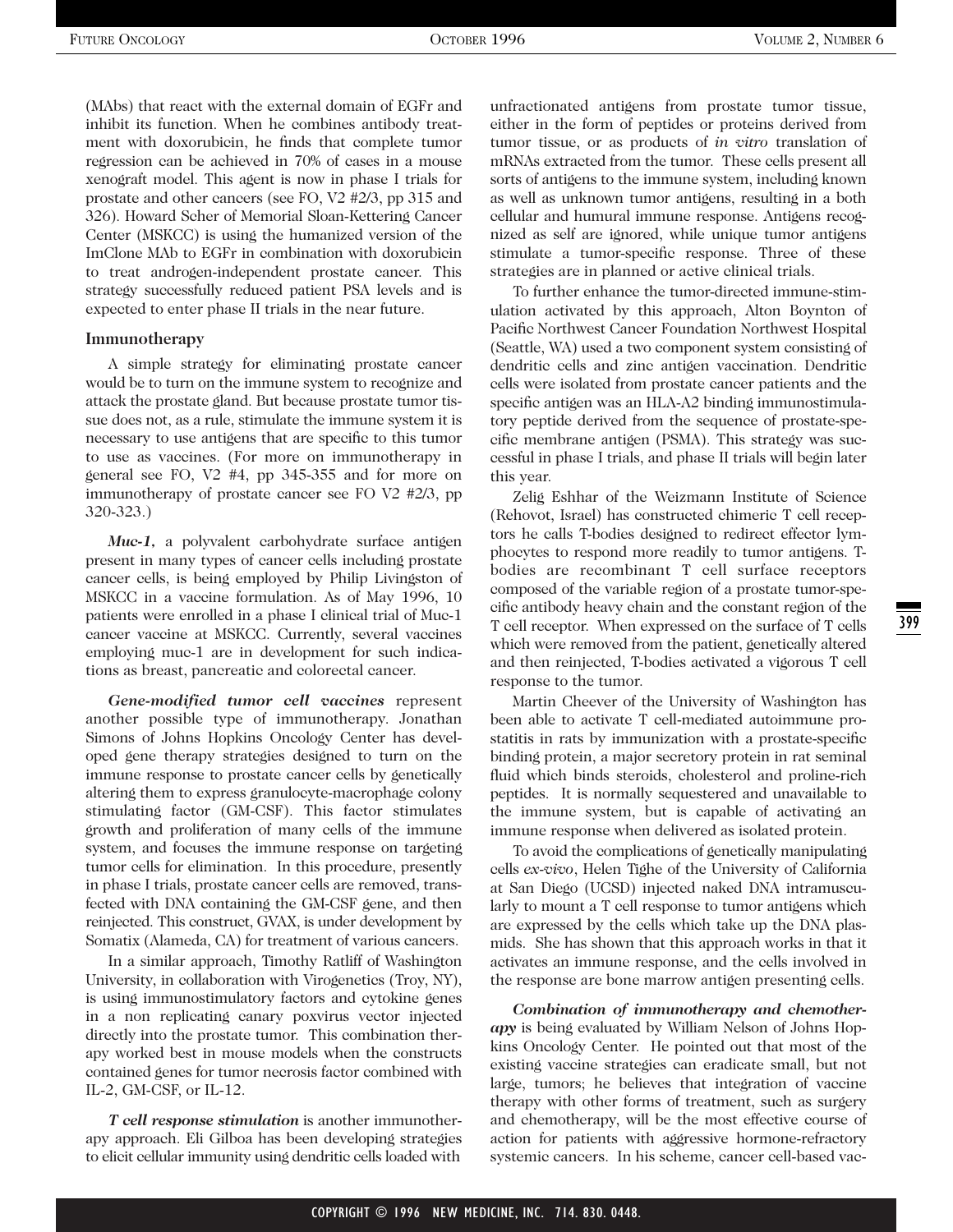cines in the form of readily available LNCaP cells were combined with doxorubicin drug therapy. Doxorubicin was selected because it is not immunosuppressive, and in fact appears to be immunostimulatory when given prior to the vaccine.

#### **Gene Therapy Approaches**

Although gene therapy is one of the more difficult strategies because of the inefficiency of incorporation of genes into cells, it is also the source of some of the most innovative approaches to specific anti-cancer therapies.

Jonathan Simons described the use of a PSA-adenovirus vector construct which is only activated to produce a lethal virus infection if the PSA gene is expressed by the host cell. Release of virus from the *ex vivo*infected cells that are reimplanted into the tumor result in the infection of neighboring cells in the tumor, which in turn are killed only if their PSA genes are active. This innovative therapy results in both spread of the vector and specific prostate cancer cell killing. This approach is being pursued by Calydon as described on page 392.

One of the major problems with gene therapy is that transfection of cells with naked DNA *in vivo* is very inefficient. One way to protect DNA from degradation en route to the target site is to deliver it encased in a lipid. Cationic liposome-mediated gene therapy for metastatic prostate cancer is being developed by Robert Debs of California Pacific Medical Center Research Institute (San Francisco, CA). Recent improvements in the procedure have made this approach more efficient for delivering new genes by intravenous injection.

Timothy Thompson of Baylor College of Medicine has pointed out that direct injection is a very simple approach to delivering DNA to the prostate for gene therapy as well as cytotoxic prodrugs. In this strategy a plasmid containing the herpes simplex virus thymidine kinase (HSVtk) gene was introduced together with the prodrug ganciclovir directly into prostate tumors. Ganciclovir is only cytotoxic when it is activated by tk, so the presence of both agents in the same cell is necessary for cell killing. This approach is in phase I clinical trials.

Other approaches to gene therapy include growth factor ablation and inhibition of the angiogenic activity of tumor cells. Norman Greenberg of Baylor College of Medicine has developed strategies for preventing the inhibition of tumor suppressor p53 and for inhibiting keratinocyte growth factor (KGF) receptor activity by using mutant genes of these factors. He is presently planning to collaborate with Avigen (Alameda, CA) to use these approaches in human gene therapy.

Josh Fidler of the University of Texas M.D. Anderson Cancer Center (Houston, TX) inhibited angiogenesis by transfecting tumor cells with the interferon β (IFN β) gene in order to down-regulate expression of basic fibroblast growth factor (bFGF), one of the growth factors needed for activation of this pathway. All of these strategies were shown to be effective in mouse model systems.

#### **Other Therapeutic Approaches**

Immunoconjugates consisting of MAbs linked to a radioactive isotope, have been an effective therapy for treating other cancers. Neil Bander of Cornell University Medical Center (Ithaca, NY) has created a panel of prostate-specific MAbs and several are in phase I/II clinical trials. One of the antibodies reacts with a novel lipid antigen that fixes complement, and was shown to be very active against the LNCaP tumor cell line *in vitro*.

Multiple-drug strategies are being tested using anticancer drugs that are already available. Christopher Logothetis of M.D. Anderson Cancer Center described the use of a four-drug protocol which alternates two drug combinations, those of vinblastine and estramustine with doxorubicin and ketoconazole, to improve tumor killing and reduce side effects. This protocol is now in phase I trials for late stage prostate cancer. Other laboratories are testing different combinations of drugs.

#### **DELIVERY OF THERAPEUTICS TO TUMOR TARGETS**

One of the major problems in treating cancer is targeting a toxic drug or therapy exclusively to tumor cells.

#### **Targeting Drugs to the Vascular Endothelium**

Two laboratories are trying to target drugs to the vascular endothelium underlying tumors. According to Stephen Reeders, Peregrine Pharmaceuticals (New York, NY) has developed a targeting agent consisting of an antibody to the vascular endothelial growth factor (VEGF) receptor as the targeting device linked to tissue factor CM, a protein which causes coagulation. He pointed out that it is only necessary to do focal damage to a blood vessel to cause its degeneration.

Jan Schnitzer of Harvard Medical School Beth Israel Hospital (Boston, MA) intends to takes this approach one step further by aiming at blood vessel targets and then killing the underlying tumor. He has created a library of blood vessel targeting sites he calls "organ-specific molecular zip code molecules." He has also developed techniques that enable him to move the endocytotic vesicles, called caveolae, in bolus fashion from one side of the endothelium to the other side as a mechanism for delivering toxic agents to the underlying tumor tissue.

#### **Targeted Delivery of Cisplatin**

One of the cytotoxic drugs that needs to be "tamed" by linking it to targeting reagents is cisplatin. This drug, which is extraordinarily effective in treating many cancers, is also highly toxic. Randolph Christen of UCSD has been studying ways to link this "warhead" to a tumor-specific "shield" that would cause the drug to be selectively retained in tumor cells. John Essigman of the Massachusetts Institute of Technology (MIT; Cambridge, MA) also has a strategy to increase the sensitivity of tumor cells to cisplatin by activating the EGF receptor using genetic manipulation techniques. Other "molecular warheads" that need taming are the DNA-cleaving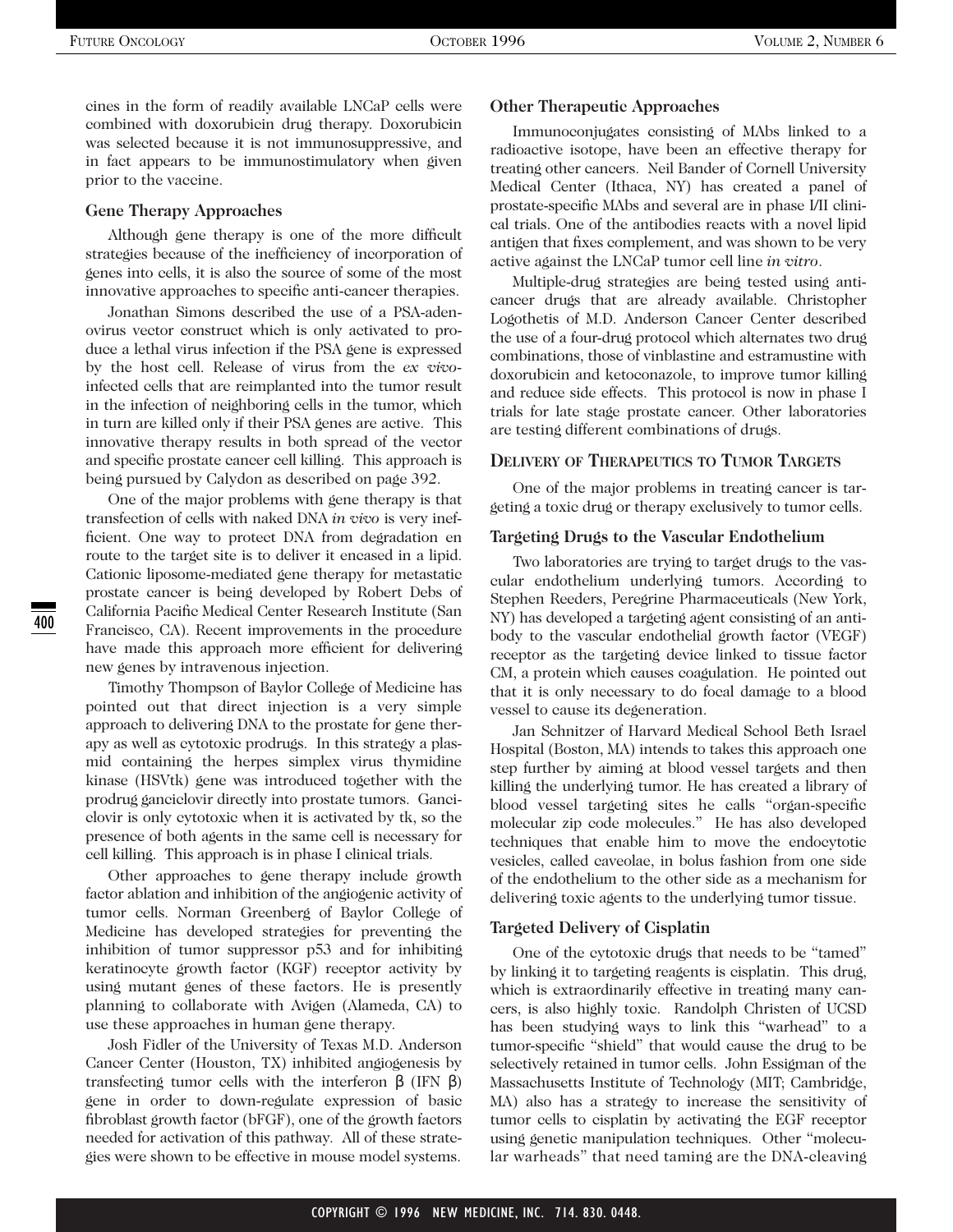enidynes discussed by K.C. Nicholaou from Scripps Research Institute (La Jolla, CA).

#### **PROSTATE CANCER STAGING**

As prostate tumors grow and evolve, new therapeutic strategies are needed. One problem to be solved is how best to identify those turning points which signal the time to begin changing the approach to treatment. Staging strategies include monitoring for biochemical markers of advanced prostate cancer, and imaging to identify the size of the primary tumor and the existence and location of metastases.

#### **Biochemical Markers**

Monitoring biochemical markers, such as PSA levels, has been the most widely used approach to determining cancer stage. One of the new staging markers, matrix metalloproteinase (MMP), is an indication of prostate cancer metastases. A urine test for its activity has been developed by Marsha Moses of Harvard Medical School Children's Hospital (Boston, MA). Other staging markers can be detected as overexpressed tumor-specific genes by quantitative reverse transcription polymerase chain reaction (RTPCR). UroCor (Oklahoma City, OK) is developing such a test for a tumor transmembrane protein.

#### **Other** *in vitro* **Staging Approaches**

Other staging techniques measure changes in cell morphology or tumor vascularization. Robert Veltri of UroCor described a new marker for disease progression called quantitative nuclear grading, which is based on variations in size, shape and chromatin texture of nuclei. Michael Brawer of the University of Washington measures microvascular density (MVD) of tumors by a quantitative image analysis system. He was able to show that mutations in p53, that often accompany disease progression, correlate with increased MVD.

#### *In vivo* **Imaging**

*High-resolution magnetic resonance imaging (MRI)* described by John Kurhanewicz of the University of California at San Francisco (UCSF) is used to assess the early response to hormone ablation therapy and the extent of residual disease. A standard method of imaging tumors is MRI. A more informative modification of this method is *in vivo* magnetic resonance spectroscopy (MRSI) that allows noninvasive imaging of tissue biochemistry and cellular metabolism. MRSI takes advantage of the unique metabolism of the prostate glandular epithelial cells, which take up glucose and aspartate and uniquely produce very high levels of citrate which are pumped out and collect in the prostatic fluids. MRSI measures increases in choline and decreases in citrate concentrations which correlate with progression of cancer. This approach gives good estimates of the volume and position of the cancer and has led to significant improvements in staging accuracy.

*Positron emission tomography (PET),* like MRSI, identifies regions of increased metabolic activity. Michael Phelps of UCLA School of Medicine is the developer of this technology that uses a positron-emitting labeled probe that concentrates in metabolically active areas such as malignant tissue. He is developing technology for gene expression imaging in which prostate cancer metastases can be imaged using a PET probe linked to a genetic expression vector. As he pointed out, the advantage of this approach is that in a single setting all organs of the body are scanned.

*Immunoscintigraphy* using a MAb to PSMA for diagnosis of prostate cancer, developed by Cytogen (Princeton, NJ) as ProstaScint, was described by Robert Carretta of Sutter Roseville Medical Center (Roseville, CA). Approved by the FDA in October 1996, ProstaScint localizes to prostate tumor cells and, in patients with low PSA serum levels, it can be used to detect the presence of extensive metastases in nodes, liver and bone (for more information see FO, V2 #1, pp 287-288). It is particularly useful for recurrent disease. It picks up soft tissue lesions and lymph node disease even in the absence of evidence from MRI.

#### **THE ANDROGEN RECEPTOR**

An important turning point in the progression of prostate cancer is marked by an accumulation of alterations in the androgen receptor (AR). According to Wayne Tilley of Flinders Medical Centre at the University of South Australia (Bedford Park, Australia), half of the hormone refractory tumors he examined had mutations in the AR gene itself. Dolores Lamb of Baylor College of Medicine has characterized specific androgen receptor mutations, and described one which abolished the function of the receptor protein by blocking its ability to bind DNA. Tapio Visakorpi of Tampere University Hospital and Institute of Medical Technology in Finland, showed that amplification of the AR gene is found in 28% of recurrent tumors and suggested that amplification might be occurring as a response to hormone ablation. Adaptation to hormone therapy may also occur as a result of changes in the activity of cofactors of the receptor.

The ARA 70 cofactor, discovered by Chawn-shang Chang of the University of Wisconsin Medical School (Madison, WI) appears to allow the receptor to recognize a broader range of hormones. Clearly, this area of research is of great importance to the study of prostate cancer progression and further work may lead to strategies for preventing the loss of hormone sensitivity as well as new approaches to staging diagnostics.

*This report was prepared by Diane Etchinson, PhD, who may be reached at (714) 488-3453 or by e-mail: DEtchinson@aol.com.*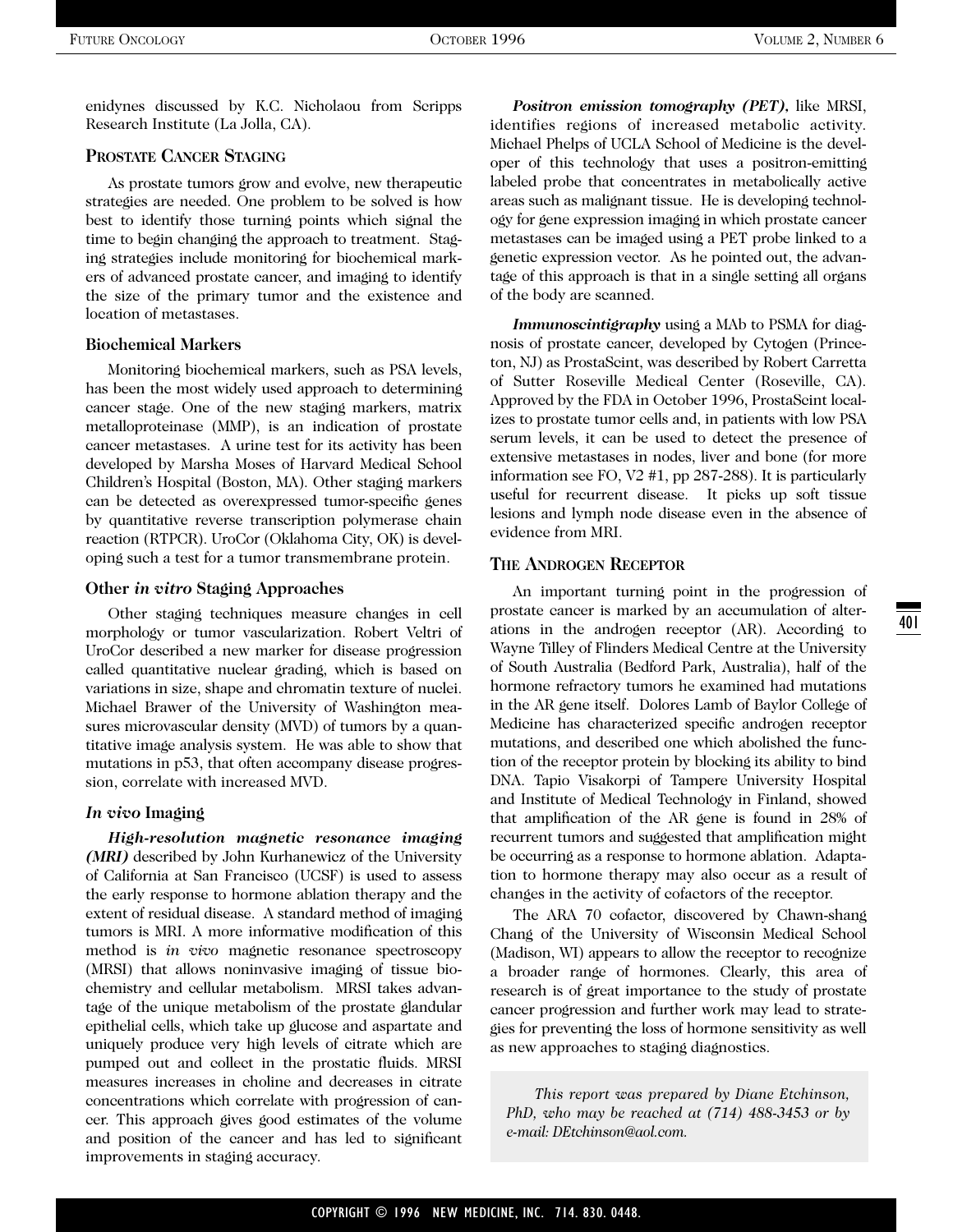## **OPPORTUNISTIC INFECTIONS IN CANCER PATIENTS**

## **FROM THE 36TH INTERSCIENCE CONFERENCE ON ANTIMICROBIAL AGENTS AND CHEMOTHERAPY (ICAAC), NEW ORLEANS, LA, SEPTEMBER 15-18, 1996**

Infections, in general, and drug-resistant infections, in particular, continue to be a major cause of mortality and morbidity in immunocompromised patients. This article summarizes developments relating to treatment strategies in neutropenic or otherwise immunocompromised cancer patients with infections. (For additional information regarding infectious diseases in cancer patients and their treatment, please see FO, V1 #6, pp 159-163.)

## **BACTERIAL VAGINOSIS, CERVICITIS, HUMAN PAPILLOMAVIRUS (HPV) AND CIN**

Currently, a growing body of scientific evidence is strongly suggesting that bacterial vaginosis acts as a cofactor with cervicitis and human papillomavirus (HPV) in the development of cervical intraepithelial neoplasia (CIN) and eventually, in some cases, cervical cancer. This piece summarizes information presented at a roundtable discussion and in scientific sessions at ICAAC96. Exhibit 4 provides definitions of the various infections that may lead to CIN and cervical cancer and Exhibit 5 estimates incidence and mortality associated with cervical cancer in the North America, Europe and Japan. Cervical cancer incidence is much higher in other world regions and has assumed epidemic proportions in some.

According to Dr. Sharon Hillier, Associate Professor of Obstetrics and Gynecology at the University of Pittsburgh and Director, Infectious Diseases, at Magee-Women's Hospital (Pittsburgh, PA), while bacterial vaginosis does not cause inflammation of the vaginal epithelium, new studies have shown an association to cervicitis; bacterial vaginosis has been found to coexist in up to 50% of women with cervicitis. Furthermore, recent investigations strongly suggest that women with bacterial vaginosis present with a higher incidence of cervical intraepithelial neoplasia (CIN). High levels of abnormal vaginal flora in bacterial vaginosis can produce nitrosoamines known to be carcinogenic. These can make it hard to keep the infection in check and, at the same time, may act synergistically with HPV to damage epithelial cells, thus possibly aiding in the development of CIN.

Dr. Laura Koutsky, Associate Professor of Epidemiology at the University of Washington (Seattle, WA) also concurred that bacterial vaginosis may be associated with the development of CIN, acting as a cofactor with HPV, because the two seem to go hand in hand. It is now necessary to study the relationship between all these infections to establish if they are separate conditions or if they are working together to predispose epithelial cells to CIN. In patients with both bacterial vaginosis and HPV, there does seem to be a higher incidence of CIN lesions. Because there is usually a long interval between formation of CIN lesions and development of invasive cancer, it is nearly impossible to study the relationship of bacterial vaginosis, CIN, HPV and cervical cancer in untreated patients. It is possible, however, to carry out randomized clinical trials to evaluate the possibility of preventing abnormalities in the cervix by employing various treatment regimens. It has been shown, for example, that women with clinically-defined cervicitis or vaginosis fared better when treated with oral doxycycline and intravaginal metronidazole gel than those treated with doxycycline alone.

Such combination therapies are more effective when vaginosis is present without cervicitis. In an earlier pilot study conducted by Dr. Jane Schwebke, Assistant Professor of Medicine at the University of Alabama (Birmingham, AL), it was found that in women with coexistent clinically-defined cervicitis and bacterial vaginosis, the treatment of cervicitis, either with doxycycline alone or in combination with metronidazole gel did not result in a normalization of the vaginal flora (Schwebke JR, etal, Infectious Diseases in Obstetrics and Gynecology, 1995, 3:119-122). In actuality, simultaneous treatment of bacterial vaginosis and cervicitis effectively eradicated bacterial vaginosis in women who present with both syndromes, particularly if the treatment included concomitant doxycycline and intravaginal metronidazole; bacterial vaginosis persisted in 95% of women on doxycycline compared to 14% on combination therapy.

There is little doubt that randomized trials with intravaginal metronidazole are warranted to see if this approach clears Papanicolaou (Pap) smears. In male urethritis, for example, it is suggested that the effect of doxycycline may be attributed to its anti-inflammatory properties. Because both doxycycline and metronidazole decrease inflammation, maybe metronidazole's effect also is anti-inflammatory rather than antibacterial in nature.

If a screening Pap smear is atypical, patients should be evaluated for bacteria infection (gonorrhea, chlamydia, other abnormal vaginal flora, anaerobes, etc). Generally, a healthy vagina is the clearest area in the body; usually only hydrogen peroxide-producing lactobacilli are present and, possibly, low levels of other microorganisms, depending on the estrogen levels which affect pH. When a diagnosis of bacterial vaginosis is made and the patient chooses to be treated, therapeutic options include oral metronidazole, oral clindamycin, intravaginal metronidazole gel or intravaginal clindamycin. Intravaginal preparations have fewer systemic effects and are better tolerated.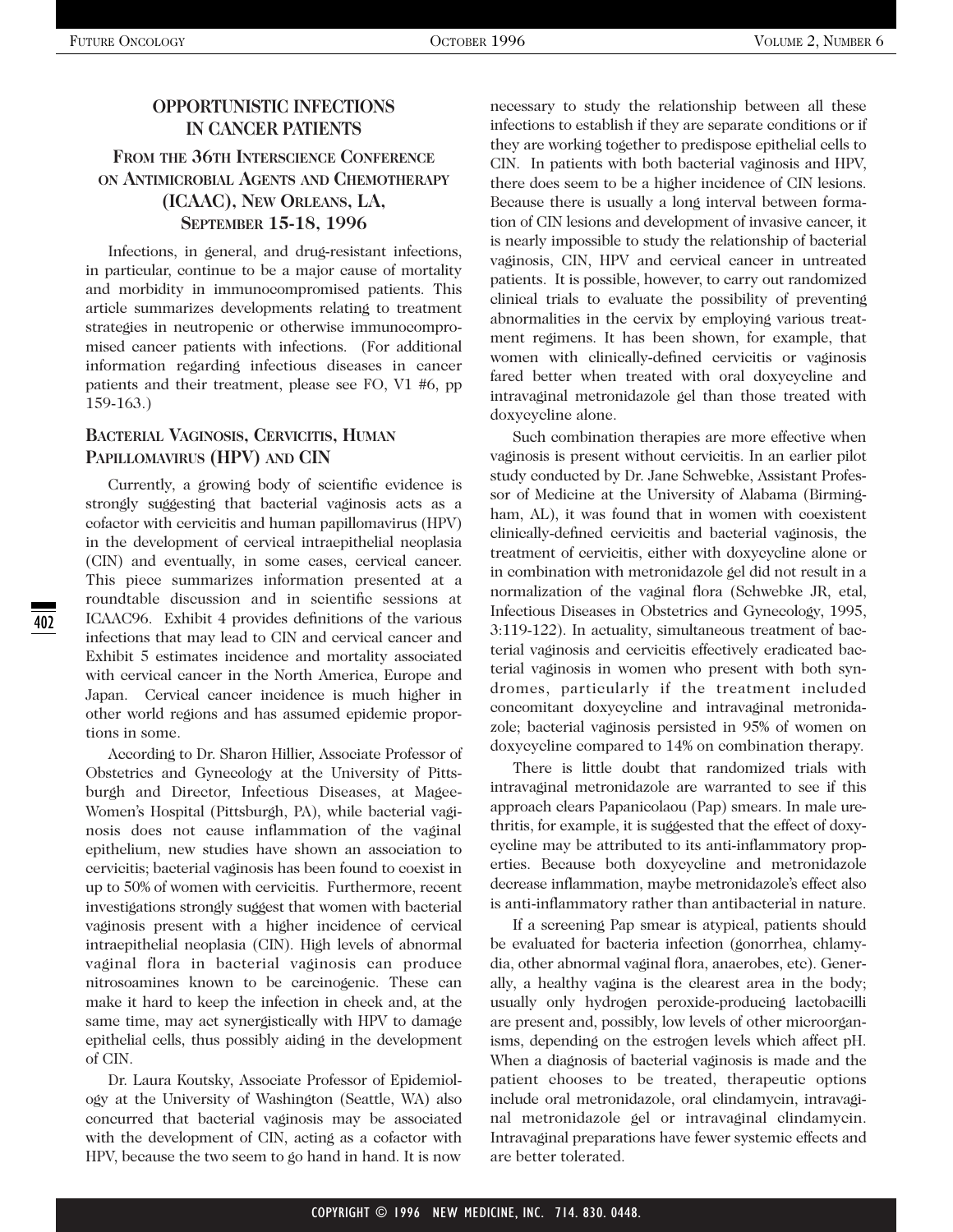#### **Exhibit 4**

**Infections that may Lead to Cervical Intraepithelial Neoplasia and Cervical Cancer** 

#### **Bacterial Vaginosis or Nonspecific Vaginitis**

Bacterial vaginosis is an infection involving both aerobes and anaerobes. Bacteria isolated from vaginal secretions of infected patients include *Gardnerella vaginalis* as well as various *Bacteroides, Peptostreptococcus,*and *Mobiluncus* species. The most prevalent type, *G. vaginalis coccobacilli,* acts synergistically with anaerobes to produce the amines responsible for the characteristic "fishy" odor associated with this infection but do not produce clinical disease if present alone. The role of curved anaerobic rods such as *Mobiluncus curtisii* is currently controversial and under investigation.

Bacterial vaginosis affects sexually active women. The common presenting symptom is a loose, often scanty, and usually nonirritating vaginal discharge which is frequently accompanied by a "fishy" odor. Differential diagnosis includes microscopic evidence of clue cells (vaginal epithelial cells studded with tiny coccobacilli) in the discharge, a vaginal pH of 5.0 or higher, and a positive whiff test.

Treatment typically targets vaginal anaerobes and consists of metronidazole (500 mg PO *bid* for seven days). Findings from recent studies suggest that a single dose of 2g may be equally effective and is preferred in cases where compliance may be a problem. For pregnant women, clindamycin (300 mg PO *bid* for seven days) may be used. Topical clindamycin (Cleocin; Pharmacia & Upjohn) and topical metronidazole (MetroGel-Vaginal; Curatek) are relatively effective alternatives. Except in women with recurrent disease, management need not involve treatment of male sexual partners.

#### **Cervicitis**

The usual manifestation of acute cervicitis is an increased mucoid or purulent cervical discharge and cervical erythema and inflammation around the cervical os. Increased cervical discharge is also seen in pregnancy and in some patients who use oral contraceptives or contraceptive intrauterine devices (IUDs). However, this discharge is generally mucoid rather than purulent and does not contain abnormally large numbers of polymorphonuclear leukocytes (PMNs).

Etiologic agents of acute cervicitis include herpes simplex virus (HSV), which is recovered from the cervix of 80% of women with primary herpes genitalis. This type of cervicitis is often accompanied by a mucoid discharge, it may not be associated with lesions of the external genitalia, but cervical ulcerations and necrosis may be present.

Cervicitis of gonococcal or chlamydial origin is usually accompanied by a purulent or mucopurulent discharge. Analysis reveals large numbers of PMNs and gram-negative diplococci in about 50% of women with gonorrhea. Other gram-negative diplococci, present in normal vaginal secretions, may result in misleading smears. Chlamydia, which is present in about 50% of women with gonorrhea, is associated with a form of cervicitis characterized by erosion, edema, and hypertrophy about the cervical os, accompanied by a purulent discharge. The lesion is generally red, and bleeding when abraded during clinical examination is common. After treatment, this hypertrophic cervicitis usually resolves to a simple cervicitis.

Women with hypertrophic cervicitis (and their sexual partners) may be treated with doxycycline (100 mg PO *bid* for seven days or single dose of 1g PO), or tetracycline (500 mg PO *qid*), or minocycline (100 mg *qhs*). Chlamydial cervicitis is treated with doxycycline (100 mg PO *bid* for seven days), or azithromycin (1g PO once), or erythromycin (500 mg PO *qid* for seven days), or ofloxacin (300 mg PO *bid* for seven days). Gonococcal cervicitis is treated with ceftriaxone (125 mg IM once), or cefixime (400 mg PO once), or ciprofloxacin (500 mg PO once), or ofloxacin (400 mg PO once), or spectinomycin (2 g IM once).

#### **Human Papillomavirus (HPV) Infection**

Prevalence of HPV infection in women in the USA is estimated to exceed 6 million. Epidemiologic studies have consistently shown that HPV infection is the most important risk factor for development of preinvasive or invasive cervical cancer.

#### **Cervical Intraepithelial Neoplasia (CIN)**

Cervical carcinoma *in situ* (CIS), the precursor to cervical cancer, is also referred to as cervical intraepithelial neoplasia (CIN) or cervical dysplasia. In 1970, Barron and Richart proposed a change in the descriptive cytology terminology (JNCI, 1970; 45(5): 1025-30). They demonstrated that, although clinically similar, the natural history of mild and moderate dysplasia is significantly different from that of severe dysplasia and CIS. The authors suggested that the terms dysplasia and CIS be replaced with CIN, grades I-III. CIN I is mild dysplasia, CIN II is moderate dysplasia, and CIN III is severe dysplasia and CIS.

**OTHER BACTERIAL INFECTIONS**

### **Vancomycin-resistant Enterococci (VRE)**

An increasingly frequent cause of hospital-acquired infections in the USA are vancomycin-resistant enterococci. These bacteria are resistant to virtually all currently available antibiotics including vancomycin, the agent of last resort for grampositive infections. Vancomycin use is prevalent particularly in hematologyoncology, neurosurgery, and cardiovascular surgery but dosing in many cases may be inappropriate. In a study carried out at the University of Iowa's (Iowa City, IA) 900 bed University Hospital, a retrospective review of pharmacy data of all patients treated with intravenous (IV) vancomycin in a tenyear (1981-1991) period, revealed that use of the drug increased twentyfold, from 1,993 grams in 1981 to 19,957 grams in 1991. Use was significantly higher in the hematology-oncology area than in any other, with the reasons for use (prophylaxis, empiric therapy, or specific treatment) being almost evenly divided. Using specially devised criteria, 63% of the use was judged inappropriate. Furthermore, univariate analysis revealed that oncology patients were ten times more likely to be treated with vancomycin.

A study sponsored by the Centers for Disease Control (CDC) found that among non-surgical patients, those admitted to the hematologyoncology department accounted for almost 50% of the vancomycin charges. Because antimicrobial use is rising and these agents are a 403

*— continued on next page*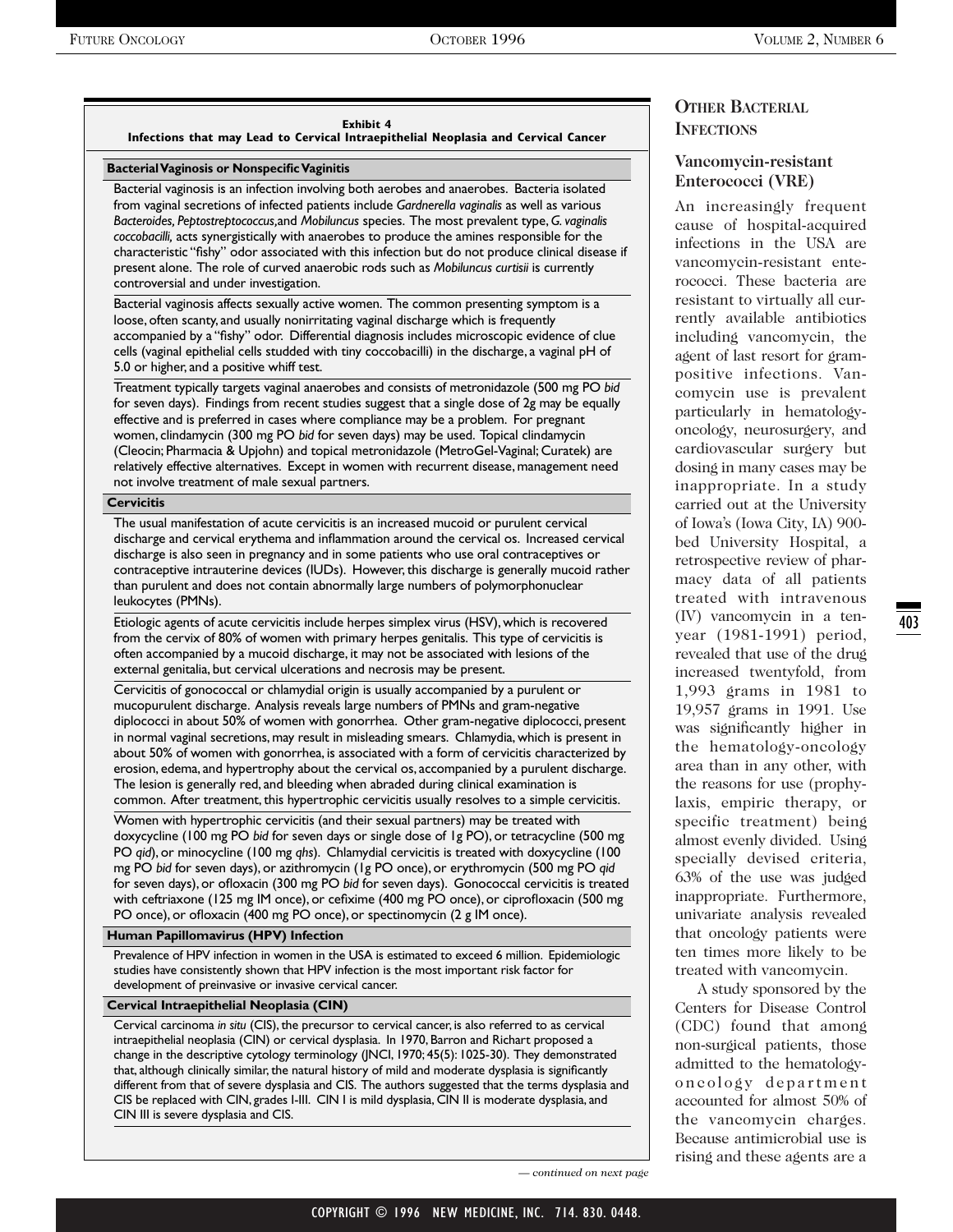In 1988, the National Cancer Institute (NCI) recommended another change to this terminology (J. Reproductive Med., 1992; 37(5): 383-6). NCI's system (the Bethesda System) incorporated the role of HPV in the development of precursor lesions and invasive cancers by introducing the terms low-grade squamous epithelial lesion (LSIL) and high-grade SIL (HSIL) which correlate with CIN I, and CIN II-III, respectively. Any HPV-related cytology is added to the diagnosis of LSIL or HSIL. Abnormalities that do not meet the criteria for SIL are denoted as atypical squamous cells of undetermined significance (ASCUS). Colposcopical evaluation of persistent atypical smears will subsequently show that about 20% of patients actually have HSIL or invasive cancer. Almost 600,000 women are diagnosed yearly with premalignant changes (SIL or CIN).

#### **Cervical Cancer**

An estimated 15,700 new cervical cancer cases and 4,900 deaths will occur in the USA in 1996 (Ca- Cancer J. for Clinicians, 1996; 46(1):5-27). Carcinoma of the cervix uteri, which initially manifests as a premalignant lesion, originates at the squamocolumnar junction in the endocervical canal or on the cervix. Changes that progress to cervical cancer ranges from low to high grade SIL or CIN I, II, and III, reflecting increasingly abnormal maturation of the epithelium. These premalignant lesions may persist, regress, or progress to an invasive malignancy. In untreated patients with CIN, 30-70% will develop invasive carcinoma over a period of 10-12 years. However, in about 10% of patients, lesions progress from *in situ* to invasive cancer in less than one year. As it becomes invasive, the tumor breaks through the basement membrane, invading the cervical stroma. Eventually, it may manifest as ulceration, exophytic tumor, or extensive infiltration of underlying tissue of the bladder or rectum. HSIL (CIN II-III) is more likely to persist or progress and spontaneous regression is rare, while LSIL (CIN I) often regresses without treatment. The average time for progression of CIN III to invasive cancer is 10-15 years, based on mean age at diagnosis.

In addition to HPV infection, other known etiologic factors implicated in cervical cancer include high parity, many sexual partners, young age at first intercourse, low socioeconomic status, and smoking.

The prognosis of cervical cancer is greatly affected by the stage of disease at the time of diagnosis. The Pap smear is a screening tool that, when properly done, would identify over 90% of cervical cancer cases at an early stage when the disease is curable. However, reliability of Pap tests varies with adequacy of the cytologic specimens and competency of the cytologist. Failure to diagnose invasive cancer by Pap smears may be as high as 50%, emphasizing the need to biopsy any visible lesions of the cervix, even if the Pap smear is normal. Current death rates in the USA reflect the fact that, even today, Pap smears are not done on approximately one-third of American women.

The slow progression of preinvasive disease into invasive cancer and easy access to visual and cytologic investigation provides a unique opportunity to evaluate disease status and interventions. Common treatment for preinvasive lesions include laser vaporization or excision, cryosurgery, cold knife conization, electrosurgical excision, or simple hysterectomy. Treatment strategies at the time of diagnosis such as loop electrosurgical excision procedure (LEEP) may be appropriate for women who cannot be followed up. Non-invasive modalities are currently being explored in an effort to reduce the cost and morbidity of managing preinvasive lesions, and chemoprevention clinical trials are also ongoing.

antibiogram MICs were ≥ 128 µ/ml for vancomycin, 128 g for teicoplanin,  $\leq 0.5$ µ/ml for quinupristin/dalfopristin,  $\leq 500$   $\mu$ /ml for gentamicin, and  $\leq 4 \le m$  for chloramphenicol. Mean duration of bacteremia was 9.8 days. Among nine patients, seven remained bacteremic until death and two until resolution of neutropenia. Mortality in neutropenic patients with VREF bacteremia was significantly higher than in neutropenic patients with VSEF identified over the same period (six of 13 versus none of seven, respectively) despite similar severity of illness at the onset of bacteremia (Jernigan JA, Abstracts of ICAAC96, p 219:J8).

## **Emerging Resistance to** *Staphylococcus Epidermidis*

Emergence of *Staphylococcus epidermidis* as a pathogen has been aided by widespread use of catheters, prosthetic joints, valves, and other invasive medical devices, and is a growing concern, particularly for immunocompromised cancer patients. For years, *S.* 

major contributor to healthcare costs, it is anticipated that they will become the target of cost-containment in hospitals, health maintenance organizations, and outpatient and home healthcare settings (Jarvis WR, "Emerging Resistance with Gram-Positive Aerobic Infections: Where do we go from here?"– A satellite symposium held as part of ICAAC96).

Results from a vancomycin-resistant *Enterococcus faecium* (VREF) outbreak in severely neutropenic cancer patients illustrated the fact that VREF bacteremia is poorly addressed by currently available antibiotics and is associated with a significantly higher risk of mortality than is vancomycin-sensitive *E. faecium* (VSEF) bacteremia. At Emory University Hospital (Atlanta, GA), over an 11-month period, VREF bacteremia occurred in 13 patients with severe neutropenia. Antibiograms of all isolates indicated identical minimum inhibitory concentrations (MICs), and all isolates were identical as demonstrated by pulsed-field gel electrophoresis. The *in vitro* *epidermidis* and other coagulase-negative staphylococci, isolated from the bloodstream of hospitalized patients, were considered non-pathogenic contaminants. Now, these organisms are the leading cause of nosocomial bloodstream infections. An understanding of patterns of resistance and tolerance of *S. epidermidis* to antimicrobial agents is essential for the appropriate management of such infections. More than 80% of the nosocomial *S. epidermidis* isolates are methicillin-resistant, a fact which could be predictive of true infection versus a blood-culture contaminant. In a recent study, for example, coagulase-negative staphylococci that were resistant to at least six antimicrobial agents were found to be an independent predictive factor of bloodstream infections. Resistance to quinolones is also emerging, particularly to ciprofloxacin, because of its widespread use as a prophylactic agent in neutropenic cancer patients. In addition, it appears that vancomycin and other glycopeptide antibiotics are losing their efficacy against *S. epidermidis*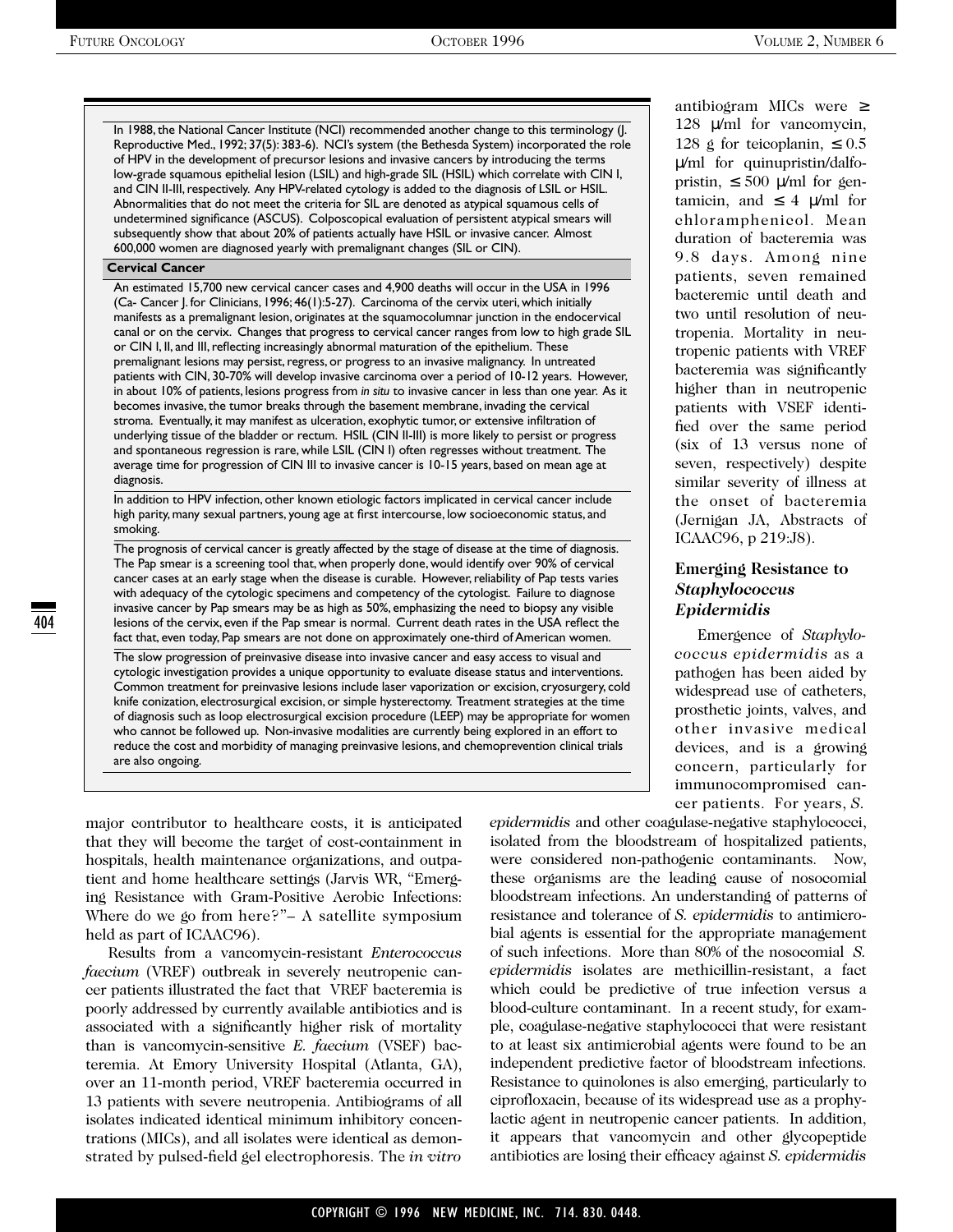organisms embedded in the biofilon environment. This multidrug resistant pattern has motivated investigators to search for alternative agents that can be used in the prophylaxis and treatment of nosocomial *S. epidermidis* infections. Agents with promising activity include minocycline and rifampin in combination and, more recently, the new injectable streptogramin, quinupristin/dalfopristin (Raad I, "Emerging Resistance with Gram-positive Aerobic Infections: Where do we go from here?" A satellite symposium held as part of ICAAC96).

| <b>Exhibit 5</b><br>Incidence and Mortality of Cervical Cancer in Selected World Regions in 1995<br><b>COUNTRIES</b><br><b>INCIDENCE</b><br><b>MORTALITY</b> |             |      |        |      |
|--------------------------------------------------------------------------------------------------------------------------------------------------------------|-------------|------|--------|------|
|                                                                                                                                                              | (#)<br>Rate |      | (# )   | Rate |
| Western Europe - EEC                                                                                                                                         | 23.961      | 13.4 | 7.402  | 4.1  |
| Western Europe - non-EEC                                                                                                                                     | 2.062       | 11.9 | 819    | 4.7  |
| Eastern Europe                                                                                                                                               | 12,321      | 22.2 | 5,542  | 10.0 |
| Total Europe <sup>l</sup>                                                                                                                                    | 38.344      | 15.2 | 13.763 | 5.5  |
| <b>Former USSR</b>                                                                                                                                           | 28,275      | 18.8 | 11,913 | 7.9  |
| Japan                                                                                                                                                        | 8,216       | 12.9 | 2,060  | 3.2  |
| United States <sup>2</sup>                                                                                                                                   | 15,700      | 11.7 | 4,900  | 3.6  |
| Canada <sup>2</sup>                                                                                                                                          | 1,350       | 8.9  | 390    | 2.6  |
| <b>Total North America<sup>2</sup></b>                                                                                                                       | 17,050      | 11.4 | 5,290  | 3.5  |
| Triad (Europe <sup>1</sup> , Japan,<br>North America <sup>2</sup> )                                                                                          | 63,610      | 13.7 | 21,113 | 4.5  |

*1Excluding the former USSR 2Figures are for 1996*

#### *Stentotrophomonas maltophilia*

*Stentotrophomonas maltophilia,* an opportunistic bacterium with inherent resistance to most β-lactam antibiotics, especially carbopenems, is being increasingly recognized as a pathogen in cancer patients. At Institut Gustave Roussy (Villejuif, France), a 420-bed reference cancer center that treats approximately 11,000 new patients annually, 20,000 blood cultures and 2,500 stool cultures are performed on the 4,000 patients undergoing microbiological investigations.

Between 1982 and 1995, 436 positive *S. maltophilia* samples were reported from 387 patients, representing a steady annual increase. Of this group, 227 were diagnosed with such infections as urinary tract infection (27%), bacteremia (24%), respiratory tract infection (17%), skin infection (11%), catheter-related infection (10%), and other (11%); 140 presented with digestive tract colonization; and 20 were both infected and colonized. Among the 71 patients with bacteremia, 24 had paired stool cultures (5+ and 19- for *S. maltophilia*), indicating fecal carriage sensitivity and specificity of 20% and 98%, respectively. Empirical therapy with a given drug is avoided when the patient is known to be colonized with a resistant organism such as S. maltophilia. Among selective antibiotics, administration of imipenem (Primaxin; Merck) at a dose of 4 mg/ml is checked routinely. Until now, in this institution, imipenem was only prescribed when first-line empirical treatment failed. Because imipenem use in infected patients is indicated only when *S. maltophilia* colonization is ruled out, the strong predictive value (98%) of negative detection of this microorganism in stool samples may be an adequate tool for improving empirical antibiotic treatment in febrile cancer patients (Gautier E and Tancrade C, Abstracts of ICAAC96, p 223:J31).

#### **New Therapeutic Modalities for Opportunistic Bacterial Infections**

*Quinupristin/dalfopristin* (RPR 59500, Synercid; Rhône-Poulenc Rorer), an innovative injectable antimicrobial agent belonging to the streptogramin class of antibiotics, has been shown to be highly effective for the treatment of potentially deadly VREF infections. Over a 14-month period, 21 patients were enrolled into two multicenter, open-label clinical studies to evaluate the safety and efficacy of quinupristin/dalfopristin in VREF infections. Sites of infection included bacteremia (10 patients), intra-abdominal infection (5 patients), wound infection (3 patients), and urinary tract infection (1 patient). All patients had serious underlying disease and, of the 19 evaluable for efficacy, eight were neutropenic leukemics being treated by multiple antibiotics, six were on hemodialysis, and four had undergone multiple abdominal surgeries. Overall, eleven patients were cured and five registered significant improvement, representing 84% of those treated. Also, bacteria were eradicated in 90% of cases (17/19). The majority of patients tolerated the therapy fairly well, although close to half experienced some adverse effects that resolved in all cases when the drug was discontinued (Blumberg CA, etal, Abstracts of ICAAC96, p 286:LM32). Resistance to Synercid appears to be emerging in VRE. Among 24 patients treated in two open trials, three developed resistance. Another problem encountered with Synercid treatment is superinfection with other pathogens, such as *Enterococcus faecalis,* against which the drug has poor activity. In one trial, among 68 evaluable patients with VRE treated with Synercid, 15 became superinfected with *E. faecalis* (Linden P, etal, ICAAC96, p286:LM31).

*Cefepime* (Maxipime; Bristol-Myers Squibb), a fourth generation injectable cephalosporin that is administered as first-line monotherapy for the treatment of acute febrile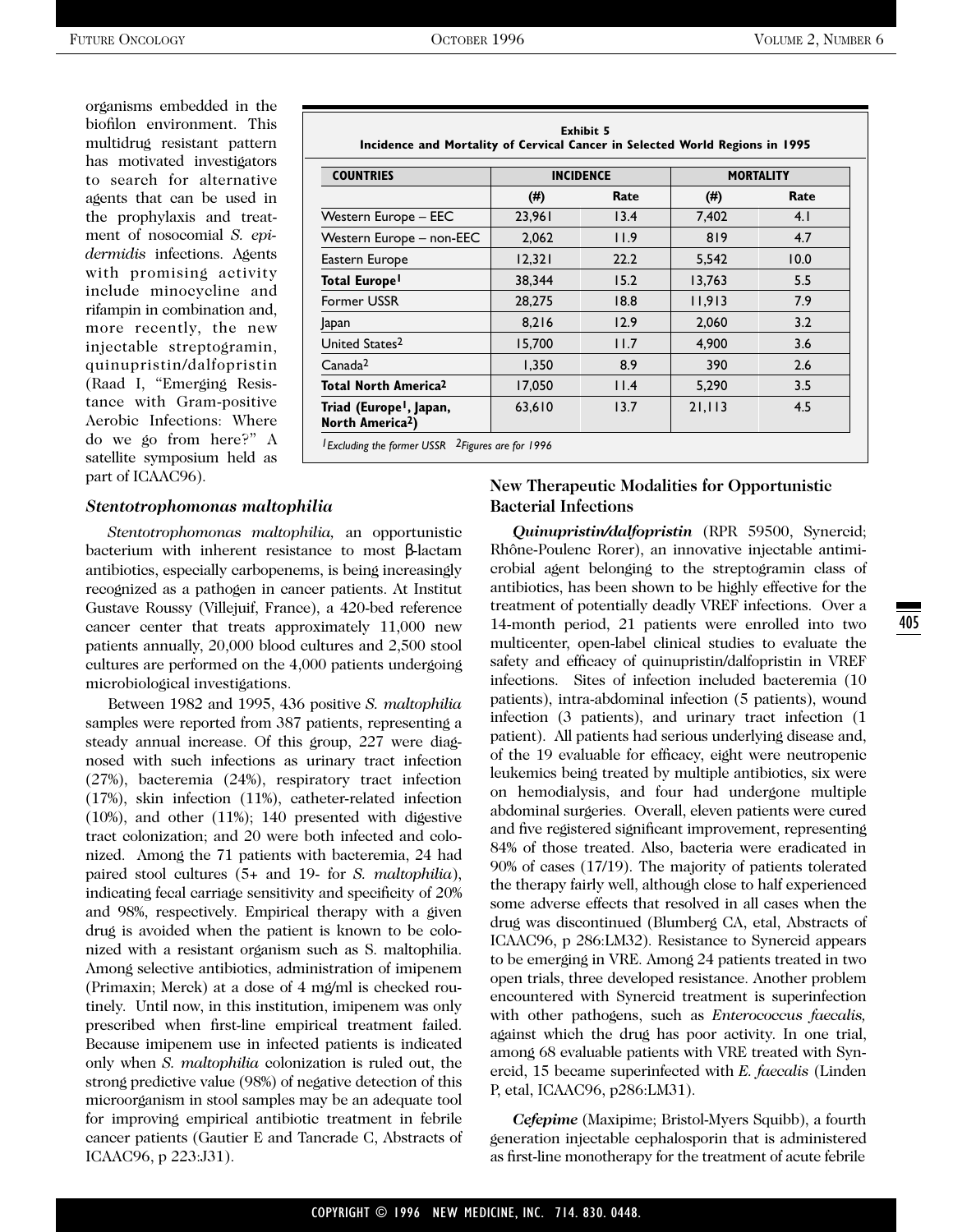neutropenia, achieved similar clinical success rates when compared to ceftazidime (Fortaz; Glaxo Wellcome, and Tazicef; SmithKline Beecham), although bacterial pathogens were more likely to be susceptible to cefepime than to ceftazidime. In a double-blind, randomized comparison study of 317 patients with acute febrile neutropenia enrolled in 12 USA centers, 163 patients were randomly assigned to cefepime (2 g every eight hours) and 154 to ceftazidime (2 g every eight hours). Monotherapy was initiated with standardized criteria for the addition of vancomycin after 72 hours if there was no response or if indicated based on culture results. Confirmation of a bacterial focus of infection was uncommon but, when present, it was mostly attributed to *Enterobacteriaceae.* Both gram-negative and gram-positive pathogens were more likely to be ceftazidime-resistant. For cefepime, clinical responses within 24 hours posttherapy were 40% as monotherapy, 6% in combination with vancomycin and 16% when no pathogenic bacteria was isolated; failure rate was 38%. For ceftazidime, clinical response rates were 38% as monotherapy, 6% in combination with vancomycin, and 19% when no pathogenic bacteria isolated; failure rate was 37% (Hathorn J, etal, Abstracts of ICAAC96, p 284:LM22). Cefepime binds to penicillin-binding proteins resulting in defective wall synthesis and, as a result, death of susceptible bacteria. The drug is marketed in the UK, Canada, Mexico, South America and South Africa, among others, and was approved in the USA in early 1996.

#### **Analysis of Cost-Effective Bacterial Prophylaxis**

Despite the incremental cost of drug acquisition, use of fluoroquinolones for antibacterial chemoprophylaxis in neutropenic patients may be more cost-effective than trimethoprim-sulfamethoxazole (TMP/SMX, Bactrim; Hoffmann-La Roche and Septra; Glaxo Wellcome) therapy, because of reduced treatment requirement, particularly with regard to gram-negative bacteria. According to a meta-analysis of seven randomized studies involving 682 neutropenic patients comparing fluoroquinolones ciprofloxacin (Cipro; Bayer) or norfloxacin (Noroxin; Merck) with TMP/SMX, fluoroquinolones significantly reduced incidence of gram-negative bacteremia, without affecting incidence of gram-positive bacteremia, fever, or deaths attributable to infection. Mean cost of bacteremia prophylaxis for every 100 episodes of neutropenia was \$2,061 for TMP/SMX, \$7,385 for norfloxacin and \$22,316 for ciprofloxacin. Thus, bacterial prophylaxis with fluoroquinolones resulted in an additional cost of \$5,234 to \$20,255 per 100 episodes of neutropenia, compared to TMP/SMX. However, because the observed reduction of risk among those treated with fluoroquinolones was 11.3% for gram-negative bacteremias, the incremental cost of using fluoroquinolones instead of TMP/SMX in neutropenic patients was reduced to between \$471 and \$1,792 for each episode of gram-negative bacteremia that was prevented (Cruciani M, etal, Abstracts of ICAAC96, p 296:N22).

#### **VIRAL INFECTIONS**

Opportunistic invasive fungal infections are becoming increasingly common in immunocompromized patients (see FO, V1 #6, pp 161-163). In October 1996, The Liposome Company (Princeton, NJ) established the Collaborative Exchange of Antifungal Research (CLEAR) which provides a forum for information exchange and database development as it relates to the treatment of fungal infections.

#### **Penciclovir for Cold Sores**

Penciclovir 1% cream (Vectavir; SmithKline Beecham) is the first antiviral treatment to convincingly alter the clinical course of recurrent herpes simplex labialis, commonly known as cold sores, reducing the duration of signs and symptoms whether treated in the early or late stage of the disease. In order to evaluate the efficacy and safety of penciclovir 1% cream, a multinational, randomized, placebo-controlled trial, carried out in 43 centers in Europe, Canada, and Singapore, randomly assigned 1,484 persons with recurrent cold sores (average of six episodes annually) to either penciclovir 1% cream applied every two hours, six to nine times daily (734 patients) or placebo (750 patients), within one hour of symptom onset. Patients were seen daily until crusting was gone and then every other day until healed. Clinically, classical lesions healed 29% faster (4.4 days versus 5.3 days) in patients treated with penciclovir compared to those on placebo, and pain resolved 32% faster (3.1 days versus 4.3 days) in the penciclovir group compared to those on placebo. Similarly, cessation of viral shedding occurred significantly faster (3 days versus 4 days) in patients treated with penciclovir compared to those receiving placebo (Raborn GW, etal, Abstracts of ICAAC96, p 178:H81).

### **Ganciclovir for Prevention of Cytomegalovirus (CMV) Disease**

In a comparison of two ganciclovir (Cytovene; Hoffmann-La Roche) regimens for the prevention of cytomegatovirus (CMV) disease in adults treated by allogenic bone marrow transplants (alloBMT), a five-times weekly regimen significantly reduced overall CMV incidence and mortality compared with a three-times-aweek regimen. However, whatever the regimen, CMV disease continued to be a significant problem among patients who had received a non-T cell depleted (TCD) marrow or FK506 prophylaxis for graft-versus-host disease (GvHD). In this study, two different regimens of ganciclovir prophylaxis were administered, 5 mg/kg thrice weekly in 78 patients and 5 mg/kg five times weekly in 137 patients. Active CMV infection occurred in 28 patients (41%) and 26 (21%) in the thrice and fivetimes weekly regimens, respectively. Mortality attributable to CMV was 12% and 1.5%, respectively. Statistically significant risk factors for CMV disease were the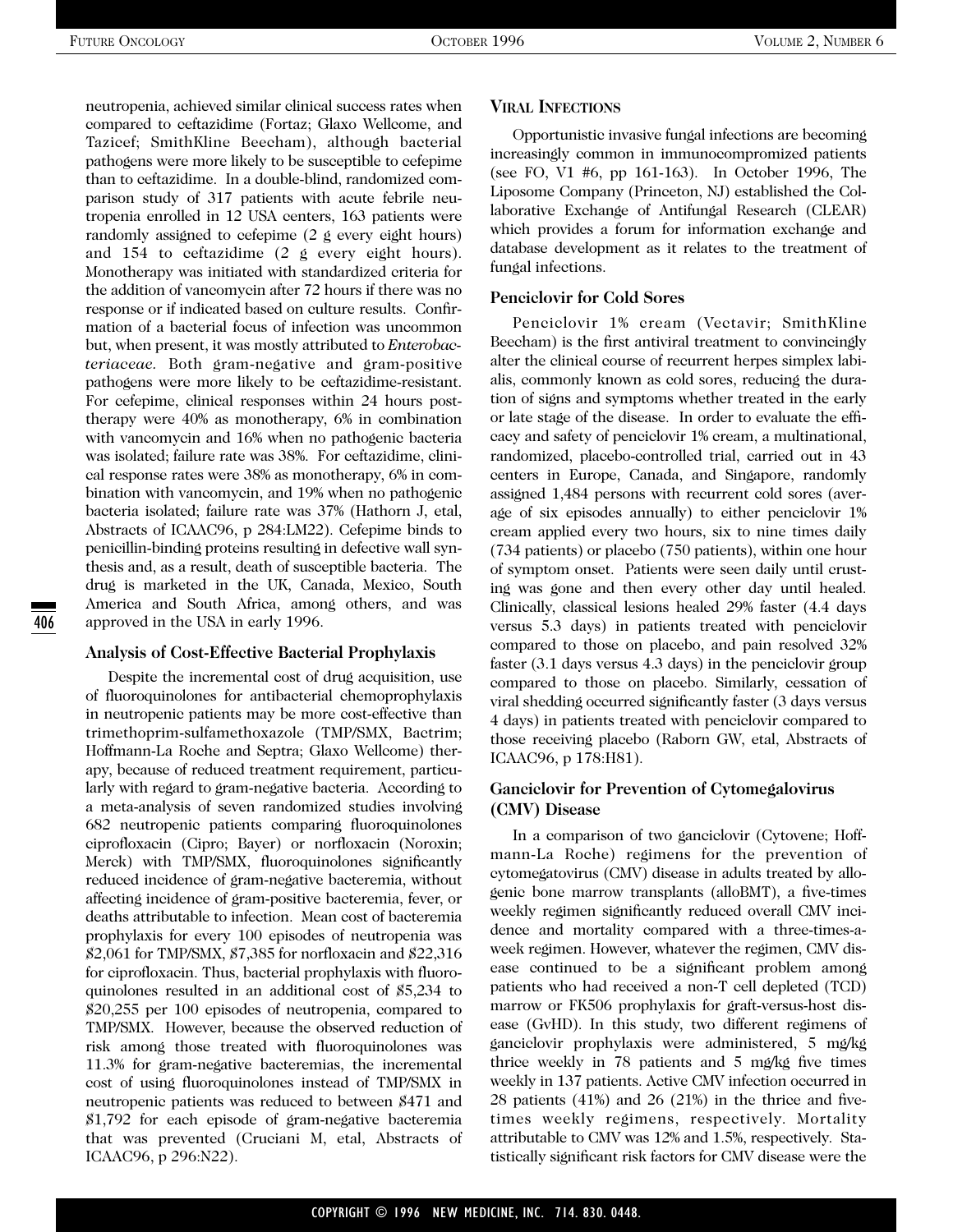three-times-per-week regimen, a TCD marrow, and use of FK506 prophylaxis for GvHD (Maltezou HC, etal, Abstracts of ICAAC96, p 168:H26).

#### **FUNGAL INFECTIONS**

## **Empirical Fluconazole in Febrile Neutropenic Patients**

Early empirical antifungal therapy with fluconazole (Diflucan; Roerig) reduced candidemia, persistent fever and use of empirical amphotericin B (Fungizone; Apothecon) in neutropenic patients. To determine if prophylactic fluconazole was beneficial for patient populations other than neutropenic adult alloBMT recipients (where its efficacy is already proven) and whether these benefits could be obtained in a shorter, less costly course, 843 neutropenic patients treated with chemotherapy were randomized to early empirical antifungal therapy (defined as simultaneous initiation with empirical antibacterial therapy at onset of fever) using either IV or oral fluconazole (8 mg/kg/day), or placebo. Among these patients (565 adults and 278 children), a significant reduction in fungemia and persistent fever was observed in the fluconazole-group. The most significant responses to early empirical fluconazole therapy were observed in children and in patients with hematologic malignancies. Children receiving fluconazole for less than seven days experienced the greatest benefit as demonstrated by a reduction of persistent fever and lowering of empirical amphotericin B dosage (Walsh T, etal, Abstracts of ICAAC96, Late Breakers, p 11:LB22).

#### **Itraconazole for Antifungal Prophylaxis**

In a comparison of itraconazole (Sporanox; Janssen) oral solution with fluconazole suspension for antifungal prophylaxis in neutropenic patients, both drugs provided effective prophylaxis against candida infection, while itraconazole appeared more effective than fluconazole in preventing fatal aspergillosis. In a randomized, multicenter trial, 445 patients of whom 351 were treated by chemotherapy and 230 with BMT (179 with autoBMT and 51 with alloBMT), were randomly assigned to itraconazole (25 mg/kg twice daily) or fluconazole (100 mg daily) during 581 neutropenic episodes. There were more proven systemic fungal infections (six versus one) and more fatalities (four versus none) among those treated by fluconazole rather than itraconazole. There were four cases of aspergillosis (three were fatal), one fatal case of *Candida tropicalis*, and one case of *C. kusei* in the fluconazole group and one case of *C. albicans* in the itraconazole group. Adverse events resulted in 51 instances of drug withdrawal in the itraconazole group and 13 in the fluconazole group (Morgenstern GR, etal, Abstracts of ICAAC96, p 286:LM34). In September 1996, Sporanox was deemed approvable by the FDA for the treatment of candidiasis.

#### **Amphotericin B in Intralipid for Candidemia**

Amphotericin B (Fungizone; Apothecon) directly mixed in Intralipid 20%, a lipid solution for parenteral nutrition supplied by Pharmacia & Upjohn (Saint-Quentin Yvelines, France), appears to be effective for the treatment of candidemia in neutropenic cancer patients, with the added advantage of a low nephrotoxicity. Since June 1989, 36 patients with hematologic malignancies such as acute leukemia (16 patients) and others (20 patients), were treated with amphotericin B mixed in Intralipid 20% at a final concentration of 2 mg/ml. All but two of these patients were neutropenic. Interestingly, 20 of these patients were treated prophylactically by triazoles, six with fluconazole and 4 with itraconazole for a median duration of 11 days at the time of candidemia diagnosis. All isolated Candida strains were sensitive to amphotericin B.

Amphotericin B plus Intralipid 20% was administered at a median daily dose of 1.25 mg/kg for  $18 + 12$  days, within two days after the first positive blood culture. Fluorocytosine was added in 15 cases for a median duration of seven days. Overall, 20 patients (56%) were cured (median survival 805 days), seven (19%) showed improvement (median survival 90 days) and nine (25%) died from fungemia (median survival 21 days). Considering that the dose-limiting toxicity with amphotericin B generally is renal failure, there was a major significance to the fact that renal toxicity was only mild to moderate with amphotericin B-Intralipid 20% combination; mean serum creatinine levels rose from  $9.7 \pm 3$  mg/L at baseline to only  $11.6 \pm 4$  mg/L at completion of therapy (Caillot D, etal, ICAAC96, p 227:J48).

| Affymetrix                        |               | 385 | CellPro                                                      | 388      |
|-----------------------------------|---------------|-----|--------------------------------------------------------------|----------|
| <b>Agricultural Genetics</b>      |               | 392 | Centers for Disease Control                                  |          |
| Antisoma                          |               | 389 | (CDC)                                                        | 403      |
| Apollon                           | 393, 395      |     | 386, 387, 393, 395<br>Centocor                               |          |
| Apothecon                         |               | 407 | Chugai                                                       | 393      |
| ATL                               |               | 389 | Ciba Corning Diagnostics                                     | 387      |
| Avigen                            |               | 400 | The Cleveland Clinic                                         | 387      |
| <b>Axis Genetics</b>              | 392, 393      |     | Collaborative Research                                       | 394      |
| Bayer                             |               | 406 | Columbia-Presbyterian                                        |          |
| Baylor College                    | 393, 394,     |     | Medical Center                                               | 395      |
| of Medicine                       | 397, 400, 401 |     | <b>Cornell University</b>                                    |          |
| <b>Becton Dickinson</b>           |               | 388 | Medical Center                                               | 400      |
| Behringwerke                      |               | 387 | Curatek                                                      | 403      |
| Biomeasure                        |               | 392 | Cvtogen                                                      | 390, 401 |
| Biomira                           | 386, 389, 392 |     | Dako                                                         | 386, 387 |
| <b>Biomira Diagnostics</b>        |               | 386 | Department of Defense                                        | 392      |
| <b>Biopsys Medical</b>            |               | 391 | <b>DIANON</b> Systems                                        | 387      |
| Boehringer Mannheim               |               | 387 | Duke University Medical Center                               | 397      |
| <b>BreasTek</b>                   |               | 387 | Elan                                                         | 390      |
| Bristol-Myers Squibb              | 393, 398, 405 |     | <b>Emory University Hospital</b>                             | 404      |
| <b>Burnham Institute</b>          | 386, 398      |     | EntreMed                                                     | 398      |
| California Pacific Medical Center |               |     | <b>Erasmus University</b>                                    | 397      |
| Research Institute                |               | 400 | Estero Anstalt                                               | 395      |
| Calydon                           | 392, 393, 400 |     | Fischer Imaging                                              | 389, 391 |
| Canji                             |               | 393 | Flinders Medical Centre at                                   |          |
| CaP CURE                          | 392, 396, 397 |     | the University of South Australia                            | 401      |
| Cedars-Sinai Medical Center       |               | 398 | Fonar                                                        | 390      |
| Cell Genesys                      |               | 393 | Food and Drug Administration<br>(FDA)<br>383, 386, 388, 389, |          |
| <b>Cellmark Diagnostics</b>       |               | 385 | 390, 391, 395, 396, 398, 401                                 |          |
|                                   |               |     | — continued on next page                                     |          |

## INDEX OF COMPANIES & INSTITUTIONS